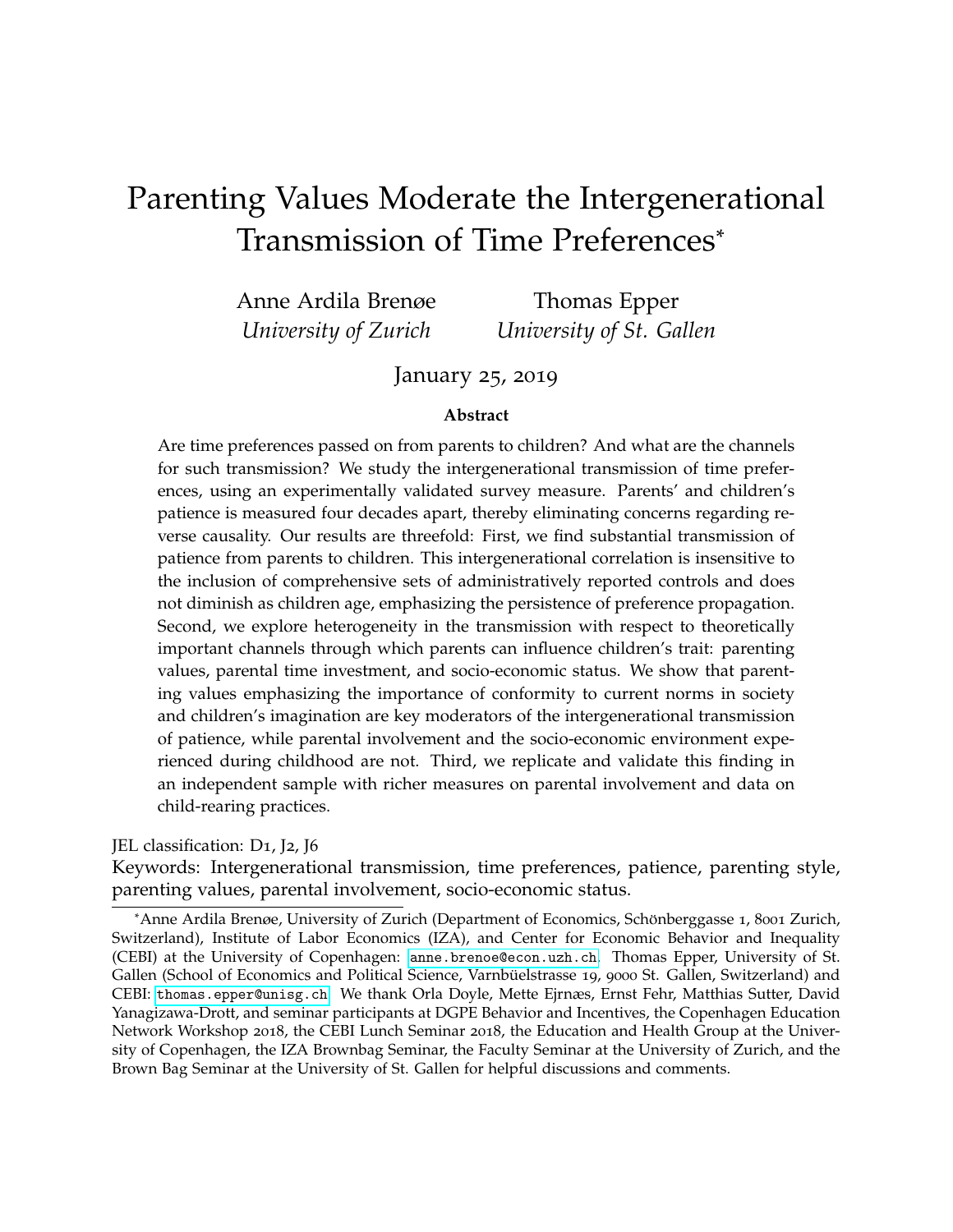### <span id="page-1-1"></span>**1 Introduction**

Patient people generally experience better lifetime outcomes than their impatient peers.<sup>[1](#page-1-0)</sup> Time preferences elicited during childhood are predictive for how individuals fare in later life, for instance, in terms of education, health, and earnings (Golsteyn, Grönqvist [and Lindahl,](#page-30-0) [2014](#page-30-0); [Mischel, Shoda and Peake,](#page-30-1) [1988](#page-30-1)). If parents transmit their time preferences to children, it may help explain an important part of the cross-generational correlation of economic outcomes—such as the position in the wealth distribution, health status, and educational attainment. Deeper insights in how patience propagates across generations may further help policy makers develop programs counteracting potentially harmful behaviors sustained across generations, like underinvestment in human and health capital, notorious undersaving, and excessive credit card borrowing. Yet, we do not know much about the origins of time preferences and the transmission of such preferences across generations. Are time preferences passed on to the next generation? Is such transmission permanent or only short-lived? What are the channels through which preferences carry over from parents to offspring? And how relevant is the role of socialization and the socio-economic environment during childhood for this transmission? In this paper, we address these questions to improve our understanding of the propagation of time preferences across generations.

We study the transmission of patience from parents to children, using data from a unique, representative Danish survey that we link to high-quality administrative data. Our central survey question involves respondents to pick one out of three earnings profiles with varying steepness. We show that our index of patience is both externally and internally valid: First, the individuals whom we categorize as being patient face significantly better socio-economic outcomes in adulthood, even when controlling for a wide range of childhood family characteristics. Second, as [Epper et al.](#page-29-0) ([2018](#page-29-0)) demonstrate, our survey measure of patience is strongly correlated with time preferences elicited in a real-incentivized experiment among a broad and heterogenous population.

This paper makes three main contributions: First, parents and children answer the exact same time discounting question four decades apart, permitting us to eliminate concerns regarding reverse causality. Previous research has almost exclusively measured preferences at times when parents and children lived in the same household. Conse-

<span id="page-1-0"></span><sup>&</sup>lt;sup>1</sup> See e.g. [Ayduk et al.](#page-28-0) ([2000](#page-28-0)); [Chabris et al.](#page-29-1) ([2008](#page-29-1)); [Epper et al.](#page-29-0) ([2018](#page-29-0)); Golsteyn, Grönqvist and Lindahl ([2014](#page-30-0)); [Meier and Sprenger](#page-30-2) ([2012](#page-30-2)); [Mischel, Shoda and Peake](#page-30-1) ([1988](#page-30-1)); [Shoda, Mischel and Peake](#page-30-3) ([1990](#page-30-3)); [Sutter et al.](#page-30-4) ([2013](#page-30-4)).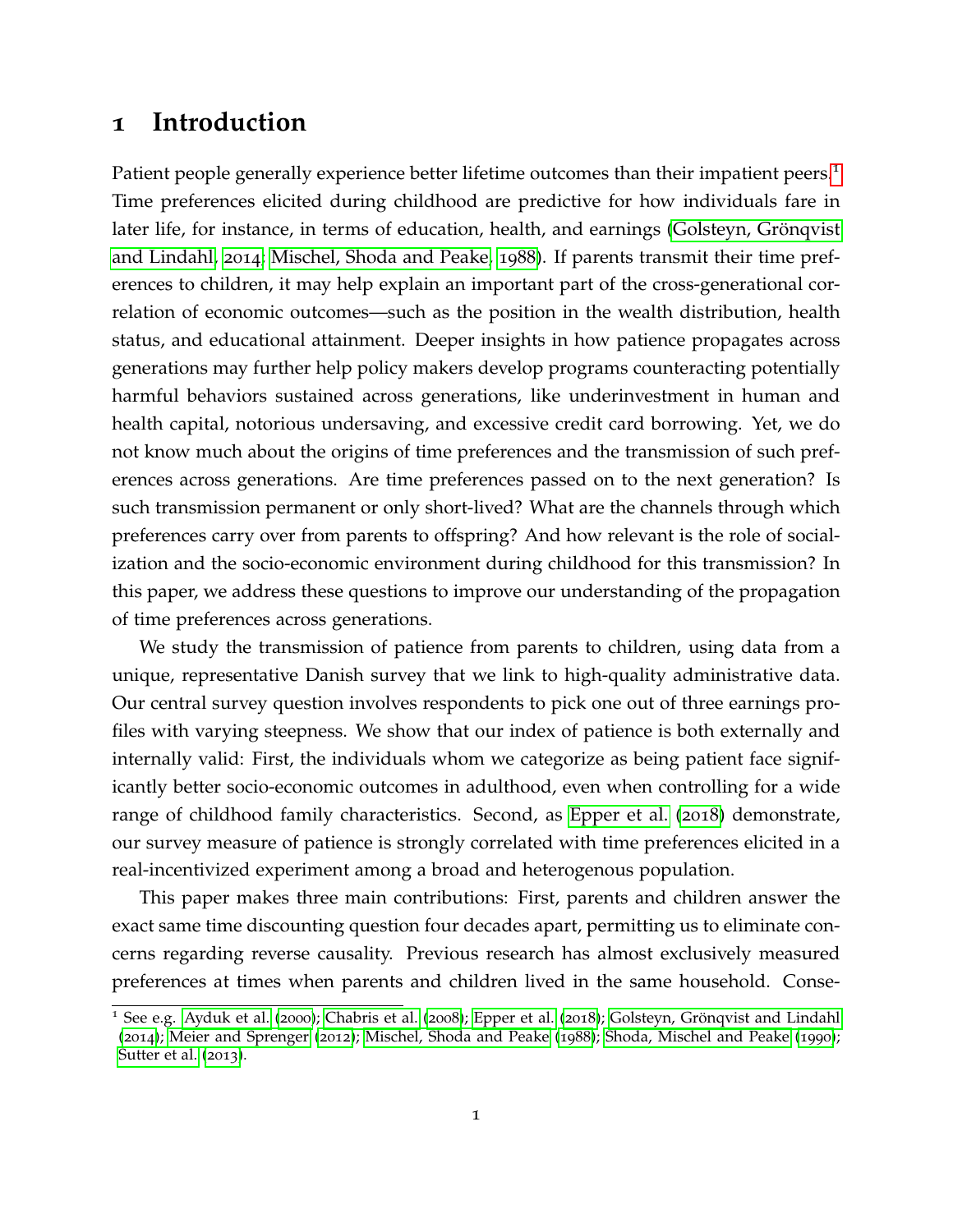quently, this research leaves open whether it is (i) parents who transmit preferences to children, (ii) children who affect parents' preferences, or (iii) the common environment that shapes both generations' preferences. Second, we use survey data on parenting values and parental time investments, and combine it with an index of childhood socioeconomic status constructed from rich administrative registers. This information allows us to dig into the black box of socialization and carefully study theoretically relevant channels moderating the transmission of time preferences across generations (see e.g. [Bisin and Verdier](#page-29-2) ([2001](#page-29-2))). Third, we replicate our findings using data from an independent, representative survey among Danish parents and their teenage children. This additional data source comprises more detailed information on parental involvement than our main survey, and it permits us to link parenting values to child-rearing practices and to replicate our transmission results using a (contemporaneous) measure of parental and offspring impulsivity.

We present our key results in three parts: The first part documents substantial transmission of patience from parents to children. The cross-generational correlation of preferences is robust to the inclusion of a wide array of administratively reported controls, including grandparental and parental socio-economic background and the child's endowment, such as birth weight, IQ, and education. Transmission is persistent, as the correlation between parental and offspring preferences does not diminish as children grow older, and this remains the case when keeping childhood family environment and genetic factors fixed.

The second part, identifies two parenting values—conformity and imagination—as important moderators of patience transmission. Conformity means that parents view good manners or obedience as one of the most important qualities children learn at home. We suggest that such values come with a stricter (and, thus, more authoritarian) parenting style. Similarly, we expect parents who see children's imagination as one of the most important qualities to be more permissive in terms of how they rear their children. Heterogeneity in parental involvement, as measured by how often the family jointly engages in different types of activities, however, appears not to substantially contribute to the inter-generational correlation of preferences. The same holds for socio-economic status as expressed by our exceptionally rich, register-based index. Taken together, our analysis thus suggests that *"how"* parents interact with their children is more important than *"how often"* they do so and that the actual parenting style plays a more important role than the socio-economic environment shared during the time living in the same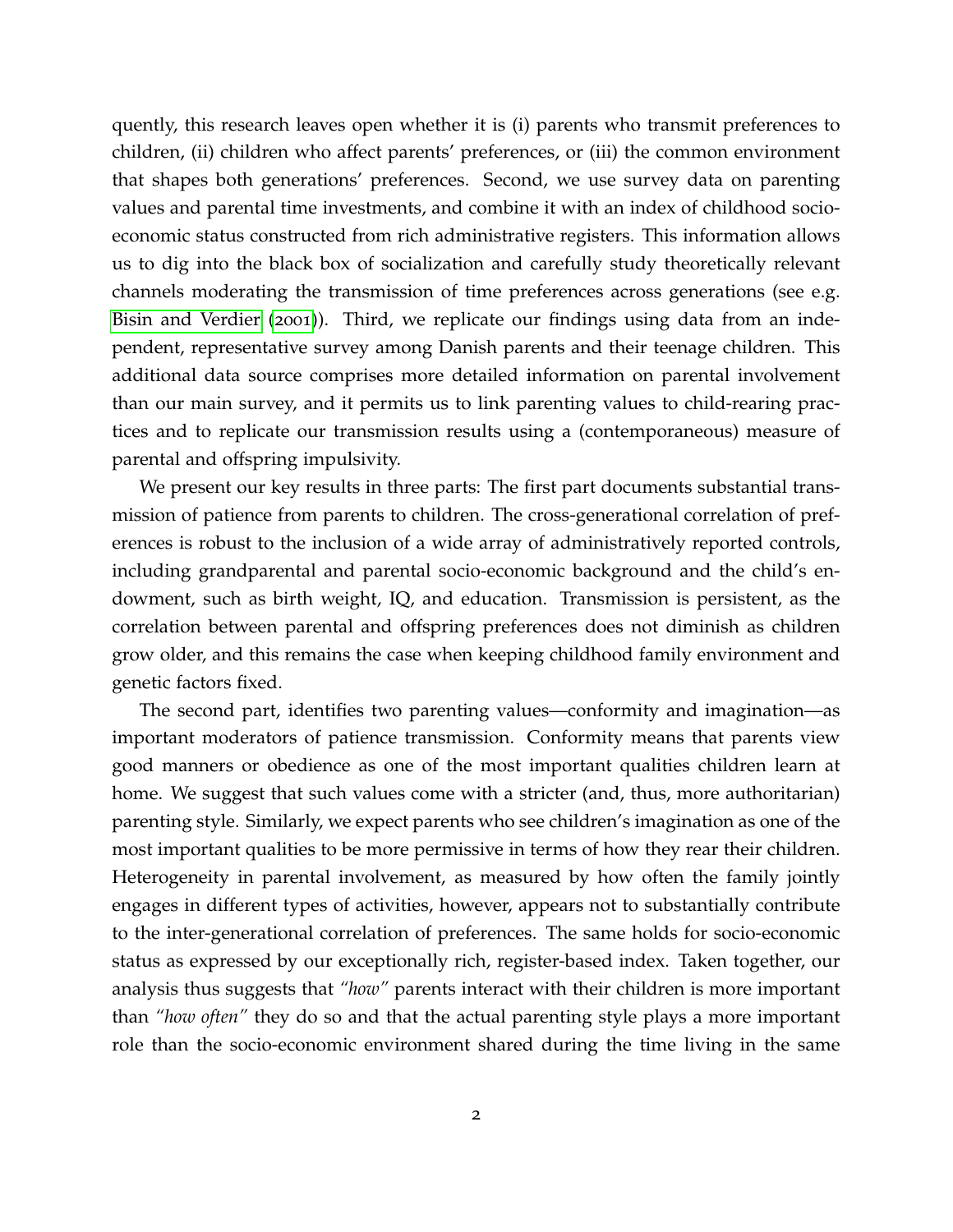household as parents.

In a third part, we confirm our above conjectures and document that parents who rank conformity as highly important indeed use stricter rules to impose their will. The converse is the case for parents emphasizing imagination, who appear to be more permissive than the reference group. We replicate the results in the first part of the paper using survey responses on mothers' and children's impulsivity.

The remainder of this paper is structured as follows: Section [2](#page-3-0) reviews the related literature. Section [3](#page-5-0) introduces our empirical strategy. Section [4](#page-15-0) provides an overview of the data and descriptive statistics. Section [5](#page-18-0) contains our results and a discussion of those. Finally, Section [6](#page-27-0) concludes. Additional tables and figures can be found in the appendix [\(A\)](#page-30-5).

### <span id="page-3-0"></span>**2 Related Literature**

In this section, we review the literature on preference transmission, mainly focusing on time preferences and the role of socialization as a moderator of the patience transmission process.[2](#page-3-1) There is a small, but emerging literature on the intergenerational transmission of time, risk, and social preferences. Generally, this literature finds that economic preference between parents and children positively correlate [\(Alan et al.,](#page-28-1) [2017](#page-28-1); [Brown and](#page-29-3) [van der Pol,](#page-29-3) [2015](#page-29-3); [Chowdhury, Sutter and Zimmermann,](#page-29-4) [2018](#page-29-4); [Dohmen et al.,](#page-29-5) [2012](#page-29-5); [Gauly,](#page-29-6) [2016](#page-29-6); [Giulietti, Rettore and Tonini,](#page-30-6) [2016](#page-30-6); [Kosse and Pfeiffer,](#page-30-7) [2013](#page-30-7)). The literature encounters two major empirical limitations: First, measurements of parental and offspring preferences usually take place at times when both generations live in a common household. While some studies feature a time delay between the elicitation of the two generations' preferences, these delays remain considerably shorter than the four decades we consider in our study. This makes it difficult to draw any conclusion regarding the direction of preference propagation. Second, studies examining possible moderating channels of preference transmission usually rely on self-reported and incomplete information on socio-economic background, and they lack detailed information on parenting values, parental time investments, and child-rearing practices—data that is essential for testing the role of socialization and socio-economic status in preference propagation.

Related to our first research question, several papers have examined the transmission

<span id="page-3-1"></span><sup>&</sup>lt;sup>2</sup>There is a literature studying the transmission of personality traits and intelligence (see e.g. [Anger](#page-28-2) ([2012](#page-28-2))) which we do not discuss in detail here.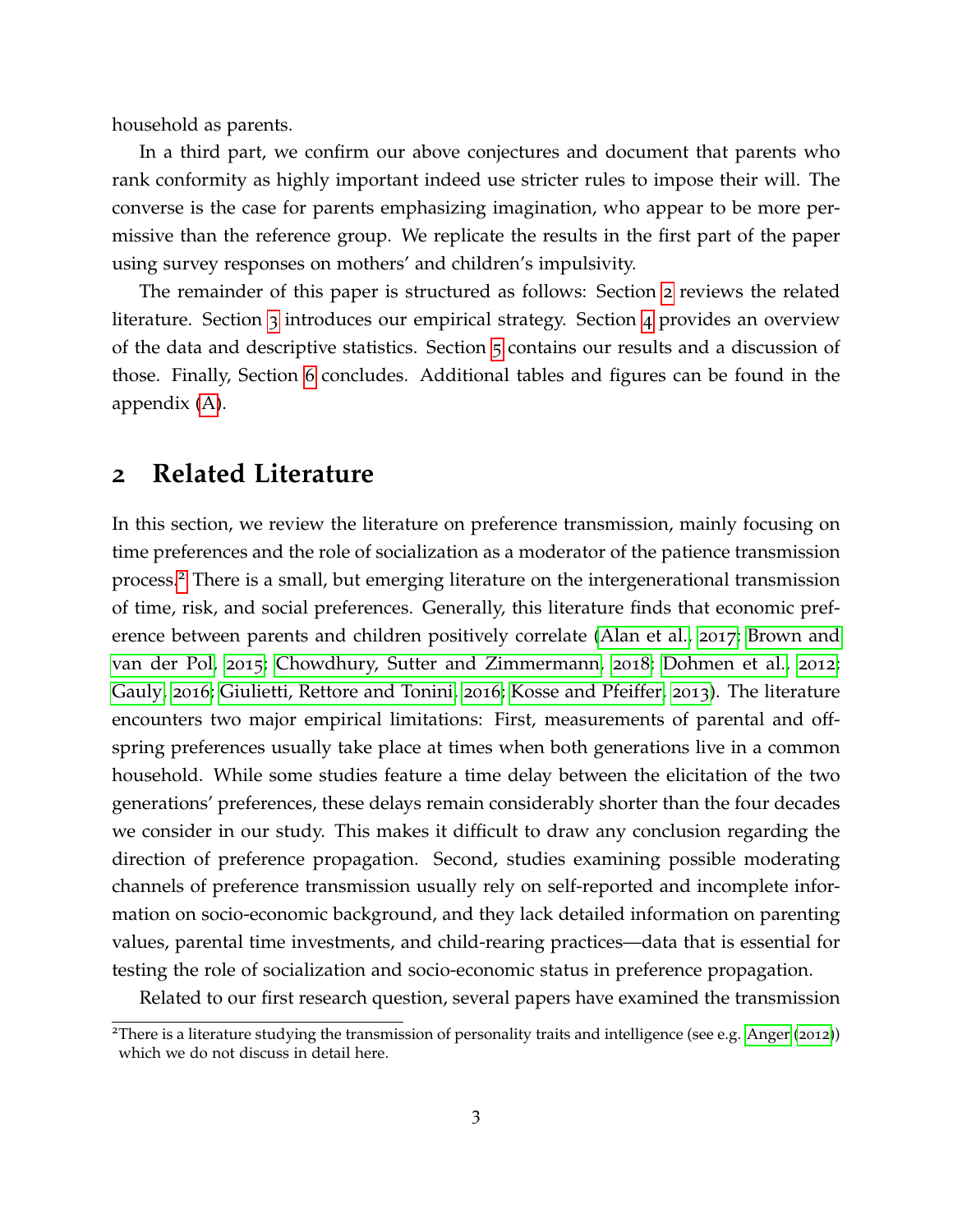of time preferences across generations [\(Bartling et al.](#page-28-3) ([2010](#page-28-3)); [Brown and van der Pol](#page-29-3) ([2015](#page-29-3)); [Chowdhury, Sutter and Zimmermann](#page-29-4) ([2018](#page-29-4)); [Gauly](#page-29-6) ([2016](#page-29-6)); [Kosse and Pfeiffer](#page-30-7) ([2013](#page-30-7)); see also Table [A](#page-31-0)1 in the Appendix).<sup>[3](#page-4-0)</sup> Overall, these papers find that patience is correlated across generations. [Gauly](#page-29-6) ([2016](#page-29-6)) administers a survey question on patience to respondents in the German Socio-Economic Panel (SOEP). [Brown and van der Pol](#page-29-3) ([2015](#page-29-3)) ask respondents in the Household Income Labour Dynamics Panel of Australia (HILDA) a survey question on financial planning to proxy time preferences. [Bartling et al.](#page-28-3) ([2010](#page-28-3)) and [Kosse and Pfeiffer](#page-30-7) ([2013](#page-30-7)) use the same data collected in an experiment with mothers and preschool children using money and gummy bears as payouts, respectively.[4](#page-4-1) [Chowdhury, Sutter and Zimmermann](#page-29-4) ([2018](#page-29-4)) collect experimental data in Bangladesh for tradeoffs between smaller sooner and larger later outcomes of parents and children aged 6 to 17 years.

Previous studies from this strand of the literature have suggested that socialization is an important factor for the transmission of preferences (e.g. [Dohmen et al.](#page-29-5) ([2012](#page-29-5)); [Gauly](#page-29-6) ([2016](#page-29-6))). [Bisin and Verdier](#page-29-2) ([2001](#page-29-2)) theoretically study the dynamics of preferences across generations and argue that a form of paternalistic altruism of parents may lead the off-spring to end up with preferences that are close to those of the previous generation.<sup>[5](#page-4-2)</sup> We find indeed that norms are empirically relevant. Relatedly, [Doepke and Zilibotti](#page-29-7) ([2017](#page-29-7)) build a model to study the role of parenting style in intergenerational transmission of preferences. Inspired by developmental psychology [\(Baumrind,](#page-28-4) [1967](#page-28-4)), they distinguish between three parenting styles: authoritarian, authoritative, and permissive. Authoritarian parents restrict their children's choices to impose their will. Authoritative parents aim to mold their offspring's preferences with the goal to conduct success in life. Permissive parents refrain from influencing the choice of their children. Parenting styles are generally difficult to directly observe, making it necessary to proxy them by parental values assessed by survey questions (see e.g. [Doepke and Zilibotti](#page-29-7) ([2017](#page-29-7)), Section 3). We follow a similar approach, but make use of an additional data source, enabling us to validate that the parenting values we consider indeed reflect particular nurturing practices. Specifically, we show that conformity and imagination are linked to a more strict (thus,

<span id="page-4-0"></span><sup>3</sup> Some of these papers and others also report results on other preference domains, such as risk or social preferences, with similar results. For example, [Alan et al.](#page-28-1) ([2017](#page-28-1)) consider risk preferences and [Dohmen](#page-29-5) [et al.](#page-29-5) ([2012](#page-29-5)) investigate risk and trust preferences. We do not discuss these results further.

<span id="page-4-1"></span><sup>4</sup> [Kosse and Pfeiffer](#page-30-7) ([2013](#page-30-7))'s main focus is on present bias, which we cannot identify. They find significant mother-child preference correlations up to a six months time delay, but not for longer delays.

<span id="page-4-2"></span><sup>5</sup> Interestingly, they show that cultural transmission has very different implications than evolutionary selection.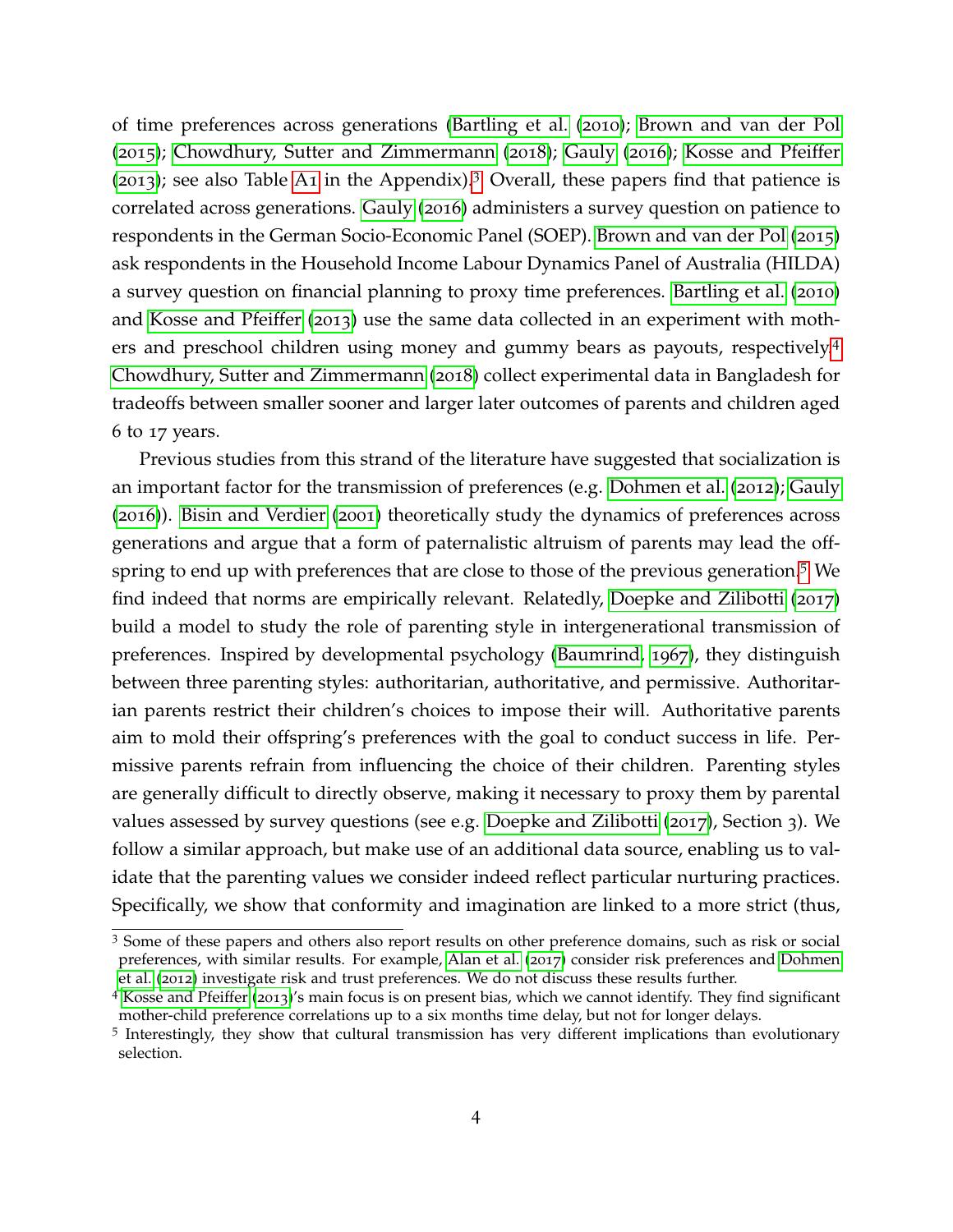authoritarian) and more permissive parenting style, respectively.

Socialization has many facets. Most existing empirical studies investigating its role have focused on parental time investment or effort as a relevant factor for socialization. Both [Alan et al.](#page-28-1) ([2017](#page-28-1)) and [Zumbuehl et al.](#page-30-8) ([2018](#page-30-8)) consider parenting effort as a moderator of intergenerational transmission of risk (and trust) preferences. To the best of our knowledge, however, no previous study has examined the role of parental involvement or parenting values in the context of time preferences. [Alan et al.](#page-28-1) ([2017](#page-28-1)) conclude that parental investment is relevant moderator of the correlation between mothers' and daughters' risk preferences. [Zumbuehl et al.](#page-30-8) ([2018](#page-30-8)) find that more parental involvement comes with stronger preference transmission. Whether or not more time spent with children moderates transmission is likely to depend critically on *how* this time is actually spent, i.e. what type of activities parents engage in with their children. Our rich data permits us to account for time investments, actual activities, and parenting practices.

Previous studies do not generally find that the correlations of preferences weaken when controlling for socio-economic status. [Chowdhury, Sutter and Zimmermann](#page-29-4) ([2018](#page-29-4)) suggest that socio-economic status does not contribute significantly to the preference transmission. This is in line with our results. In contrast, [Gauly](#page-29-6) ([2016](#page-29-6)) finds that socioeconomic status matters. By not directly examining the transmission of preferences, but cross-sectional correlations of socio-economic status with preferences, [Deckers et al.](#page-29-8) ([2017](#page-29-8)) identify socio-economic status as a powerful predictor of patience. Overally, the role of socio-economic status therefore appears to be unclear. This may be explained by the status indicators used in previous studies, but also the samples these studies consider. For instance, one may expect much less heterogeneity in socio-econoomic status in a development context than in a Western society.

### <span id="page-5-0"></span>**3 Data**

Our main data source is the Danish Longitudinal Survey of Youth (DLSY) and DLSY-Children<sup>[6](#page-5-1)</sup>, which we link to high-quality administrative data on the full Danish population from 1980 through 2016. This combined data set provides unique possibilities for studying the intergenerational transmission of time preferences. The DLSY is a longitudinal study of 3,151 individuals born around 1954, whom we will refer to as *parents*. In 1968, these original respondents attended 152 different seventh grade school classes

<span id="page-5-1"></span> $6$ The data set is provided by VIVE (The Danish Center for Social Science Research).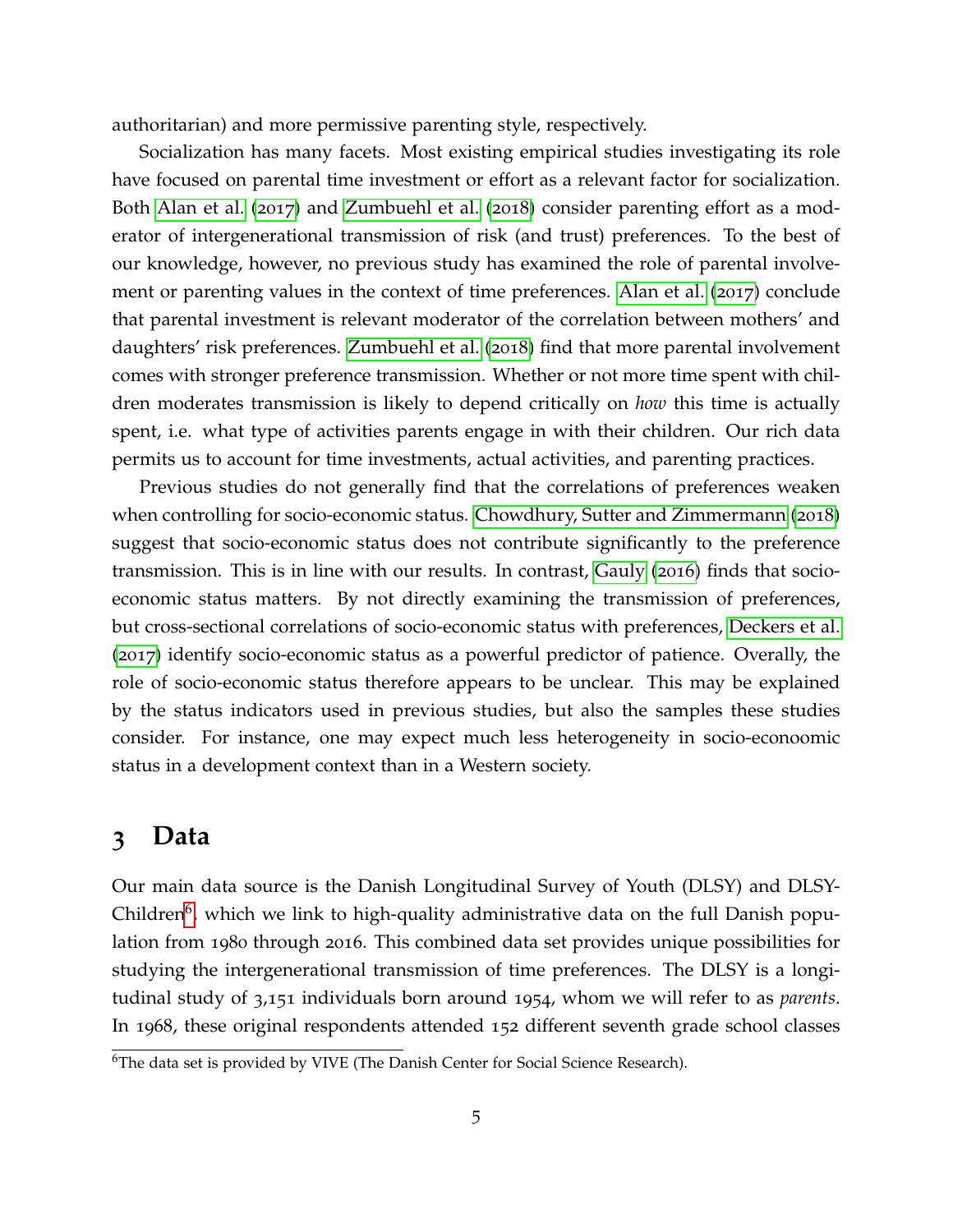that were sampled to be nationally representative. The parents have subsequently been interviewed throughout their adult life with high response rates; around 75 percent of the original individuals participated in the last wave in 2004. [7](#page-6-0) In addition, the parents of the respondents (henceforth referred to as *grandparents*) were interviewed in 1969, making it possible to control for the parents' socio-economic environment during their childhood. Finally, all *children* born to the DLSY respondents and at least 14 years old were interviewed in 2010, with an extraordinarily high response rate of 81 percent. We therefore have information on three generations: grandparents, parents , and children.

#### **3.1 Measure of Time Preferences**

In 1973 (at age 19), the parents answered a question regarding their time preferences. The question is:

*If you were offered three jobs now and you should choose, which one would you take?*

- (a) *a job with average pay right from the beginning*,
- (b) *a job with low pay the first two years, but high pay later*, or
- (c) *a job with very low pay the first four years, but very high pay later*.

In what follows, we categorize respondents answering (b) or (c) as patient. The children answered the very same question nearly four decades later in 2010 when they were 27 years on average, with ages ranging between 14 and 40 years.<sup>[8](#page-6-1)</sup> The timing of the parents' elicitation of time preferences allows us to rule out any issue of potential reverse causality, as only 2.8 percent  $(N = 87)$  of the children were born by 1973 and only 10 children were more than one year. As a robustness check, however, we exclude children born at the time of the parents' response to the time preference question and reach similar results. Thus, our empirical setup gives us the power to study intergenerational transmission of patience in the absence of reverse causality concerns.

We observe time preferences for  $3,101$  $3,101$  $3,101$  children and  $1,829$  $1,829$  parents.<sup>9</sup> Table 1 presents

<span id="page-6-0"></span><sup>7</sup>For the parents who have at least one child who would be eligible to attend the survey, only few baseline characteristics predict attrition (Appendix Table [A](#page-32-0)2).

<span id="page-6-1"></span> $8$ Due to data protection rules, we are unable to report the exact maximum age.

<span id="page-6-2"></span><sup>9</sup>We do not observe all the original 3,151 DLSY respondents in the sample of parents: 618 individuals did not have any children by 1996; of those with at least one child by 1996, 301 individuals did not have a patience observation; of those with at least one child by 1996 and with a patience observation, 390 individuals did not have a child surveyed in 2010.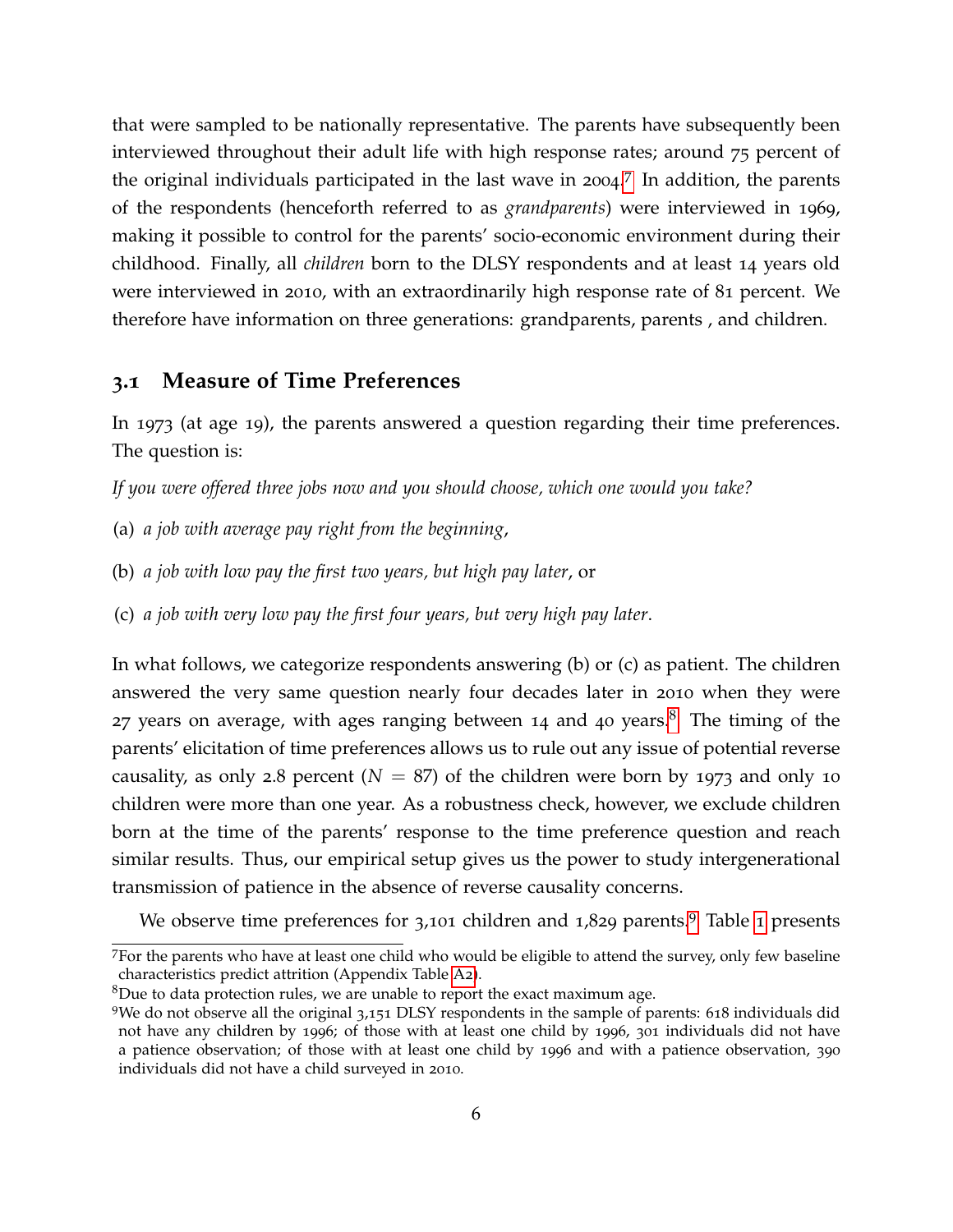<span id="page-7-0"></span>

| <u>Descriptive Statistics</u>     |                   |          |  |  |  |  |
|-----------------------------------|-------------------|----------|--|--|--|--|
|                                   | Average           | Std.Err. |  |  |  |  |
|                                   | $\left( 1\right)$ | (2)      |  |  |  |  |
| Panel A: Child                    |                   |          |  |  |  |  |
| Child is patient                  | 0.648             | 0.009    |  |  |  |  |
| Daughter is patient               | 0.619             | 0.012    |  |  |  |  |
| Son is patient                    | 0.679             | 0.012    |  |  |  |  |
| Parent is patient                 | 0.742             | 0.008    |  |  |  |  |
| Mother is patient                 | 0.729             | 0.011    |  |  |  |  |
| Father is patient                 | 0.755             | 0.011    |  |  |  |  |
| Parent values conformity          | 0.324             | 0.009    |  |  |  |  |
| Parent values imagination         | 0.275             | 0.008    |  |  |  |  |
| Daughter                          | 0.519             | 0.009    |  |  |  |  |
| Mother                            | 0.521             | 0.009    |  |  |  |  |
| Child age (years)                 | 27.092            | 0.101    |  |  |  |  |
| Birth order                       | 1.715             | 0.015    |  |  |  |  |
| Twin                              | 0.019             | 0.002    |  |  |  |  |
| Birth Weight (grams)              | 3,427             | 10.111   |  |  |  |  |
| Lives with both parents at age 16 | 0.734             | 0.008    |  |  |  |  |
| Father's years of education       | 13.051            | 0.051    |  |  |  |  |
| Mother's years of education       | 12.672            | 0.047    |  |  |  |  |
| # of siblings                     | 1.469             | 0.017    |  |  |  |  |
| # of siblings in sample           | 1.042             | 0.016    |  |  |  |  |
| Observations                      | 3,101             |          |  |  |  |  |
| Panel B: Parent                   |                   |          |  |  |  |  |
| Mother is patient                 | 0.739             | 0.014    |  |  |  |  |
| Father is patient                 | 0.754             | 0.015    |  |  |  |  |
| # of children                     | 2.225             | 0.020    |  |  |  |  |
| # of children in sample           | 1.695             | 0.018    |  |  |  |  |
| Observations                      | 1,829             |          |  |  |  |  |

**Table 1**

*Note:* This table presents descriptive statistics for the sample of children and their parents. **Panel A** contains means and standard errors for all children with a measure on their own and their parent's time preferences. **Panel B** contains the respective information for all parents of the children in Panel A. Note that we observe one parent per family only, i.e. either the mother or the father. Differences between Panel A and B can be explained by the fact that parents may have multiple children.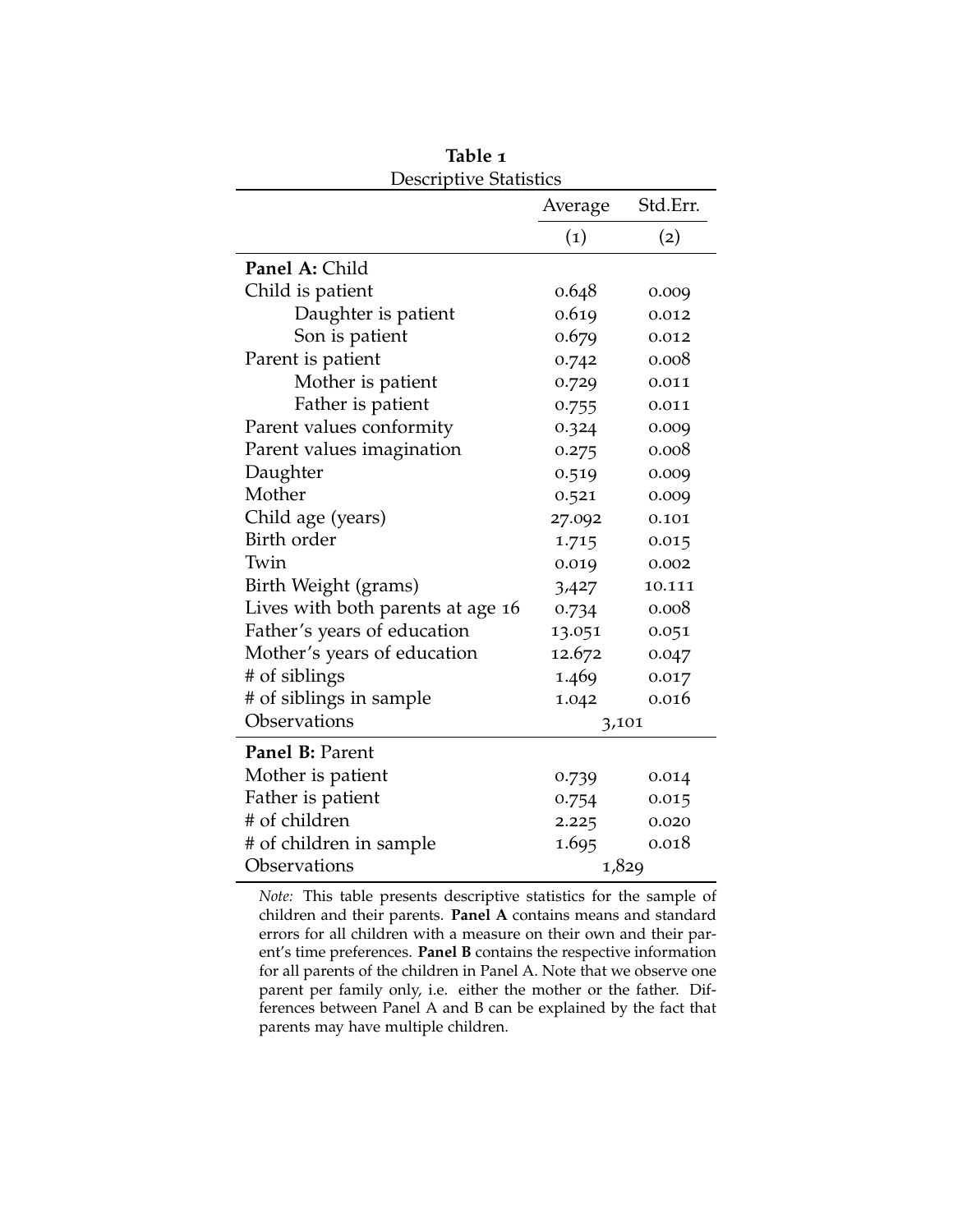descriptive statistics for the full sample. While 64.8 percent of children are labeled as patient, 74.2 percent of parents are so. This discrepancy between the rates of parent and child patience is most likely not due to cohort differences in time preferences but rather due to the nature of the question; older children (those in their 30s) tend to be less patient (Appendix Figure [A](#page-41-0)1). Restricting children to those in a similar age range (18–20 years) as when parents answered the time preference question, the share of patient children (72.8 percent) is similar to the one of parents (73.8 percent) (Appendix Table [A](#page-32-1)3). Considering gender differences in patience, 73.9 percent of mothers, 75.4 percent of fathers, 61.9 percent of daughters, and 67.9 percent of sons are categorized as patient.[10](#page-8-0) The sample is balanced with respect to child and parent gender. On average, children have 1.5 siblings, while parents to the children in the sample have 2.2 children by 2016 and have 1.7 children in the sample (54.7 percent have at least two children in the sample). Seventy-three percent of children lived with both biological parents at age 16 and their parents have, on average, completed around 13 years of education.

In comparison to experimental measures of time preferences (see e.g. [Frederick,](#page-29-9) [Loewenstein and O'Donoghue](#page-29-9) ([2002](#page-29-9))), our survey measure has both advantages and disadvantages. The possibly most important advantage is that our survey question is short, simple, and less abstract than typical experimental allocation choices. Specifically, our question asks subjects about their choice in a real-life situation with substantial economic consequences. This contrasts experimental measures, typically asking subjects to repeatedly choose between comparatively small sooner amounts and slightly larger later amounts (usually materializing within some weeks or a few months). This context-dependence might also be viewed as a shortcoming of our measure, in that considerations other than pure time preferences might lead subjects to choose a particular wage profile. Risk averse individuals may, for instance, choose the average pay fearing they would not reach the high pay (although the question does not explicitly associate risk with future pay rises). Therefore, as a robustness check, we include controls for children's risk preferences; the results remain robust to this inclusion.<sup>[11](#page-8-1)</sup>

Importantly, [Epper et al.](#page-29-0) ([2018](#page-29-0)) document that the survey measure we use highly

<span id="page-8-0"></span><sup>10</sup>Experiments confronting subjects (usually students) with smaller sooner versus larger later rewards typically find that females are more patient than males (see e.g. [Dittrich and Leipold](#page-29-10) ([2014](#page-29-10))). In contrast, [Falk et al.](#page-29-11) ([2018](#page-29-11)) show that, in representative samples across 76 countries, men are statistically significantly more patient in one-third of the countries, while women are so in only five countries. Therefore, given we also have a nationally representative sample, the gender gap in patience in favor of sons does not stand out.

<span id="page-8-1"></span><sup>&</sup>lt;sup>11</sup>Unfortunately, we do not observe parents' risk preferences.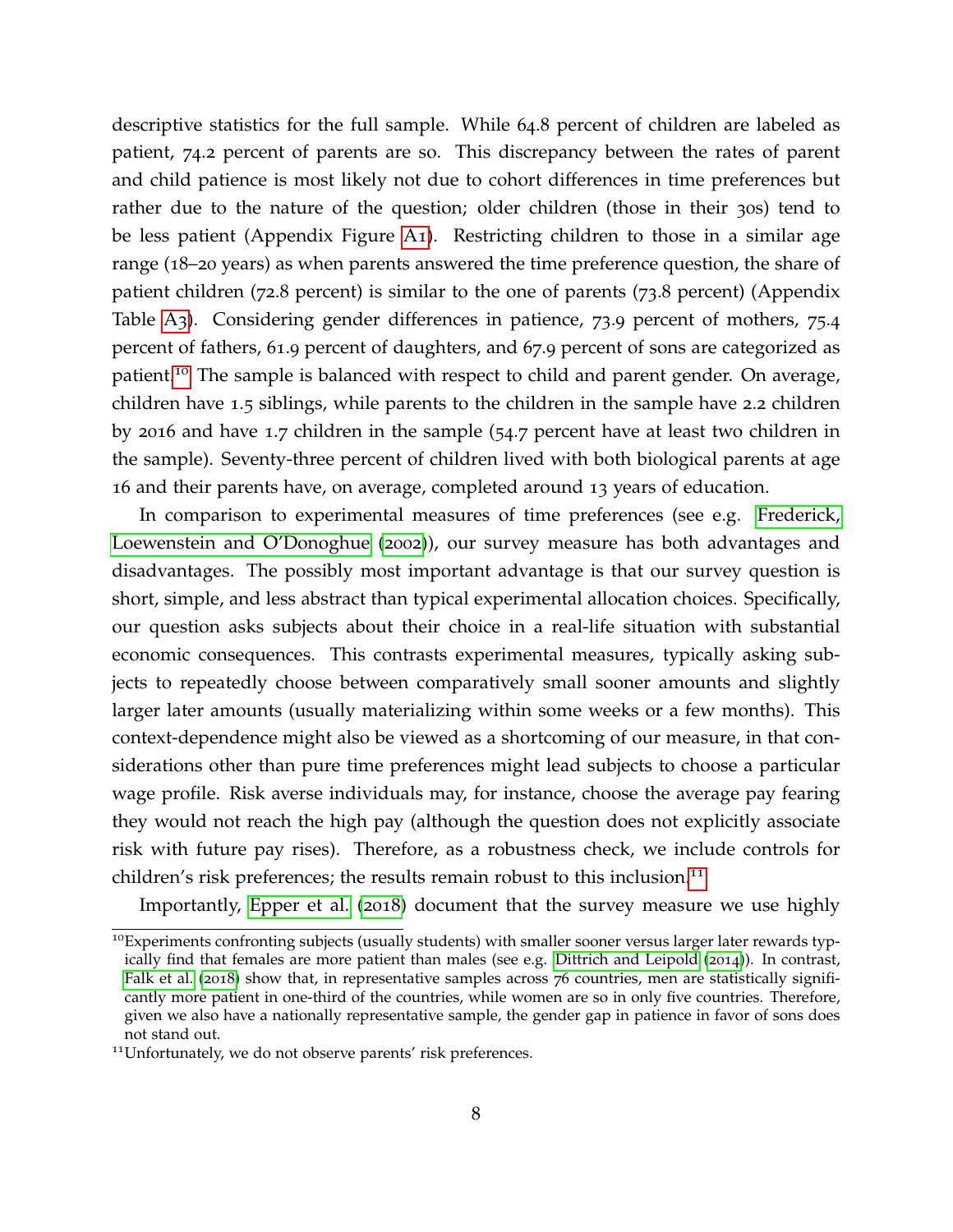correlates with experimental measures of time preferences. More precisely, [Epper et al.](#page-29-0) ([2018](#page-29-0)) validate the DLSY patience measure both internally and externally. First, in a large-scale online experiment with 4,152 Danes from the broad population born between 1967 and 1986, they demonstrate that men's and women's answers to the DLSY question are highly correlated with a preference measure inferred from an experiment with real-monetary incentives (Appendix Figure [A](#page-42-0)2).<sup>[12](#page-9-0)</sup> Second, for our sample of parents, they show that the subjects we classify as patient have a consistently lower percentile rank in the within-cohort wealth distribution over a 15-year period (Appendix Figure [A](#page-42-1)3).

Moreover, we illustrate in Appendix Table [A](#page-33-0)4 that patient parents experience substantially better outcomes, both in terms of educational attainment and labor market performance. Patient mothers (fathers), for instance, have 0.42 (0.61) more years of education and earn 43 (27) log-points more during age 26 through 50 than impatient mothers (fathers).<sup>[13](#page-9-1)</sup> Similarly, patient daughters (sons) have attained 0.50 (0.53) more years of education by 2016. These findings demonstrate that the DSLY measure captures patience well and that it is a good predictor of real-life economic outcomes.

Nevertheless, a final concern could be that—especially—women wishing to have children early might choose the impatient option, not because they per se are impatient but because they want a stable income to be able to afford having children in the near future. As a robustness check, proxying parents' preferred fertility with their revealed fertility,<sup>[14](#page-9-2)</sup> we only consider children whose surveyed parent had their first child after 1977, i.e. when the wage increase in the most patient wage profile would be implemented. Thereby, we exclude parents who might have answered the time preference question considering their future fertility plans; the results remain similar. Appendix Table [A](#page-35-0)6 further explores associations between parents' time preferences and fertility preferences at age 22 and their realized lifetime fertility. Women's fertility preferences are independent of their time preferences, while patient women are less likely to have children early. In contrast, patient men are more likely, at age 22, to desire having any

<span id="page-9-0"></span><sup>&</sup>lt;sup>12</sup> In a study with 100 subjects from the general Danish population, Epper et al. tested 26 different survey measures on patience commonly used in the literature (exact list available on request). Among them the best predictors for time preferences elicited using a real-incentivized choice experiments were the questions (i) "Are you a person who is generally willing to give up something today in order to benefit from that in the future, or are you not willing to do so?" (Spearman's rho = 0.332, *p*-value  $\approx$  0; see e.g. [Vischer et al.](#page-30-9) ([2013](#page-30-9))), and (ii) the DLSY question we use (Spearman's rho =  $0.252$ , *p*-value =  $0.001$ ).

<span id="page-9-1"></span><sup>&</sup>lt;sup>13</sup>Note, these differences in economic outcomes by patience category cannot be explained by justification bias, as parents answer the time preference question before their outcomes are measured.

<span id="page-9-2"></span><sup>14</sup>We acknowledge that this is an imperfect proxy for people's actual fertility preferences at the time of the elicitation of time preferences.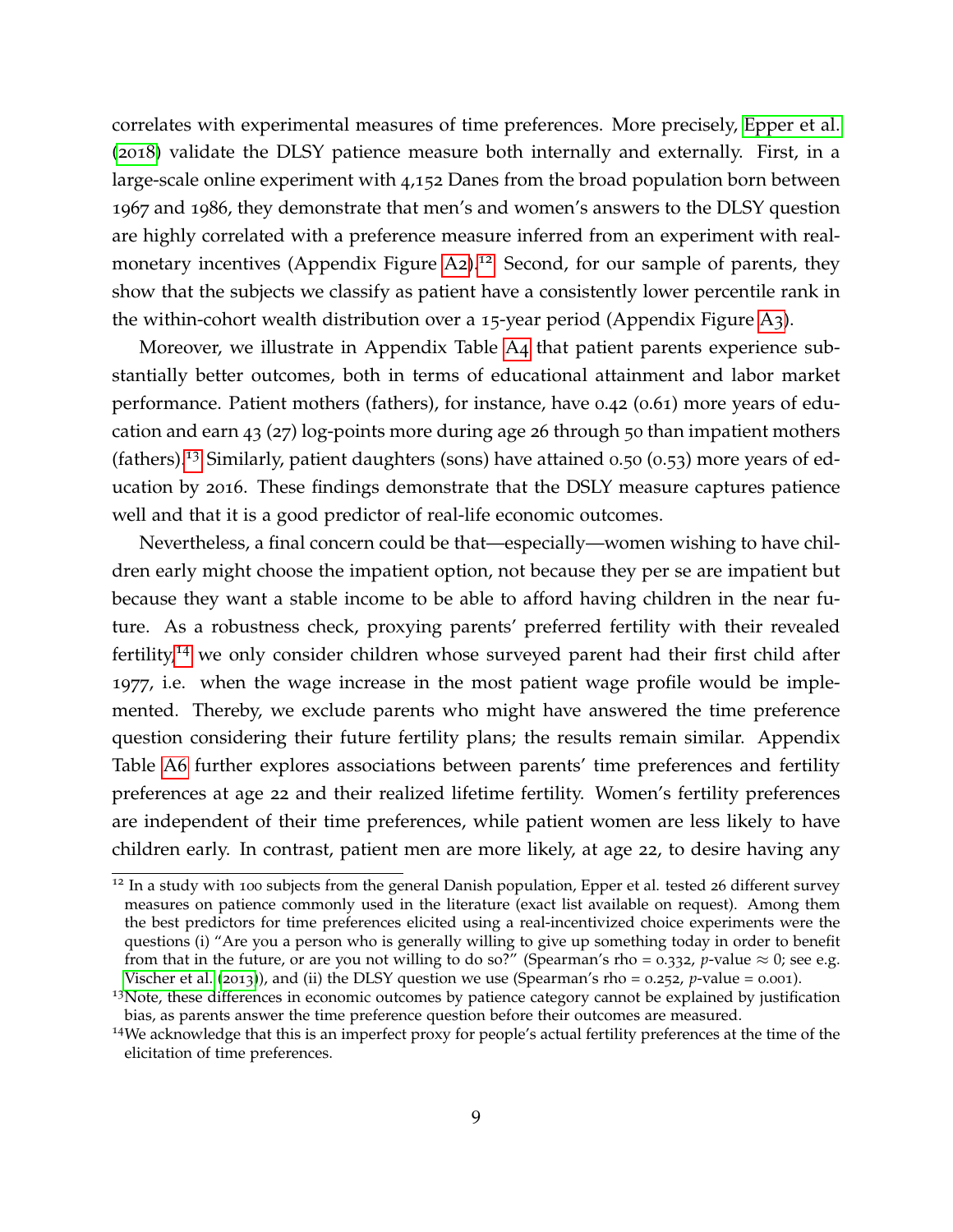children and are accordingly more likely to have any (recognized) children by age 62.

#### **3.2 Definition of Moderators**

To explore potential moderators of the intergenerational transmission of patience, we consider parenting values, parental involvement, and childhood socio-economic status. The former two rely on parental response to questions in the DLSY survey, while we draw on ample administrative data to construct a socio-economic index. We define two parenting values—*conformity* and *imagination*—based on a survey question answered by parents in 1992 (i.e. at age 38).<sup>[15](#page-10-0)</sup>

First, we define conformity as parents who state that one of the most important qualities that children learn at home is good manners or obedience.<sup>[16](#page-10-1)</sup> We interpret this parenting value as parents wanting children to conform to societal norms through their behavior. In particular, we hypothesize that parents who value conformity would like their children to conform to the parents' preferences and attitudes. We expect the technology to achieve similarity between the parent's and child's preferences to be discipline for these parents, as their value emphasizes behavior; Subsection [3](#page-12-0).3 investigates this. Second, we define imagination as parents who state that one of the most important qualities that children learn at home is imagination. This parenting value stands in contrast to conformity and represents parents who value that children live in their own "child world" and are more unrestricted to explore the world.<sup>[17](#page-10-2)</sup> Thirty-two percent of

<span id="page-10-0"></span><sup>15</sup>We acknowledge that parents would ideally have been asked this question before having children. However, given most parents have more than one child and the question is general (it does not target a specific child), we do not consider it a major worry that parents would have chosen their parenting values endogenously to their children's (or a specific child's) time preferences. If anything parents might choose their values as a response to how their first child behaves; yet, we do not find any heterogeneity in the moderation analysis by birth order (not reported).

<span id="page-10-1"></span><sup>16</sup>Parents were asked: *Here is a list of qualities which children can be encouraged to learn at home. Which do you consider to be especially important for children to acquire at home?* They could choose up to three options from the following eight options: Independence (86 percent of parents choose this), Tolerance (36), Imagination (27), Good manners (30), Thrift (3), Sense of responsibility (72), Obedience (6), and Consideration for others (39). The question is similar to the one asked in the World Value Survey (WVS), though not identical as the response options differ slightly. (In the WVS, respondents can choose up to five values and have the following options: Good manners; Independence; Hard work; Feeling of responsibility; Imagination; Tolerance and respect for other people; Thrift, saving money and things; Determination, perseverance; Religious faith; Unselfishness; and Obedience.) Therefore, we are unable to define parenting values as in [Doepke and Zilibotti](#page-29-7) ([2017](#page-29-7)).

<span id="page-10-2"></span> $^{17}$ In relation to the three parenting styles defined by developmental psychologists [\(Baumrind,](#page-28-4) [1967](#page-28-4)), our definition of conformity might proxy authoritarian parenting and imagination might proxy permissive parenting, leaving authoritative parenting the omitted category. However, our measures of parenting values are too crude to reasonably refer to these established parenting styles.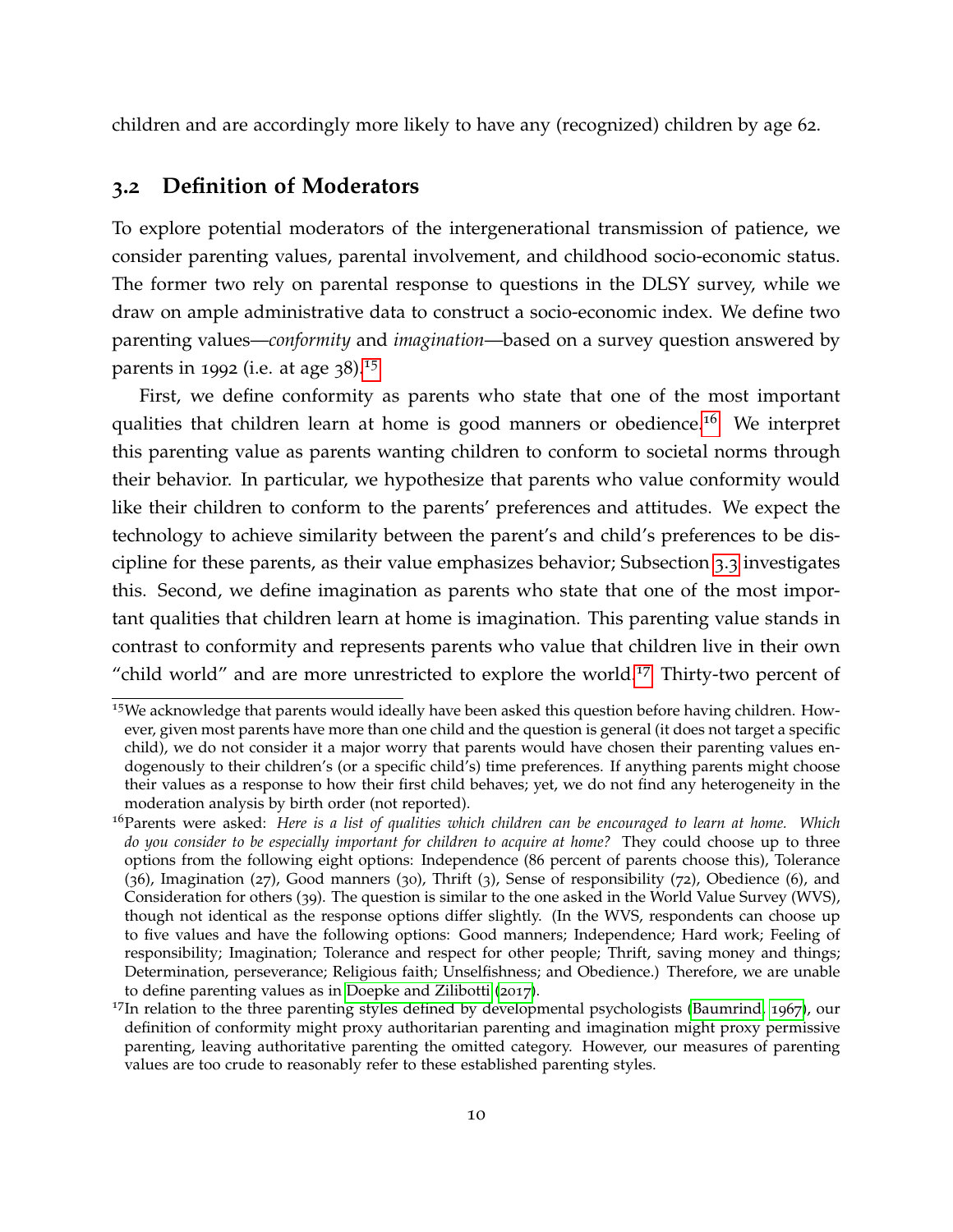children have a parent valuing conformity, while 28 percent of children have a parent valuing imagination (Table [1](#page-7-0)).

We construct our measure of parental involvement based on answers to a question asked in 2001 (i.e. age 47). Parents who, at the time, had at least one child living at home indicate how often the family does different types of activities together, with the options of answering at least once a week, month, year or rarely/never. We rescale the answers to proxy the number of times the family does a specific activity within a year and construct a parental involvement index, summing the total number of times the family does any type of activity together and standardize it with a mean of zero and a standard deviation of one.<sup>[18](#page-11-0)</sup>

We link the survey data to rich administrative data, including the Medical Birth Registry and several separate registers on education, income, (un)employment, fertility, and family structure. Therefore, in addition to the ample information on grandparents' socioeconomic status during parents' childhood observed in the DLSY, we observe the socioeconomic status experienced by the children during their childhood. Although we only observe patience for one of the parents, we do observe both parents in the registers. Thus, we observe both parents' complete fertility history, labor market experience, and educational attainment.<sup>[19](#page-11-1)</sup> For the children, we observe their date of birth, birth outcomes, and educational attainment by 2016. Based on these rich measures on parental socio-economic status, we construct an SES index (standardized with mean zero and standard deviation one), using the first principal component from a principal compo-nent analysis (Appendix Table [A](#page-34-0)5). We include the mother's and father's length of education, cumulated work experience through 2004, cumulated length of unemployment through 2004, the natural logarithm of average annual labor earnings 1980–2004; DLSY-parent's number of children; indicators for the child lives with both parents at age 16, the mother/father has children with another person than the parent, and the mother/father has missing educational information.

Table [A](#page-37-0)8 displays the correlations between parental patience, parenting values, parental involvement, and the SES index. Panel A shows the raw correlations between each of the variables, while Panel B conditions on parental background variables similar to our preferred control version in Section [5](#page-18-0). Patient parents are less likely to value conformity and have a higher SES index (as also shown in Appendix Table [A](#page-33-0)4). Parents valuing

<span id="page-11-0"></span><sup>&</sup>lt;sup>18</sup>See [A](#page-36-0)ppendix Table A7 for details.

<span id="page-11-1"></span><sup>&</sup>lt;sup>19</sup>For the labor market outcomes, we restrict the focus to the years  $1980-2004$  (i.e. through age 50 of the parents) to proxy children's childhood family environment (the average child turned 21 years in 2004).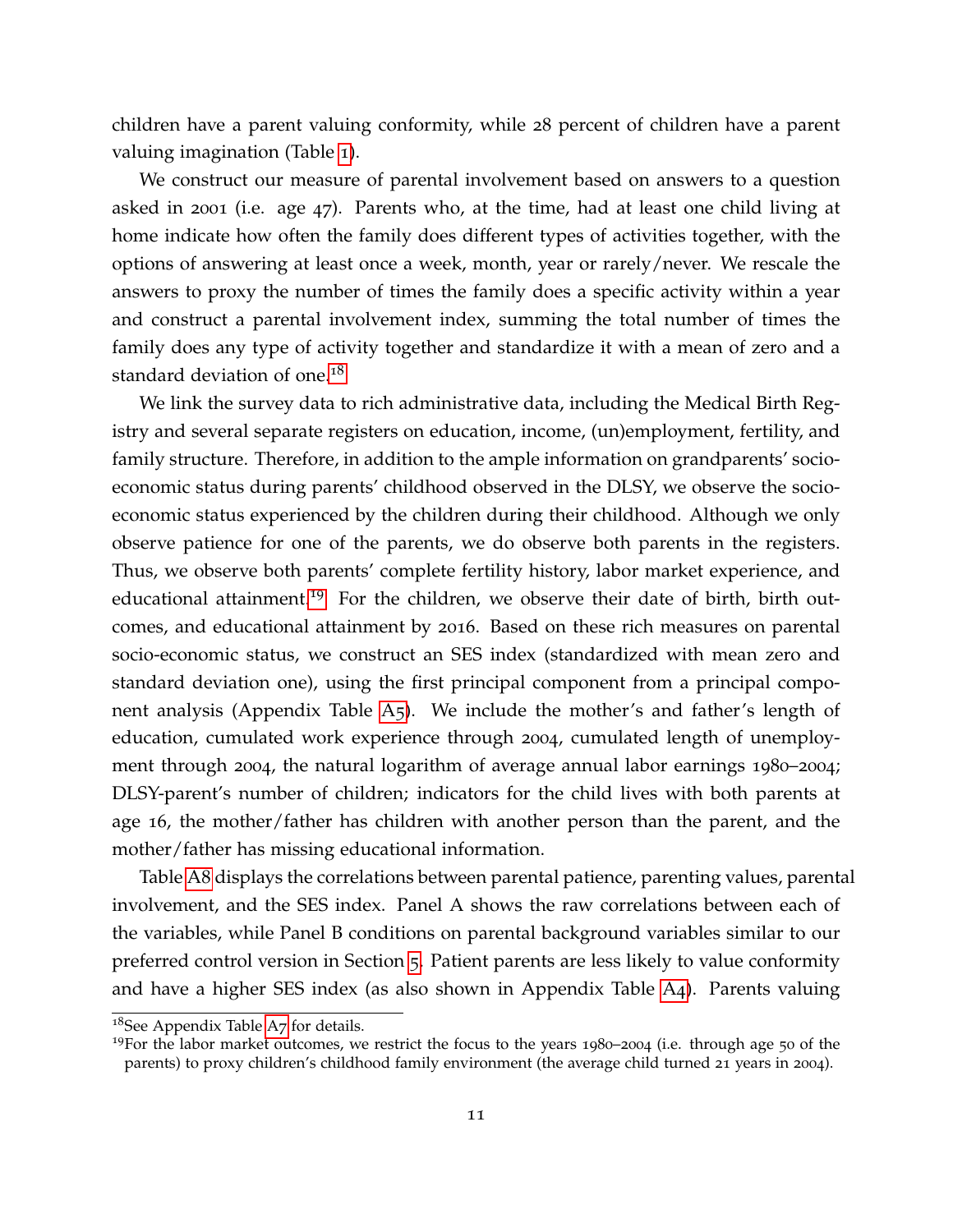conformity are less likely to value imagination<sup>[20](#page-12-1)</sup>, engage in slightly fewer activities with the family (4.5 percent of a standard deviation), and perform worse on the SES index. Meanwhile, parents valuing imagination do not spend more time with their family and do not have a higher SES index, once conditioning on parental childhood background variables.<sup>[21](#page-12-2)</sup>

### <span id="page-12-0"></span>**3.3 Validation and Replication Sample**

To relate our measures of parenting values to actual parenting practice, we draw on the Danish Longitudinal Survey of Children (DALSC).<sup>[22](#page-12-3)</sup> The survey includes 6,011 randomlysampled children born between September and October 1995 to a mother with Danish citizenship. It has followed children and their parents throughout childhood and contains very detailed information on parenting practices and parental involvement, reported by mothers and fathers respectively.

Mothers in the DALSC sample answered an identical question on parenting values as the one in the DLSY when their children were 4 years. Moreover, both mothers and fathers answered a question related to parenting values when their child was only 4 months, i.e. before parents would have adjusted their values to the preferences or behavior of the child. Parents answered on a four-point scale *How important do you find the following qualities are when bringing up children?*: *A firm hand*, *An ability to command the respect of others* (instill respect), and *An ability to identify oneself with the feelings of the child* (emphasize with child). To relate parenting values with actual (self-reported) parenting style, we construct two measures on punishment for each parent. These measures are constructed based on a question that each parent answers at child age 4, 7, and 11 years<sup>[23](#page-12-4)</sup> (and are standardized to have a mean of zero and a standard deviation of one): *It's different what parents do when they want to teach children what's right and wrong. I now mention different ways to do it and would like to hear how often you react in these ways (weekly/rarer/never)*. *Physical Punishment* is the mean of the first component from an principal component analysis at each child age by parent gender and includes answers to *I mark something is wrong by taking hard in him/her*, *I mark something is wrong by giving a slap*

<span id="page-12-1"></span><sup>&</sup>lt;sup>20</sup>Only 2.7 percent of parents value both conformity and imagination. This is partly a mechanical relationship, as parents could only choose three values.

<span id="page-12-2"></span><sup>&</sup>lt;sup>21</sup>These correlation matrices do not differ by parental gender. Yet, mothers are less likely to value conformity or imagination and have a lower SES index (not reported).

<span id="page-12-3"></span><sup>&</sup>lt;sup>22</sup>The data set is provided by VIVE.

<span id="page-12-4"></span><sup>23</sup>Fathers only answer these questions at child age 7 and 11 years.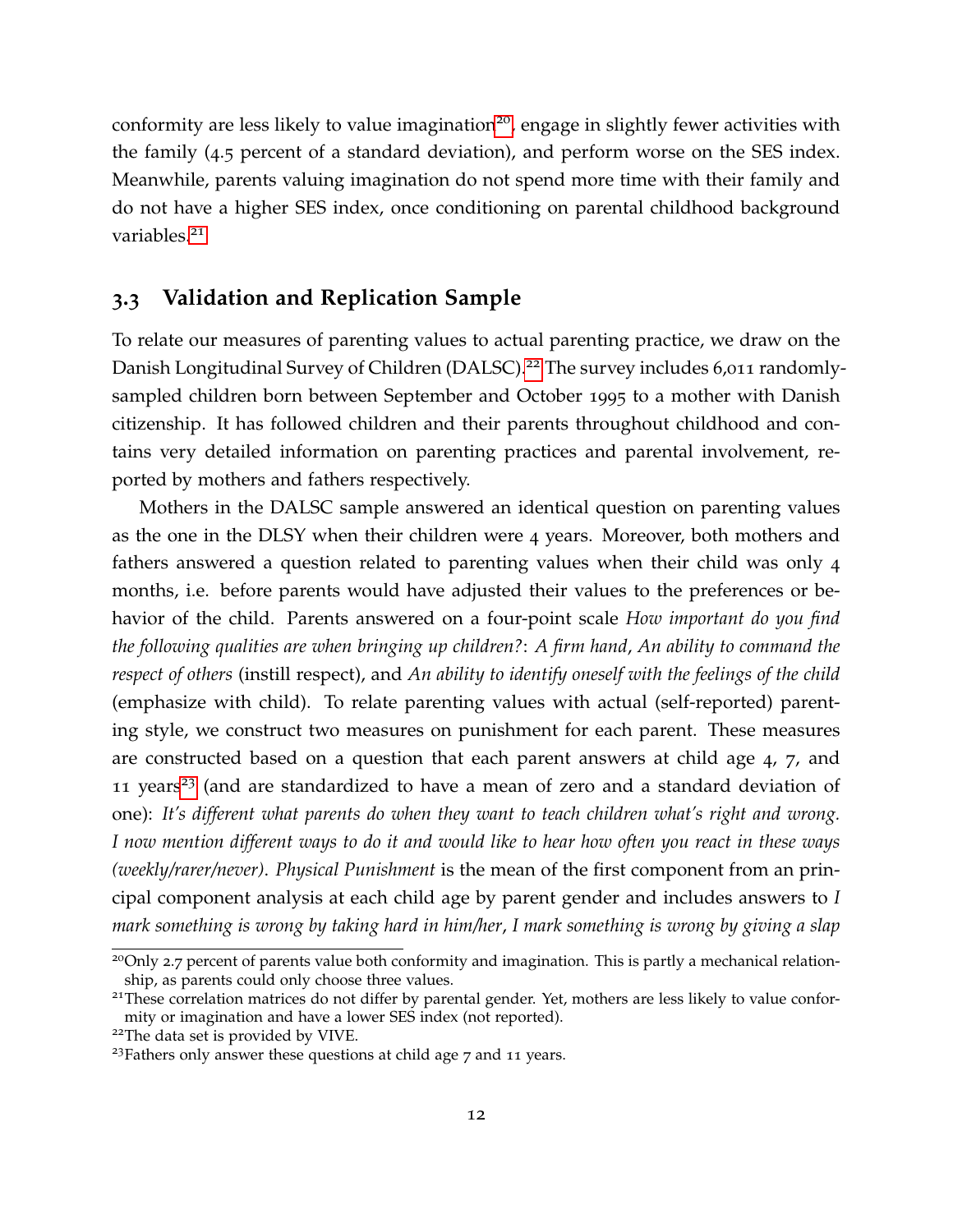*over the fingers*, *I spank the child*, and *I slap the child*. Similarly, *Verbal Punishment* is the mean of the first component from an principal component analysis at each child age by parent gender and includes *I scold the child*, *I tell the child that it has done something wrong*, *I send him/her into their room*, and *I say he/she cannot do something that he/she would like to*.

To measure parental involvement in the child's upbringing, we consider two dimensions: quality time spent with the child and quality talking with the child. We construct a *Quality Time* index as the mean of the first component from an principal component analysis at each child age for each parent and includes measures on how often the parent does the following activities with the child at age 7 and 11: help with homework, read/sing, play, do out-of-school activities, and go on an excursion. For the analysis in Subsection [5](#page-25-0).3, we further split this index into non-educational (play, do out-of-school activities, and go on an excursion) and educational quality time (help with homework, read/sing). Similarly, we construct a *Quality Talking* index as the mean of the standardized first component from a principal component analysis, including how often the parent discusses the following with the child at age 4, 7, and 11 years (with the age at observation in parenthesis)<sup>[24](#page-13-0)</sup>: The child's own activities at kindergarten/day-care  $(4)$ ; The child's planned activities at kindergarten/day-care (4); activities at school and afterschool care, out-of-school activities  $(7/11)$ ; relationship to other children  $(4/7/11)$ ; relationship to teachers and after-school care staff  $(4/7/11)$ ; physical well-being  $(4/7/11)$ ; and mental wellbeing  $\left(\frac{4}{7}\right)$  11).

As expected, parents who value conformity (including the proxies thereof in terms of a firm hand and instill respect) tend to be stricter by using more physical and verbal punishment in the upbringing of their child (Table [2](#page-14-0)). In contrast, parents who value imagination (including emphasis with the child) punish their child much less. Similarly, parents spend less (more) quality time with their child when they value conformity (imagination). For quality talking, we only observe increased involvement for parents valuing emphasis with the child at age 4 months. These broad patterns are both observed for mothers and fathers. Thus, parents with different child rearing values have different parenting practices, especially in terms of the way in which they teach their child how to behave.

In addition to this validation exercise, we also use the DALSC sample to replicate the moderation analysis in the main sample. As measure of time preferences, we use a

<span id="page-13-0"></span><sup>24</sup>Fathers only answer these questions at child age 7 and 11 years.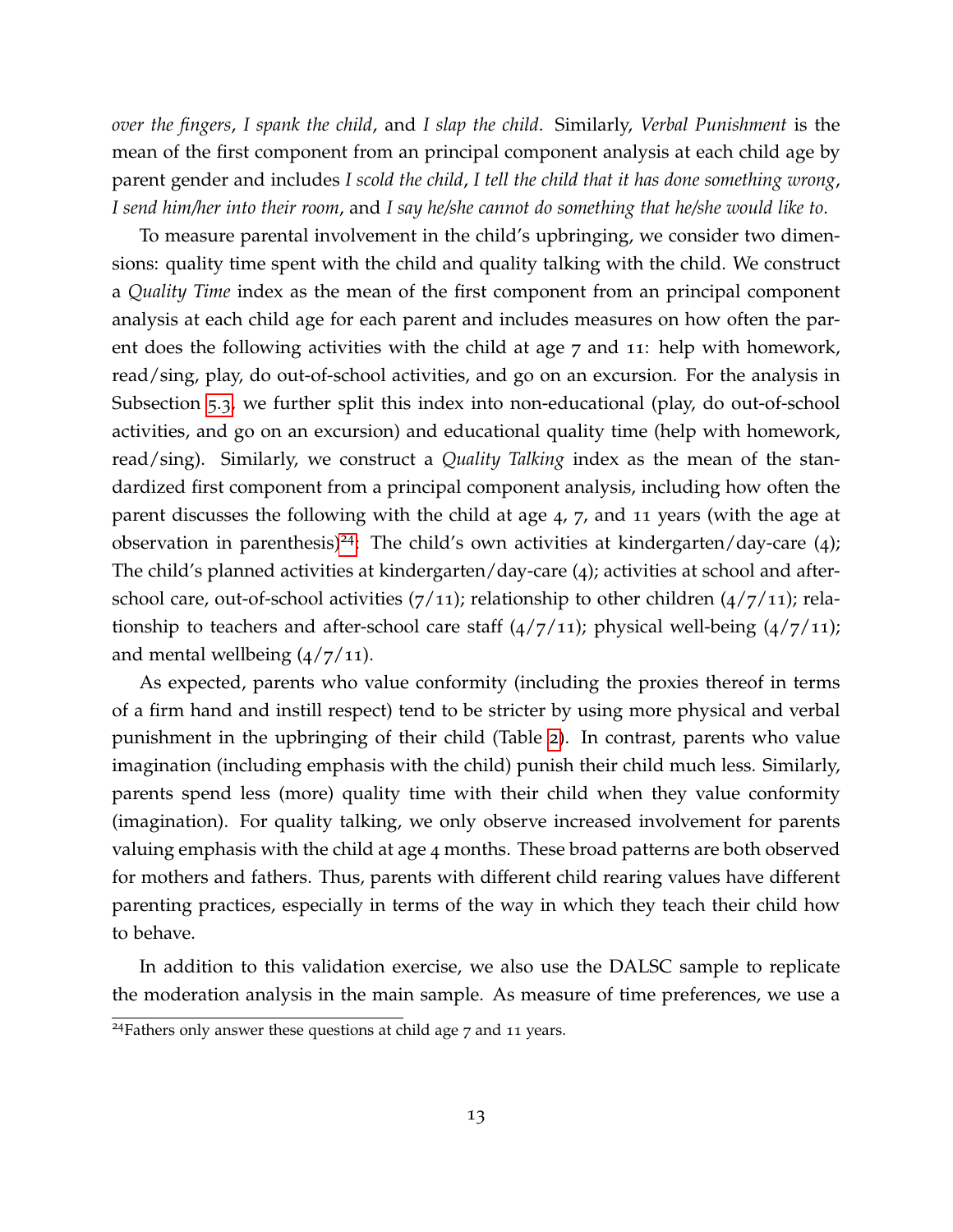<span id="page-14-0"></span>

| Validation of Parenting Values and Practice    |                       |            |            |                       |  |  |  |
|------------------------------------------------|-----------------------|------------|------------|-----------------------|--|--|--|
|                                                | Punishment<br>Quality |            |            |                       |  |  |  |
|                                                | Physical              | Verbal     | Time       | Talking<br>with child |  |  |  |
|                                                | $\left( 1\right)$     | (2)        | (3)        | (4)                   |  |  |  |
| Panel A: Maternal values at child age 4 years  |                       |            |            |                       |  |  |  |
| Conformity                                     | $0.22***$             | $0.13***$  | $-0.09***$ | $-0.03$               |  |  |  |
|                                                | (0.03)                | (0.03)     | (0.03)     | (0.03)                |  |  |  |
| Imagination                                    | $-0.06*$              | $-0.08***$ | $0.06*$    | 0.02                  |  |  |  |
|                                                | (0.03)                | (0.03)     | (0.03)     | (0.03)                |  |  |  |
| Observations                                   | 5,282                 | 5,283      | 5,035      | 5,254                 |  |  |  |
| Panel B: Maternal values at child age 4 months |                       |            |            |                       |  |  |  |
| A Firm Hand (0-1)                              | $0.22***$             | $0.25***$  | $-0.01$    | $-0.02$               |  |  |  |
|                                                | (0.05)                | (0.05)     | (0.05)     | (0.05)                |  |  |  |
| Instill Respect (o-1)                          | $0.18***$             | $0.10*$    | $-0.01$    | $0.10*$               |  |  |  |
|                                                | (0.06)                | (0.06)     | (0.06)     | (0.06)                |  |  |  |
| Emphasize with Child (0-1)                     | $-0.44***$            | $-0.39***$ | $0.36***$  | $0.59***$             |  |  |  |
|                                                | (0.12)                | (0.11)     | (0.12)     | (0.12)                |  |  |  |
| Observations                                   | 5,059                 | 5,059      | 4,860      | 5,035                 |  |  |  |
| Panel C: Paternal values at child age 4 months |                       |            |            |                       |  |  |  |
| A Firm Hand (o-1)                              | $0.26***$             | 0.03       | $-0.10$    | $-0.02$               |  |  |  |
|                                                | (0.06)                | (0.06)     | (0.06)     | (0.06)                |  |  |  |
| Instill Respect (o-1)                          | 0.10                  | $0.28***$  | $-0.12*$   | 0.09                  |  |  |  |
|                                                | (0.07)                | (0.07)     | (0.07)     | (0.07)                |  |  |  |
| Emphasize with Child (0-1)                     | $-0.37***$            | $-0.24$ ** | $0.44***$  | $0.52***$             |  |  |  |
|                                                | (0.10)                | (0.10)     | (0.10)     | (0.10)                |  |  |  |
| Observations                                   | 3,265                 | 3,238      | 3,271      | 3,234                 |  |  |  |

**Table 2**

*Note*: Danish Longitudinal Survey of Children (born in 1995). Standard errors in parentheses.  $p \leq 0.1$ ,  $\ast p \leq 0.05$ ,  $\ast \ast p \leq 0.01$ . Each panel-column represents the results from one regression. All models control for mother's and father's length of education and age at child birth, child gender, birth order, and indicators for size of town of residence at birth, indicators for missing observations on the former controls, and indicators for the number of times the outcome variable was measured. In Panel A, *Conformity* and *Imagination* are defined as in DLSY; mothers answered this question at child age 4 years. In Panel B and C, both parents were asked at child age 4 months *How important do you find the following qualities are when bringing up children?* and could answer very important, somewhat important, less important, or not important at all; the answers are rescaled such that 0 (1) represents not important at all (very important). The dependent variables are standardized (mean 0, SD 1) and measure maternal practice in Panel A and B and paternal practice in Panel C. Maternal punishment is measured at child age 4, 7, and 11, while paternal punishment is at age 7 and 11. Quality time is measured at age 7 and 11 for both parents. *Quality Time* is the mean of the first component from an principal component analysis at each child age and includes measures on how often the parent does the following activities with the child: help with homework, read/sing, play, do out-of-school activities, and go on an excursion.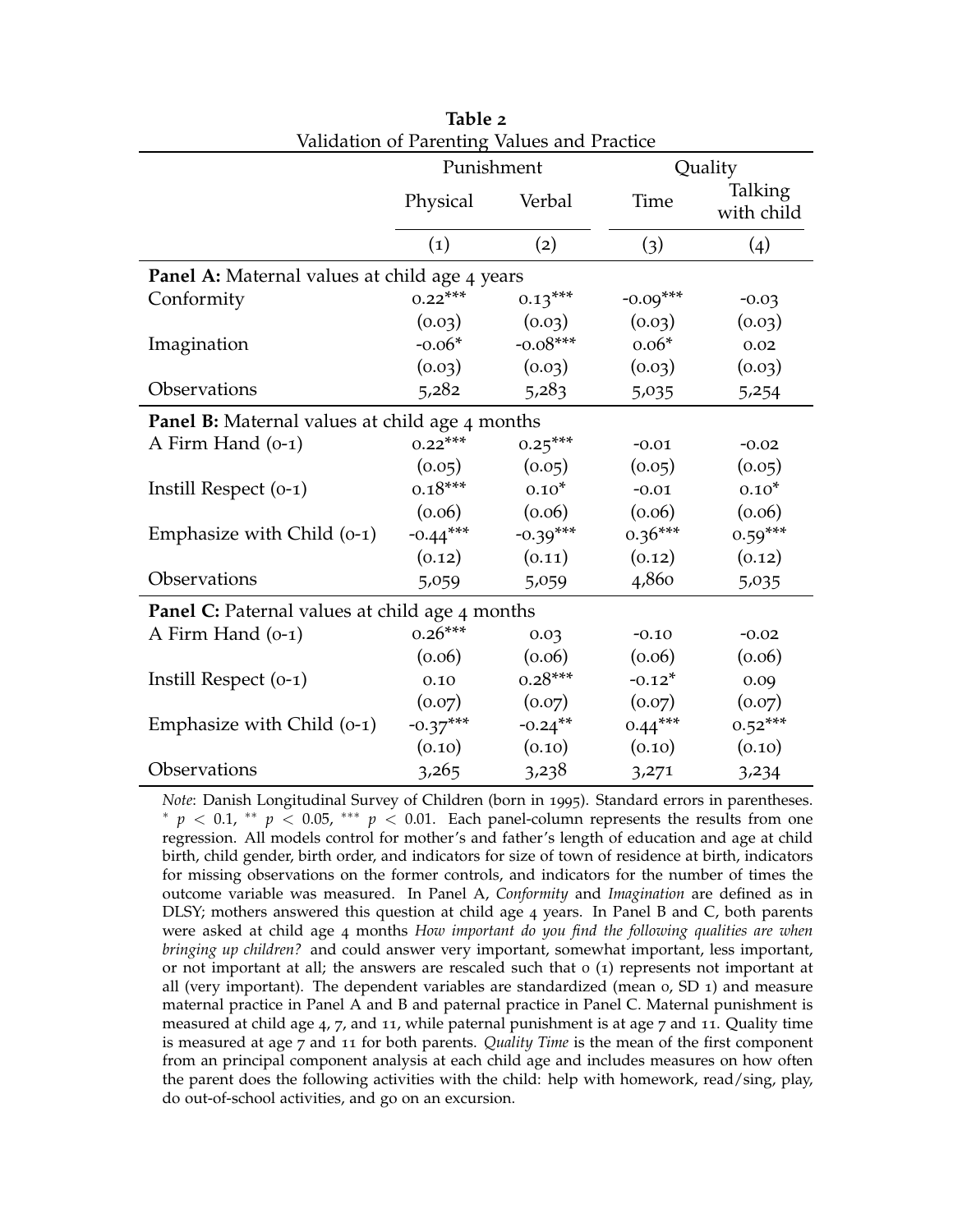standardized index measuring impulsivity.<sup>[25](#page-15-1)</sup> One caveat concerning this measure is that mothers and children were asked the impulsivity questions contemporaneously when children were 15 years. In other words, similar to previous studies on intergenerational correlations in preferences, we cannot rule out the possibility of reverse causality. Moreover, unlike the main sample, we can only say something about the correlations between mothers' and children's preferences (and not between fathers' and children's). Yet, utilizing the DALSC sample adds two advantageous features to the main analysis. First, it allows for a replication of intergenerational correlations within another domain of time preferences between mothers and children. Second, the DALSC contains much more detailed measures on parental involvement than the DLSY and therefore serves as a robustness check of the specification and measure of parental involvement in the main sample.

### <span id="page-15-0"></span>**4 Empirical Strategy**

Our empirical analysis proceeds in three parts. First, we examine the correlations between parents' and children's preferences, while extensively testing the robustness of the transmission by adding comprehensive sets of controls. Second, we investigate to which extent parenting values, parental involvement, and the socio-economic childhood environment moderate the transmission of time preferences. Third, we replicate our findings from the DLSY sample in the DALSC sample, for which we have more detailed parenting measures.

The first part of the analysis studies the conditional correlations between parents' and children's preferences. For this, we specify the following linear probability model

<span id="page-15-1"></span><sup>25</sup>More precisely, we construct the impulsivity measure based on eight questions asked to elicit hedonic behavior; respondents answered each question on a five-point Likert scale. We construct the index by adding the points from each question, reversing the values for some of the questions, such that a higher value always represents more impulsive behavior. We standardize the index for children and mothers separately, with a mean of zero and a standard deviation of one. The overall question is *How well does it describe you?* and the eight questions are: 1) You may run a risk, otherwise it will be too boring, 2) It annoys you to get late for appointments, 3) When listening to your favorite music, you often lose any sense of time and place, 4) You can say no to temptations when you know there is work to be done, 5) You take every day as it comes, rather than planning, 6) You often act impulsively (i.e. without making plans), 7) You often follow your heart rather than your head, and 8) You finish your things on time by making progress at all times.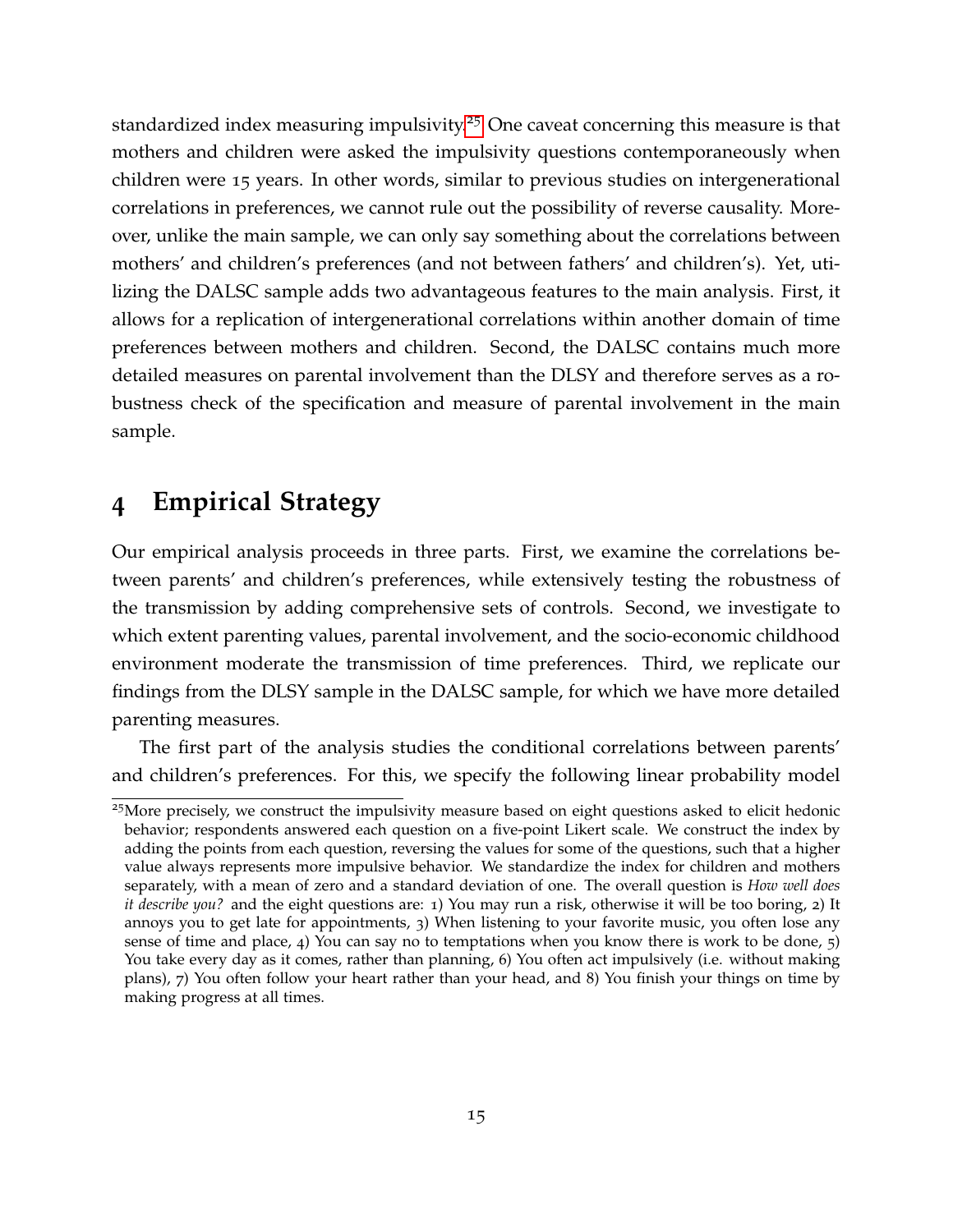for the full DLSY sample:<sup>[26](#page-16-0)</sup>

$$
T_c = \alpha_0 + \alpha_1 T_p + Q_c' \zeta + R_p' \delta + X_g' \epsilon + \theta_s + \nu_{cp},
$$
\n(1)

where *c* denotes the child, *p* the parent, and *g* the grandparent. *T* indicates whether the individual is patient  $(1)$  or not  $(0)$ . Thus,  $\alpha_1$  represents the intergenerational correlation coefficient of interest. *νcp* denotes the error term; we cluster the standard errors at the parent level to allow for serial correlation in the outcome between siblings.

To shed light on the nature of the intergenerational transmission of patience, we examine these correlations while stepwise adding extensive vectors of background characteristics. First, we add a vector of child demographic characteristics, *Q*, [27](#page-16-1) that adjusts for potential differences in child patience due to age and gender, among others. Second, we add a vector of parental demographic characteristics, *R*. [28](#page-16-2) Third, we include school fixed effects for the surveyed parent's school in 1968,  $\theta_s$ , as this was the original level of sampling. Fourth, to control for differences in parents' socio-economic status during their childhood, we add a vector of grandparents' socio-economic characteristics, *X*. [29](#page-16-3) Because parental patience correlates with parents' adult (and children's childhood) socio-economic status and because the latter may be an important moderator of the intergenerational transmission, we prefer not to control for such variables in this part of the analysis. However, as a robustness check, we finally include parental adult socio-

<span id="page-16-0"></span> $26$ The results are robust to non-linear specification; [A](#page-43-0)ppendix Figure A4 illustrates marginal effects from probit models that are similar in magnitude to the ones reported in Table [3](#page-20-0).

<span id="page-16-1"></span><sup>27</sup>This vector of *child demographics* includes indicators for being female, five-year age intervals, birth order, and being twin.

<span id="page-16-2"></span><sup>28</sup>This vector of *parent demographics* includes indicators for being born before 1954, born after 1954, gender, child-parent gender combination, and birth order.

<span id="page-16-3"></span><sup>29</sup>This vector of *grandparent SES* includes grandparental attitudes towards child education and work; an index for the grandparents' educational investment in the parent; quadratic taxable income in 1967 reported by the tax authorities; quadratic number of grandparents' children; indicators for the grandmaternal/paternal level of education, vocational training/education, grandmother/grandfather has subordinates, grandmother is housewife, gender of the surveyed grandparent, the parent lives with both parents at age 14, and indicators for missing observations for the different control variables.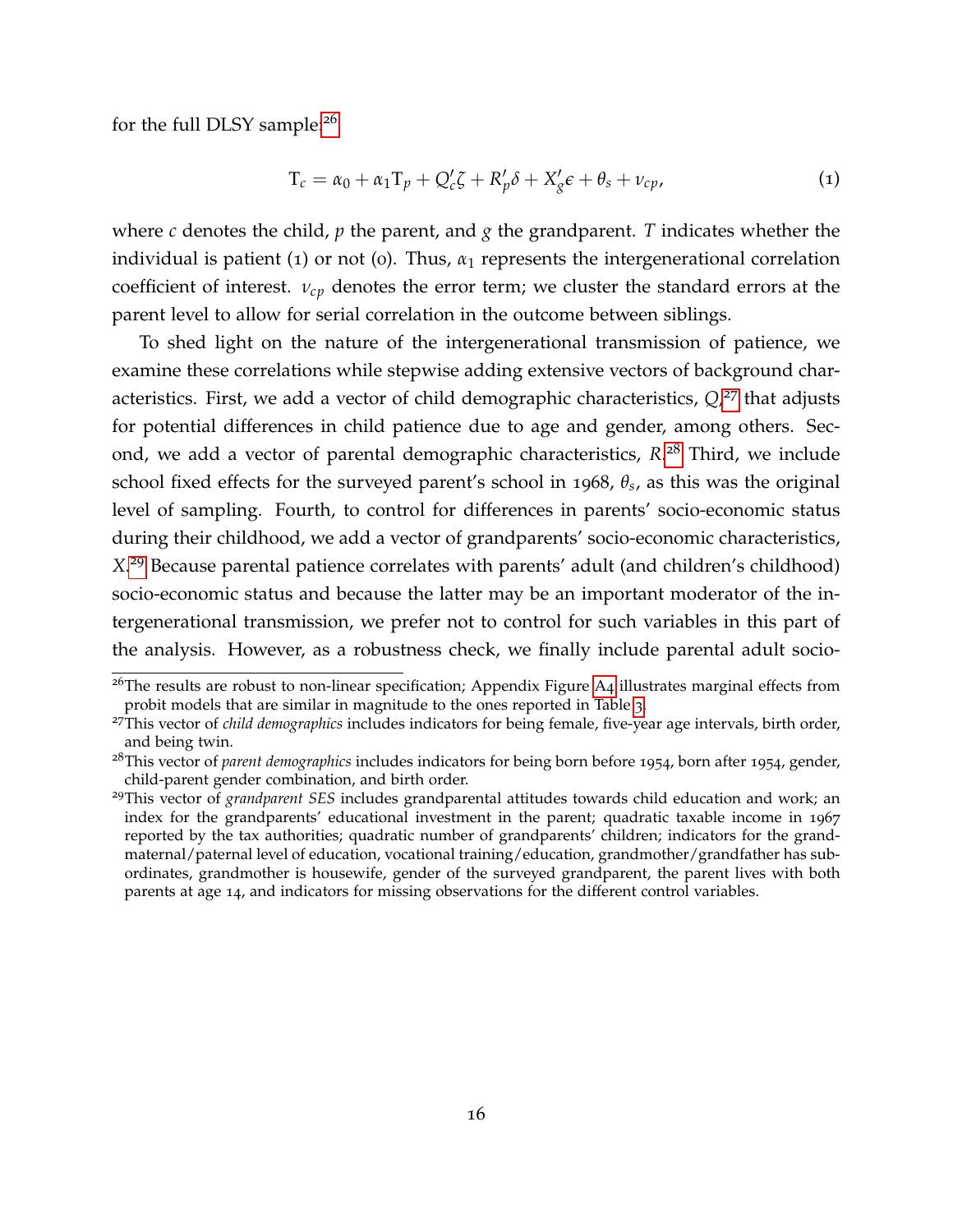economic controls<sup>[30](#page-17-0)</sup>, child endowments<sup>[31](#page-17-1)</sup>, and child risk preferences.<sup>[32](#page-17-2)</sup>

To test whether the intergenerational transmission of time preferences persists or fades out as children age, we go on by including an interaction term between parental patience and child age. However, as parents' age at first birth is endogenous, it is not possible to say whether a differential transmission by child age in the full sample is due to the persistence (or fade-out) by child age or due to differences in the transmission process between parents who get children at young versus old ages. Therefore, we exploit the fact that most parents have multiple children observed in the sample, by further estimating a model comparing siblings. We do this by including parent fixed effects,  $\mu_p$ , and eliminate thereby potential time-invariant characteristics within the same sibship. We estimate the sibling model for the total sample of siblings and for the sample of mothers and fathers, separately:

$$
T_c = \phi_1 T_p \times \text{Age}_c + Q_c' \zeta + \mu_p + \nu_{cp}, \qquad (2)
$$

where Age*<sup>c</sup>* represents child age, normalized by subtracting the mean child age (i.e. 27) to ease the interpretation of  $φ_1$ . As long as we do not omit any important timevarying variables in this model, we can interpret  $\phi_1$  as the causal effect of parental patience on the age gap in child patience.<sup>[33](#page-17-3)</sup> For each parent, we compare siblings born earlier versus later and are therefore older versus younger at the time of the interview, keeping the parent's age at first birth constant. Consequently, this approach comparing

<span id="page-17-3"></span><sup>33</sup>See [Brenøe and Lundberg](#page-29-12) ([2017](#page-29-12)) for a more elaborate discussion of this empirical strategy.

<span id="page-17-0"></span><sup>&</sup>lt;sup>30</sup>This vector of *parent SES* includes the surveyed parent's spatial, verbal, and inductive abilities measured at age 14; the mother's and father's length of education, cumulated work experience through 2004, cumulated length of unemployment through 2004, the natural logarithm of average annual labor earnings 1980–2004; quadratic number of children; indicators for the child lives with both parents at age 16, the mother/father has children with another person than the parent, and missing observations for the different control variables.

<span id="page-17-1"></span><sup>31</sup>This vector of *child endowments* includes squared birth weight, child IQ, standardized length of highest completed education by 2016 by cohort; indicators for being born preterm and missing observations for the different control variables.

<span id="page-17-2"></span><sup>32</sup>The children are asked three questions capturing risk preferences: 1) *You have the opportunity to buy a lottery ticket. There are 10 people in the lottery. The prize is 20,000 DKK. The winner of the lottery is found by lottery, i.e. everyone has the same chance of winning. What price do you want to pay for a lottery ticket for this lottery?*, 2) *You have won 500,000 DKK in the lottery! You are contacted by a reputable bank that offers you an investment opportunity. The terms are as follow: You have a 50 percent probability of doubling your investment within two years. However, there is also a 50 percent probability of losing your investment. How much of the 500,000 DKK will you invest?*, and 3) *Do you perceive yourself as a person willing to take risks to achieve something in life, or avoid any risks? Answer on a scale from 1–10, where "1" means avoiding risks and "10" means you do not mind taking risks.* We group answers into four categories for the two first questions and three categories for the third question and control the categories in the regression.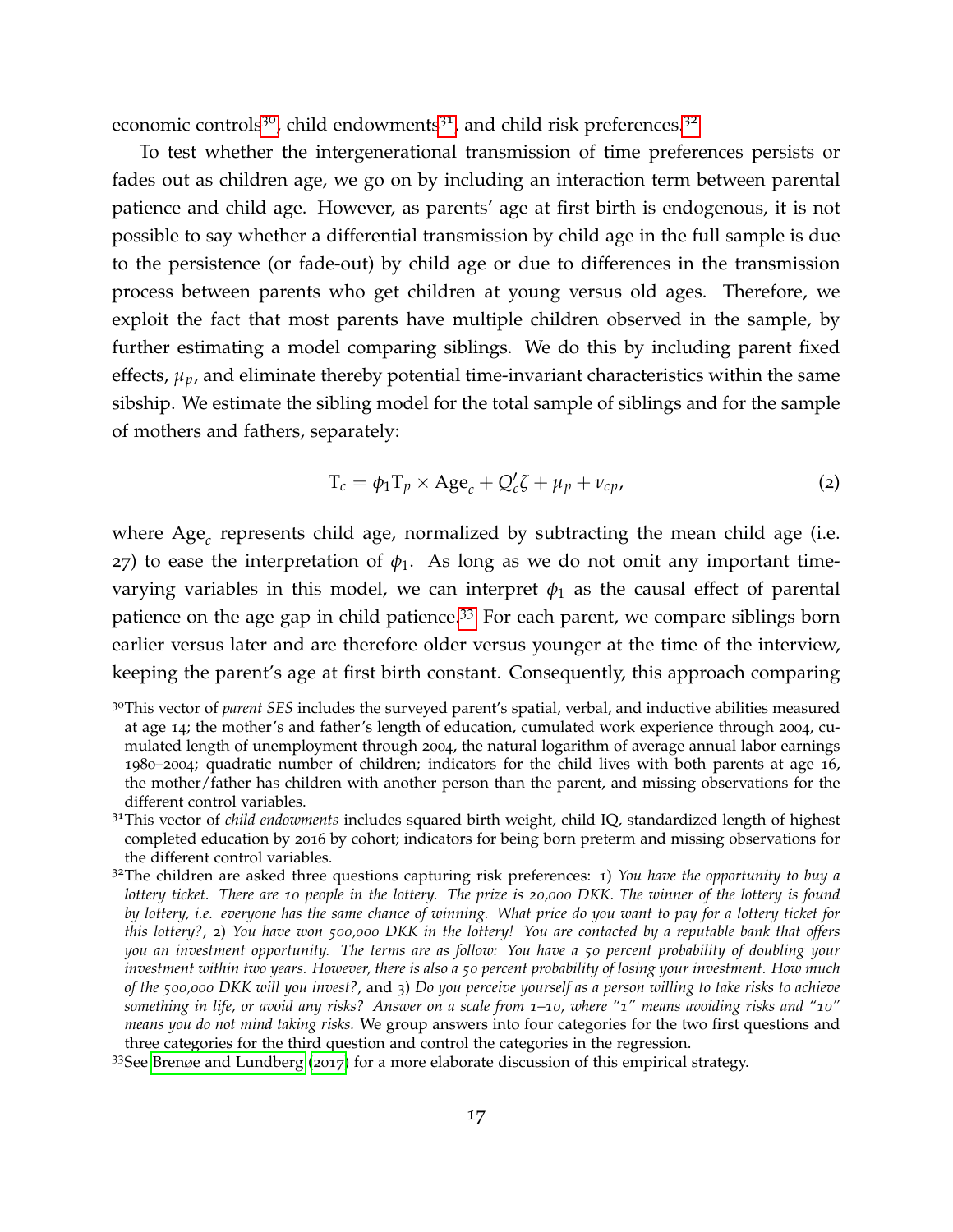siblings of the same parent but of different age provides a fruitful setting for studying the persistence of the transmission, while keeping the childhood family environment and genetic factors constant.

The second part of the analysis studies to which extent the three different aspects of family socialization moderate the intergenerational transmission of time preferences. For this, the model is:

$$
T_c = \beta_0 + \beta_1 T_p + T_p \times M'_p \gamma +
$$
  

$$
M'_p \rho + Q'_c \zeta + R'_p \delta + X'_g \epsilon + \theta_s + \nu_{cp},
$$
  
(3)

where  $M_p$  represents the vector of moderators: parenting values (conformity and imagination), parental involvement, and the socio-economic family environment during the child's childhood (i.e. *both* parents' adult socio-economic status). From this part of the analysis, we are interested in two sets of estimates. First, we are interested in testing whether the general transmission coefficient, represented by *β*1, changes in magnitude and statistical significance once allowing for a differential transmission from parents to children by the family socialization process. Second, we are interested in estimating the moderating role of the three different aspects of family socialization for the transmission process, represented by the vector of estimates in *γ*. In other words, this part of the analysis examines potential heterogeneity in the intergenerational transmission of patience by different styles of parenting (values and involvement) and family socio-economic status. This will help shed light on the moderators of the preference propagation process. The third part of the analysis replicates the second part, but with the DALSC rather than the DLSY sample.

### <span id="page-18-0"></span>**5 Results**

We present the results in the order introduced in Section [4](#page-15-0). First, Table [3](#page-20-0) presents an overview of correlations between parents' and children's time preferences with different sets of controls, while Table [4](#page-22-0) provides evidence on the persistence of the transmission as children age. Second, Table [5](#page-23-0) examines the moderating role of parenting and socioeconomic status in the transmission of patience. Third, Table [6](#page-26-0) replicates the moderation analysis with the DALSC sample.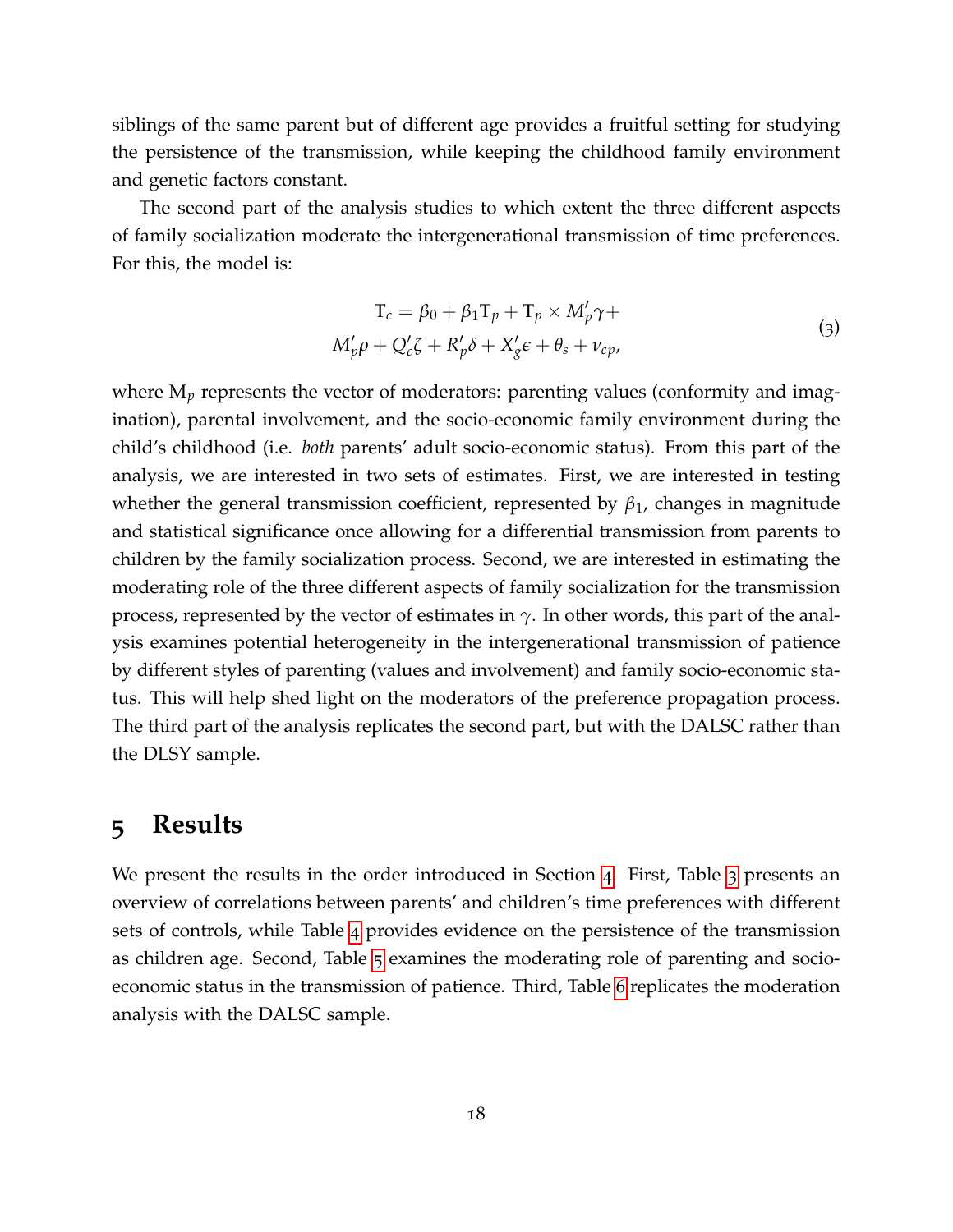### **5.1 Part 1: The Intergenerational Transmission of Time Preferences**

The main finding in Table [3](#page-20-0) is that parents significantly transmit patience to their children and that this transmission is robust to the inclusion of comprehensive sets of controls. Column (1) shows the raw correlation between parental and child patience: patient parents are 8.1 percentage points more likely to have a patient child compared to impatient parents.[34](#page-19-0) Once controlling for child demographic characteristics (column (2)), the estimated transmission coefficient decreases slightly due to the correlation between parental patience and age at child birth (Appendix Table [A](#page-35-0)6) and the empirical pattern of patience by child age (Appendix Figure [A](#page-41-0)1).<sup>[35](#page-19-1)</sup> It is noteworthy that the magnitude of the intergenerational transmission remains similar when further adding parental demographic variables, parents' school fixed effects (column (3)), and a rich set of grandparental socio-economic characteristics (column (4)).

The control version in column (4) represents our preferred model, as it includes comprehensive sets of controls predetermined at the time of the elicitation of parental time preferences. This model suggests that children of patient parents are 7.1 percentage points more likely to be patient themselves; this corresponds to an increased probability of 12.1 percent relative to the mean of children with impatient parents.<sup>[36](#page-19-2)</sup> Considering this estimate differently, it also implies that children of impatient parents are 21.5 percent more likely to be impatient compared to children of patient parents. It is remarkable to observe such a strong transmission of patience from parents to children in this setting with a time lag of four decades between the elicitation of parents' and children's preferences.

<span id="page-19-0"></span><sup>34</sup>The strength of the intergenerational correlation coefficient does not differ by parent gender in any of the models (not reported).

<span id="page-19-1"></span><sup>&</sup>lt;sup>35</sup>The decreased magnitude of the transmission estimate is driven by the inclusion of child age controls (not reported).

<span id="page-19-2"></span> $36$ The probability that the child is patient (impatient) among children of impatient (patient) parents is  $58.8$ (33.1) percent.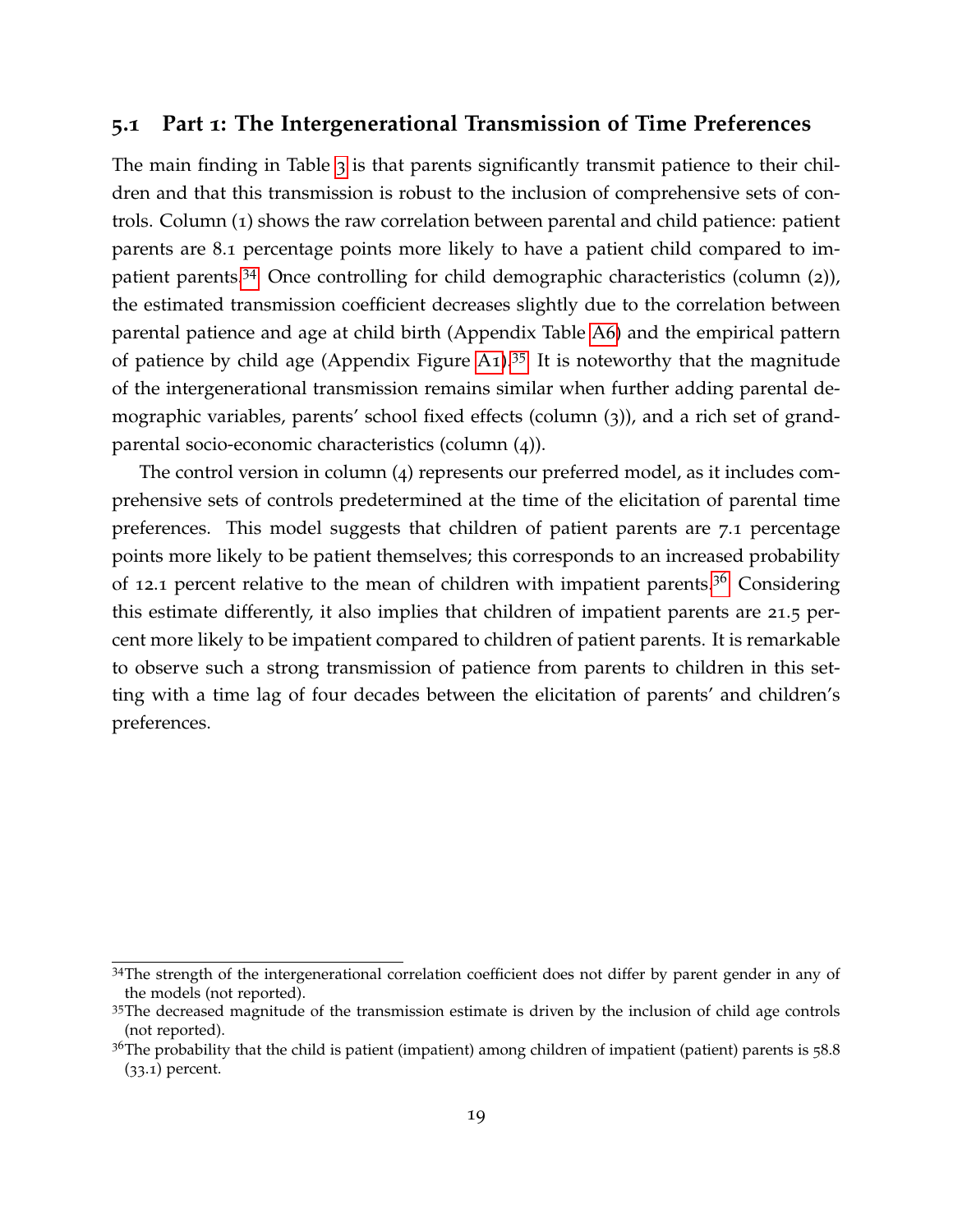<span id="page-20-1"></span>

| Table 3<br>Intergenerational Transmission of Patience |                                              |                       |                       |                       |                      |                       |                       |                       |
|-------------------------------------------------------|----------------------------------------------|-----------------------|-----------------------|-----------------------|----------------------|-----------------------|-----------------------|-----------------------|
|                                                       | Dependent Variable: Child is Patient $(T_c)$ |                       |                       |                       |                      |                       |                       |                       |
|                                                       | $\left( 1\right)$                            | (2)                   | (3)                   | $\left( 4\right)$     | (5)                  | (6)                   | (7)                   | (8)                   |
| Parent is Patient                                     | $0.081***$<br>(0.021)                        | $0.068***$<br>(0.020) | $0.071***$<br>(0.021) | $0.071***$<br>(0.021) | $0.051**$<br>(0.021) | $0.073***$<br>(0.022) | $0.067***$<br>(0.026) | $0.098***$<br>(0.024) |
| Sample                                                | All                                          | All                   | All                   | All                   | All                  | $1974+$               | $1978+$               | Siblings              |
| Child demographics                                    |                                              | √                     | $\checkmark$          |                       | ✓                    |                       |                       |                       |
| Parent demographics                                   |                                              |                       |                       |                       | $\checkmark$         |                       |                       |                       |
| Parent School FE                                      |                                              |                       |                       |                       |                      |                       |                       |                       |
| Grandparent SES                                       |                                              |                       |                       |                       |                      |                       |                       |                       |
| Parent SES                                            |                                              |                       |                       |                       |                      |                       |                       |                       |
| Child endowments                                      |                                              |                       |                       |                       |                      |                       |                       |                       |
| Child risk pref                                       |                                              |                       |                       |                       |                      |                       |                       |                       |
| Observations                                          | 3,101                                        | 3,101                 | 3,101                 | 3,101                 | 3,101                | 3,014                 | 2,197                 | 2,255                 |
| Average of $T_c$                                      | 0.648                                        | 0.648                 | 0.648                 | 0.648                 | 0.648                | 0.653                 | 0.686                 | 0.647                 |

<span id="page-20-0"></span>*Note:* Standard errors in parentheses, clustered at the parent level. \* *p* < 0.1, \*\* *p* < 0.05, \*\*\* *p* < 0.01. The outcome variable indicates whether the child is patient (1) *n* and the full separate the children and or not (0). Each column presents the results from separate regressions. Each model is estimated as <sup>a</sup> linear probability model. *All* represents the full sample of children. The samples *<sup>1974</sup>+*, *<sup>197</sup>8+*, and *Siblings* only include respectively children born after <sup>1973</sup>, children whose surveye<sup>d</sup> paren<sup>t</sup> had their first child after <sup>1977</sup>, and children with at least one sibling in the sample. Column (1) also control for paren<sup>t</sup> gender. *Child demographics* include five-year age interval dummies, birth order dummies, and an indicator for being twin. *Parent demographics* include indicators for being born before <sup>1954</sup>, born after <sup>1954</sup>, female, child-parent gender combination, and birth order. *Parent School FE* include fixed effects for the surveye<sup>d</sup> parent's school in <sup>1968</sup>. *Grandparent SES* includes grand-parental attitudes towards child education and work; an index for the grandparents' educational investment in the parent; quadratic taxable income in <sup>1967</sup> reported by the tax authorities; quadratic number of grandparents' children; indicators for the grandmaternal/paternal level of education, vocational training/education, grandmother/grandfather has subordinates, grandmother is housewife, gender of the surveyed grandparent, the paren<sup>t</sup> lives with both parents at age <sup>14</sup>, and indicators for missing observations for the different control variables. *Parent SES* includes the surveye<sup>d</sup> parent's spatial, verbal, and inductive abilities measured at age <sup>14</sup>; the mother's and father's length of education, cumulated work experience through <sup>2004</sup>, cumulated length of unemployment through <sup>2004</sup>, the natural logarithm of average annual labor earnings <sup>1980</sup>–2004; quadratic number of children; indicators for the child lives with both parents at age <sup>16</sup>, the mother/father has children with another person than the parent, and missing observations for the different control variables. *Child endowments* include square<sup>d</sup> birth weight, child IQ, standardized length of highest completed education by <sup>2016</sup> by cohort; indicators for being born preterm and missing observations for the different control variables.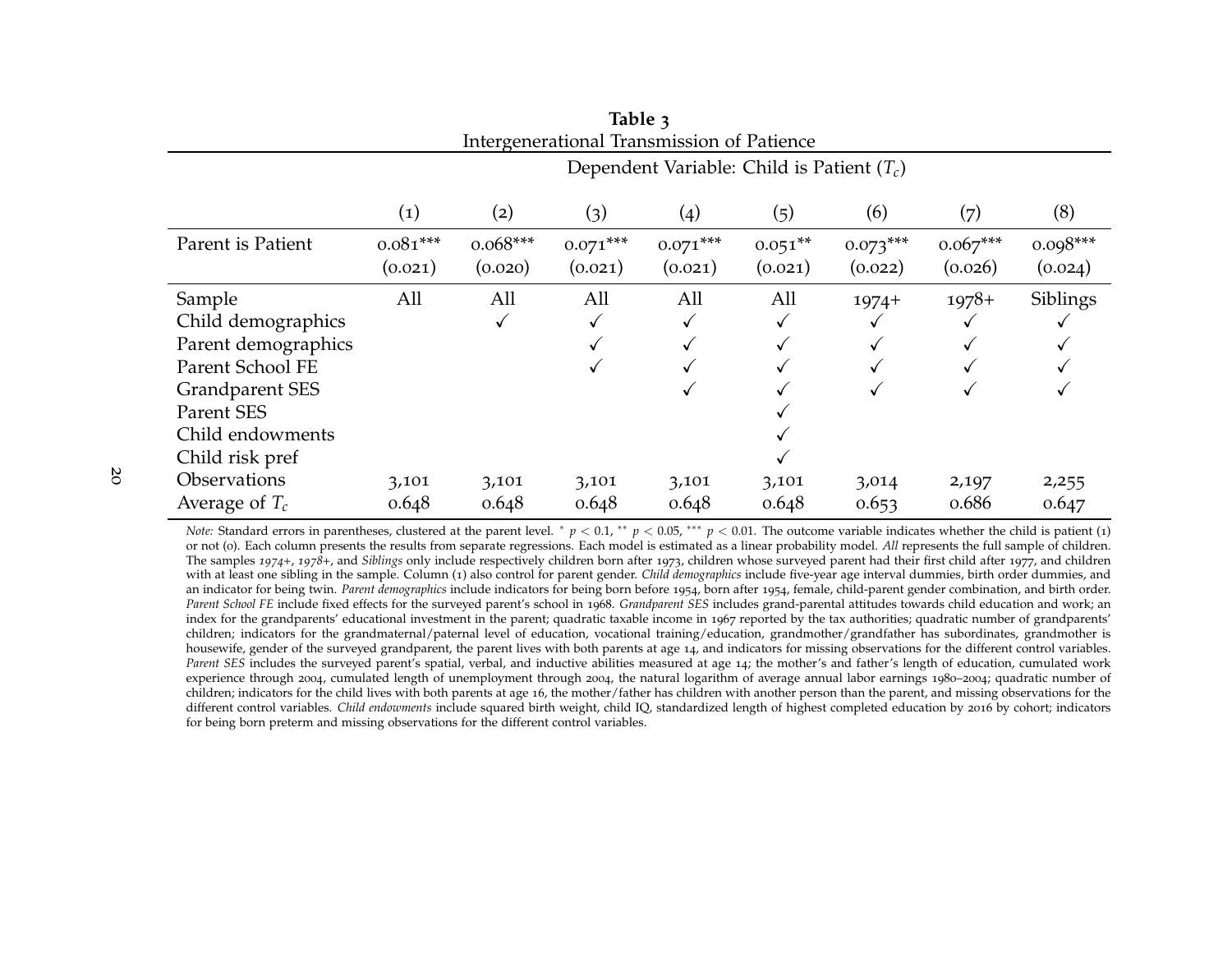Column (5) adds additional sets of controls to compare children with similar health endowments, skills, and risk references, growing up in similar family environments. This is not our preferred model because parental patience clearly influences children's socio-economic family environment and might as well influence child characteristics. Therefore, including these controls might absorb some of the variation in the transmission process. Put differently, we would expect that the inclusion of these additional, broad sets of controls would cause the estimated correlation coefficient to decrease in magnitude.<sup>[37](#page-21-0)</sup> This is also what we see in model  $(5)$ ; the estimate is smaller in magnitude than the one in our preferred model. Yet, it illustrates that even when conditioning on characteristics in the family environment that are influenced by parental patience, we still observe a sizable intergenerational transmission of time preferences (with an estimate of 5.1 percentage points). This finding is consistent with the results in [Chowdhury,](#page-29-4) [Sutter and Zimmermann](#page-29-4) ([2018](#page-29-4)), indicating that the transmission of time preferences is independent of socio-economic status. Moreover, as discussed in Section [3](#page-5-0), risk preferences might be associated with our measure of time preferences and thereby influence the estimated transmission of patience. The result in model (5) therefore also suggests that risk preferences are not an important confounding factor influencing our results on patience propagation.[38](#page-21-1)

As mentioned previously, only 2.8 percent of children were born when parents answered the time preference question. However, including those children in the analysis could be problematic, as having a child may affect revealed patience. To test for this possibility, column (6) replicates our preferred model while restricting the sample to those children born after the elicitation of parents' preferences. The results are robust to this restriction. Moreover, as discussed in Section [3](#page-5-0), parents who planned having children in the near future might prefer the flat (impatient) wage profile simply to be able to afford having children and not because they truly were impatient. Therefore, column (7) excludes parents (and their children) who had their first child before the patient wage profile would be fully implemented (i.e. before 1978). The results are again insensitive to this restriction, suggesting that our time preference measure is not just capturing correlations between parents' and children's fertility preferences. Lastly, column (8) shows that the transmission is similar in the subsample of children with at least one sibling in

<span id="page-21-0"></span><sup>&</sup>lt;sup>37</sup>This is similar to the bad control problem. Though, we do not claim that our estimated transmission of patience is causal, as we do not have exogeneity in parental preferences.

<span id="page-21-1"></span><sup>&</sup>lt;sup>38</sup>If we only add risk preference controls in model (4), the estimate is 0.067 ( $se = 0.021$ ).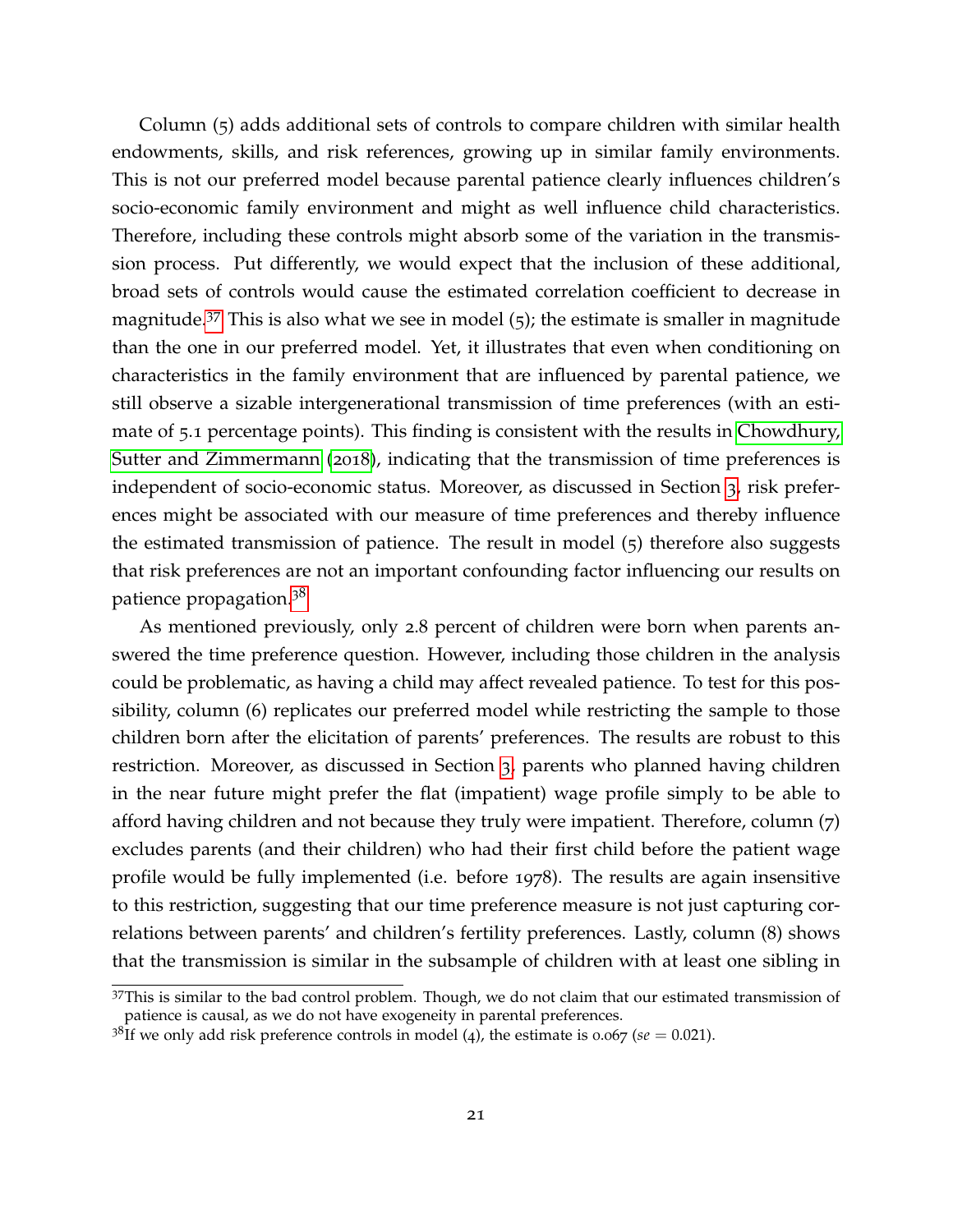<span id="page-22-0"></span>

| Heterogeneity in the Intergenerational Transmission of Patience by |                                              |          |          |          |  |  |  |  |  |  |
|--------------------------------------------------------------------|----------------------------------------------|----------|----------|----------|--|--|--|--|--|--|
| Child Age                                                          |                                              |          |          |          |  |  |  |  |  |  |
|                                                                    | Dependent Variable: Child is Patient $(T_c)$ |          |          |          |  |  |  |  |  |  |
|                                                                    |                                              |          |          |          |  |  |  |  |  |  |
|                                                                    | (1)                                          | (2)      | (3)      | (4)      |  |  |  |  |  |  |
| Parent is Patient                                                  | $0.071***$                                   |          |          |          |  |  |  |  |  |  |
|                                                                    | (0.021)                                      |          |          |          |  |  |  |  |  |  |
| Parent is Patient $\times$ Age                                     | $-0.002$                                     | 0.000    | $-0.011$ | $0.019*$ |  |  |  |  |  |  |
|                                                                    | (0.003)                                      | (0.008)  | (0.011)  | (0.011)  |  |  |  |  |  |  |
| Sample                                                             | All                                          | Siblings | Mothers  | Fathers  |  |  |  |  |  |  |
| Observations                                                       | 3,101                                        | 2,255    | 1170     | 1085     |  |  |  |  |  |  |
| Average of $T_c$                                                   | 0.648                                        | 0.647    | 0.610    | 0.686    |  |  |  |  |  |  |

**Table 4**

*Note:* Standard errors in parentheses, clustered at the parent level.  $* p < 0.1$ ,  $**$  $p < 0.05$ , \*\*\*  $p < 0.01$ . The outcome variable indicates whether the child is patient (1) or not (0). Each column presents the results from separate regressions. Each model is estimated as a linear probability model. *All* represents the full sample of children. The samples *Siblings* , *Mothers*, and *Fathers* only include respectively children with at least one sibling in the sample, siblings where the sampled parent is the mother, and siblings where the sampled parent is the father. Columns (1) controls for *Child demographics*, *Parent demographics*, *Parent School FE*, and *Grandparent SES*. Columns (2) to (4) control for *Child demographics* and parent fixed effects. *Age* is normalized by subtracting the mean child age (27 years), such that its mean is 0.

To examine the permanence of the intergenerational transmission, we explore whether the intergenerational correlation differs by child age. Column (1) in Table [4](#page-22-0) estimates our preferred model but now also including an interaction between parental patience and child normalized age. The estimate of the interaction term shows that the transmission of patience from parents to children does not vary by child age, suggesting that the preference propagation persists as children age. Yet, as discussed in Section [4](#page-15-0), this result is not necessarily due to no fade-out by age, but could as well be explained by a stronger transmission of patience among parents who get children at younger ages followed by some fade-out. Therefore, column (2) restricts the sample to siblings and include parent fixed effects.[40](#page-22-2) Comparing siblings with each other clearly show that parents do not differently transmit patience to younger versus older children or vice versa. As average spacing between the oldest and youngest sibling within a family in the sample is 5.8

<span id="page-22-1"></span><sup>39</sup>The estimate is slightly larger in magnitude but not statistically significantly so.

<span id="page-22-2"></span> $40$ The results for columns (2) to (4) are similar when restricting the sample to full siblings (not reported).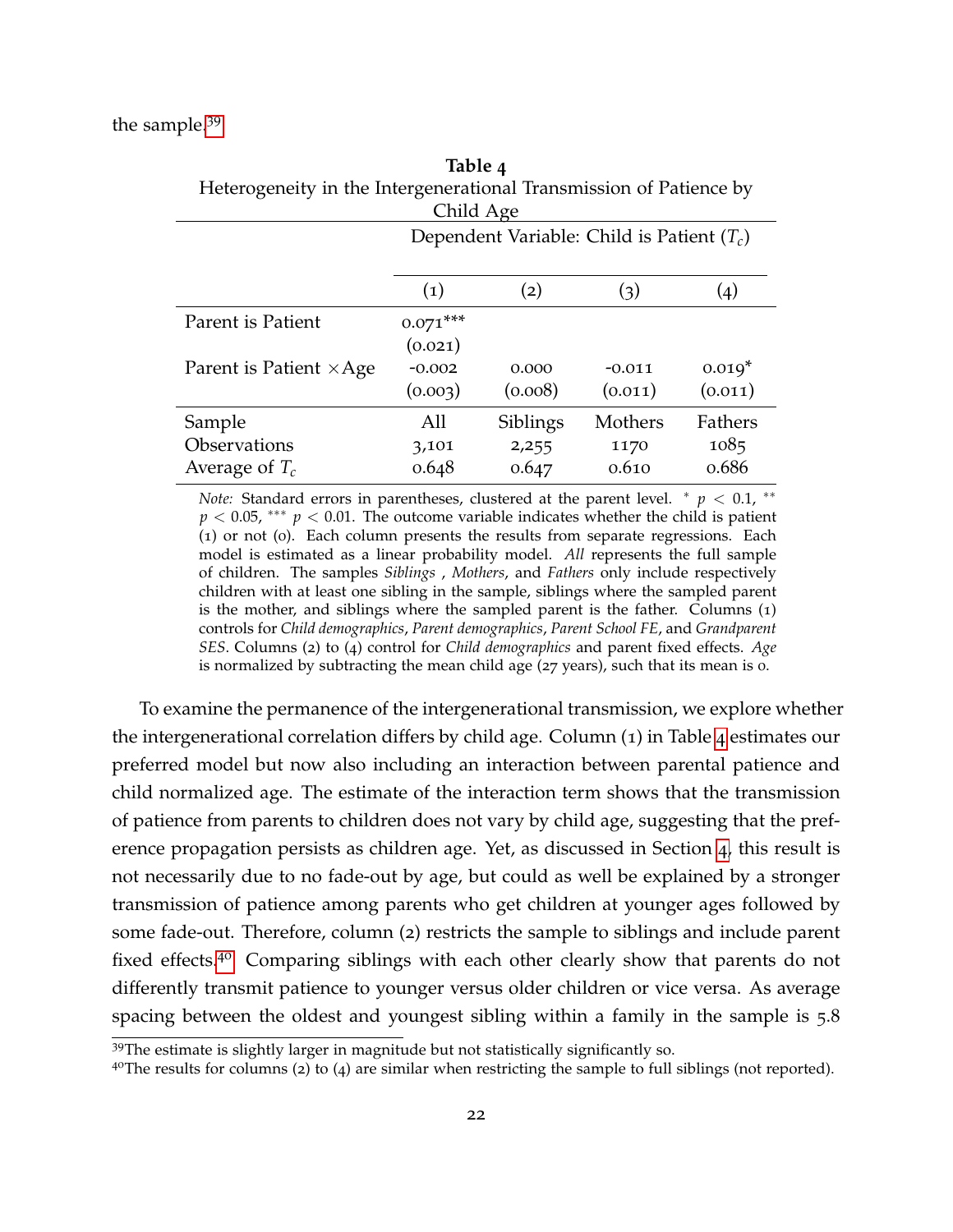|                                | O<br>Dependent Variable: Child is Patient $(T_c)$ |            |            |            |            |            |            |
|--------------------------------|---------------------------------------------------|------------|------------|------------|------------|------------|------------|
|                                | $\left( 1\right)$                                 | (2)        | (3)        | (4)        | (5)        | (6)        | (7)        |
| Parent is Patient $(T_p)$      | $0.085***$                                        | $-0.021$   | $0.075***$ | $-0.031$   | $-0.025$   | $-0.020$   | $-0.014$   |
|                                | (0.022)                                           | (0.031)    | (0.022)    | (0.031)    | (0.038)    | (0.038)    | (0.038)    |
| $T_p \times$ Conformity        |                                                   | $0.171***$ |            | $0.172***$ | $0.173***$ | $0.160***$ | $0.159***$ |
|                                |                                                   | (0.045)    |            | (0.045)    | (0.054)    | (0.054)    | (0.055)    |
| $T_p \times$ Imagination       |                                                   | $0.141***$ |            | $0.146***$ | $0.150***$ | $0.141***$ | $0.132**$  |
|                                |                                                   | (0.049)    |            | (0.049)    | (0.056)    | (0.056)    | (0.058)    |
| $T_p \times$ SES Index         |                                                   |            | $-0.001$   | 0.002      | 0.005      | 0.007      |            |
|                                |                                                   |            | (0.021)    | (0.021)    | (0.026)    | (0.026)    |            |
| $T_p \times$ Involvement       |                                                   |            |            |            |            | 0.011      | 0.011      |
|                                |                                                   |            |            |            |            | (0.026)    | (0.026)    |
| $T_p \times$ Avg Parental Educ |                                                   |            |            |            |            |            | 0.010      |
|                                |                                                   |            |            |            |            |            | (0.028)    |
| Observations                   | 2,859                                             | 2,859      | 2,859      | 2,859      | 2,132      | 2,132      | 2,132      |
| Average of $T_c$               | 0.645                                             | 0.645      | 0.645      | 0.645      | 0.657      | 0.657      | 0.657      |

<span id="page-23-0"></span>**Table 5** Moderation of the Intergenerational Transmission of Patience: Values, Involvement, and SES

*Note:* Standard errors in parentheses, clustered at the parent level. \*  $p < 0.1$ , \*\*  $p < 0.05$ , \*\*\*  $p < 0.01$ . The outcome variable indicates whether the child is patient (1) or not (0). Each model is estimated as a linear probability model. Each column presents the results from separate regressions. All models controls for *Child demographics*, *Parent demographics*, *Parent School FE*, and *Grandparent SES*. Each model controls for the moderators that are interacted with *Tp*.

years  $(SD = 3.9)$ , this of course does not tell whether the strength of the transmission is completely constant across all ages. However, it suggests that the influence of parents' preferences on children's preferences persists. The remaining two models split the sample by parent gender and show that, if in anything, fathers tend to affect older children more strongly relative to younger siblings. Consequently, these findings emphasize the persistence of the transmission effect, stressing that it does not fade out as children age.

#### **5.2 Part 2: Moderators**

So far, we have documented a significant and robust correlation in patience across generations and shown that this transmission persists as children age. This part of the analysis investigates potential moderators of the relationship in the social family environment. All models in Table [5](#page-23-0) control for the large set of covariates included in our preferred model (column (4) in Table [3](#page-20-0)). Column (1) replicates our preferred model in the sample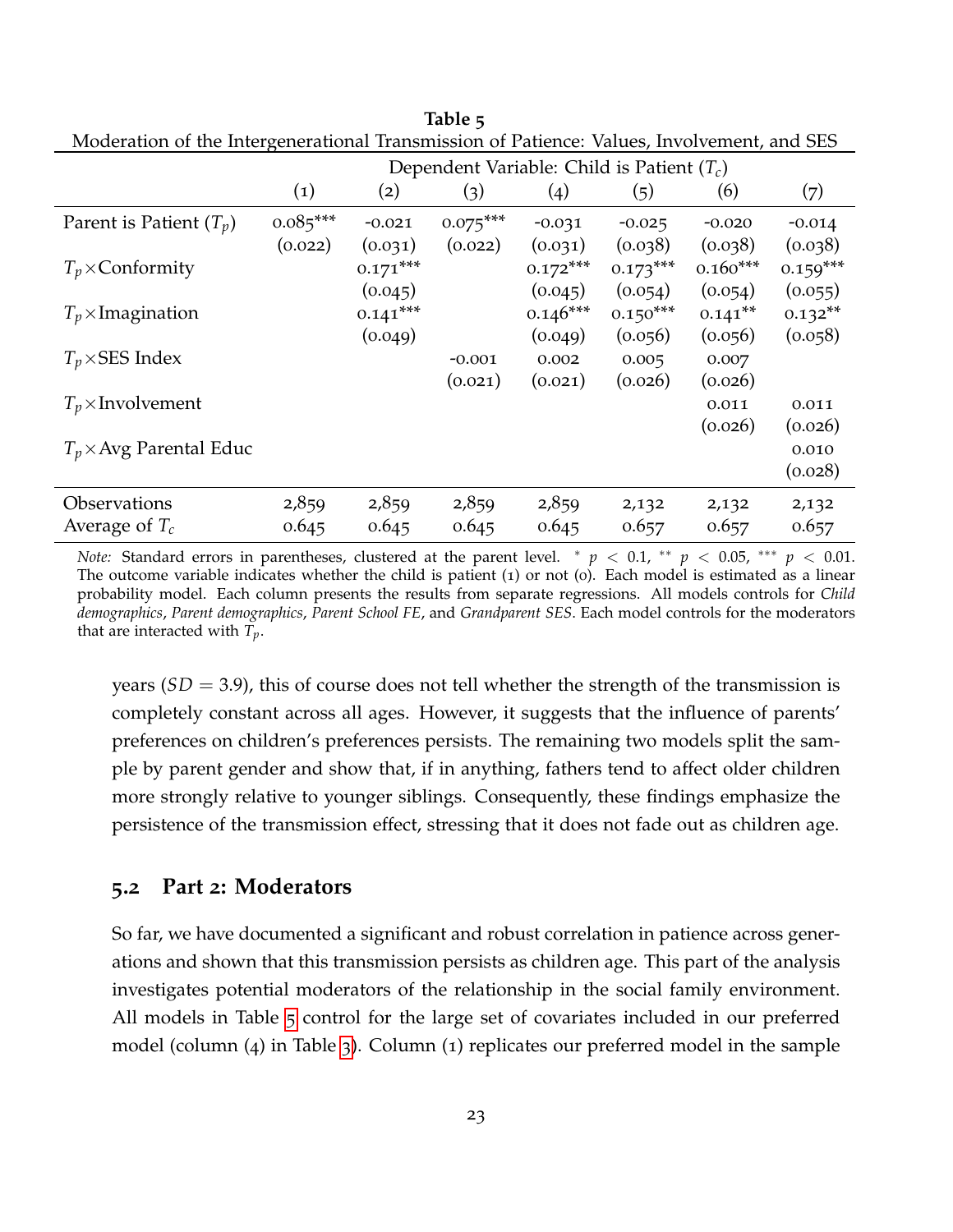of parents answering the parenting value question in 1992.<sup>[41](#page-24-0)</sup> Next, column (2) includes interactions between parenting values and parental patience. This shows that parents valuing conformity or imagination in fact are those who drive the transmission of time preferences. Parents emphasizing conformity have a stricter discipline in their child rearing practices (as seen in Table [2](#page-14-0)). This group of parents might restrict children's choices to mirror their own type of behavior more closely than parents with other parenting values [\(Doepke and Zilibotti,](#page-29-7) [2017](#page-29-7)). At the same time, parents who value imagination tend to spend more quality time with their children and might do this in a more permissive way. Therefore, children of this group of parents might imitate their parents to a greater extent, which could explain the transmission of patience from parents valuing imagination to their children. Thus, the remaining group of parents, which has values closest to the authoritative parenting style, do not transmit patience to children. This is a reasonable finding in the light of the theoretical model by [Doepke and Zilibotti](#page-29-7) ([2017](#page-29-7)), as we would expect authoritative parents to want their children to be patient no matter the parents' own preferences.

Column (3) considers the potential moderating role of the socio-economic childhood family environment by including an interaction term between parental patience and the SES index. From this, we do not observe any evidence of heterogeneity in socio-economic status.[42](#page-24-1) Interacting both parenting values and the SES index with parental patience does not change the previous findings (column(4)). This is also the case when restricting the sample to those with an observation on parental involvement (column (5)). Thus, the childhood socio-economic status does not moderate the transmission process.

To test whether parental involvement in addition to parenting values moderates the intergenerational transmission of patience, column (6) includes parental patience interacted with the three distinct aspects of family socialization. The results from this model confirm the previous findings and suggest that involvement is not an important moderator. However, this measure of parental involvement is not perfect, motivating the replication exercise with the DALSC sample (that has a much richer involvement measure) in Subsection [5](#page-25-0).3. Finally, as a robustness check column (7) interacts average parental education with parental patience instead of the SES index. We do this because parental

<span id="page-24-0"></span><sup>&</sup>lt;sup>41</sup> Parents who had at least one child at the time of the survey answered this question.

<span id="page-24-1"></span><sup>&</sup>lt;sup>42</sup>The estimate of the SES index is 3.6 percentage points ( $se = 0.018$ ). Thus, we fail to replicate a large gap in children's economic preferences by their socio-economic family background as the one found by [Deckers et al.](#page-29-8) ([2017](#page-29-8)). One reason might be that they study a smaller  $(N = 435)$ , quite selected sample of relatively young children (age 7–9) in two specific German cities and that we consider a much more comprehensive non-self-reported array of socio-economic characteristics.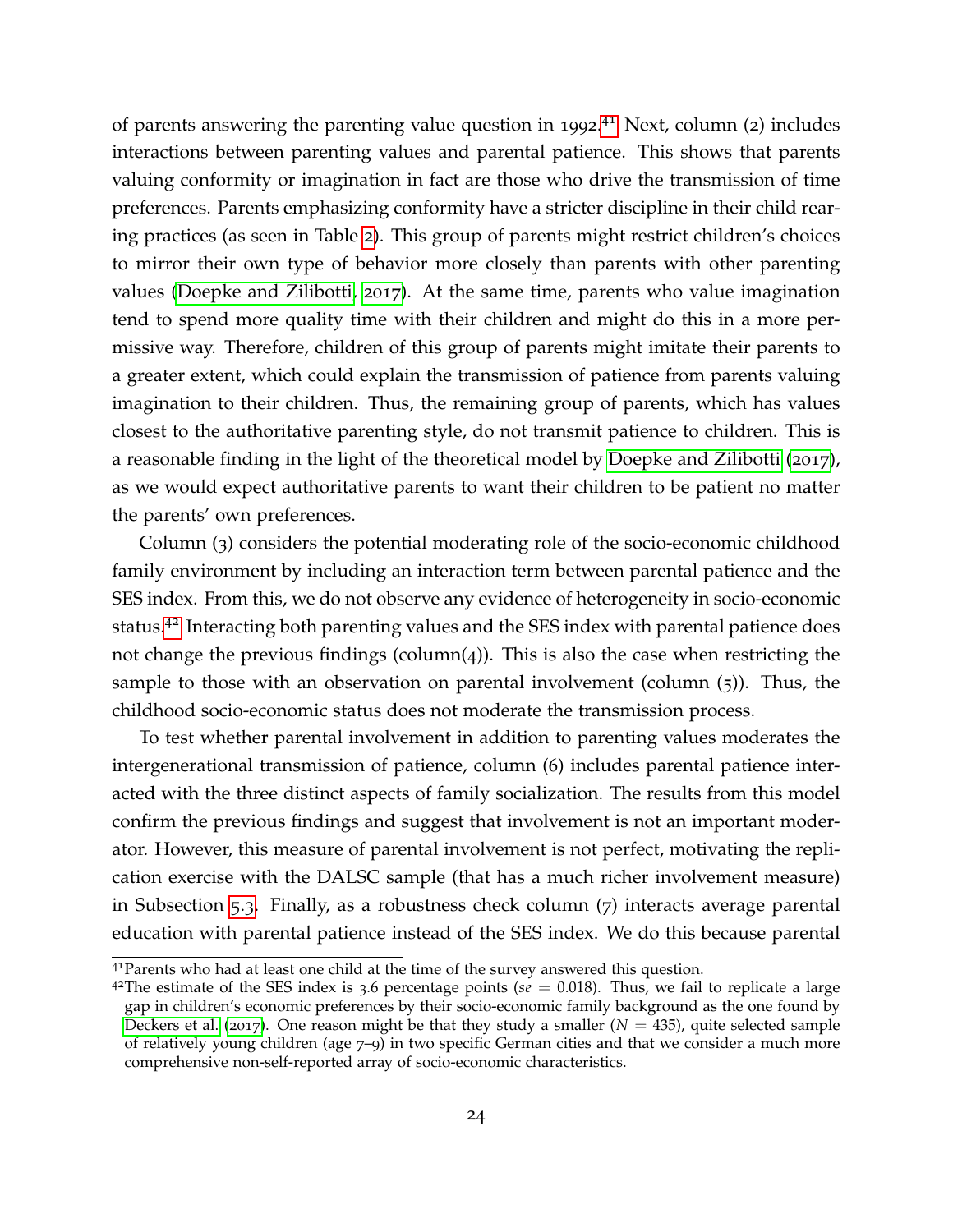education is the only socio-economic variable that has some (though small) predictive power in terms of predicting child patience. From this, we still do not find that the socio-economic environment moderates the preference propagation. Consequently, the main finding from this moderation analysis is that parenting values are the main moderators of the socialization process. This clearly provides new insights on the black box of family "socialization".

We find no significant difference in the moderation patterns by child gender (not shown). In contrast, Appendix Table [A](#page-40-0)11 shows some relevant differences by parental gender. While conformity is the strongest moderator for mothers' preference transmission, imagination has greater predictive power as moderator for fathers' propagation of patience.[43](#page-25-1) Moreover, some relevant differences emerge in terms of the moderating role of involvement and socio-economic status. Similar to the findings in [Alan et al.](#page-28-1) ([2017](#page-28-1)), we find that mothers with greater involvement more strongly transmit their preferences to children. As [Alan et al.](#page-28-1) ([2017](#page-28-1)) suggest, this might be because children spending more time with their mothers have greater opportunity to observe and imitate maternal behavior. In contrast, more involved fathers tend to transmit patience to their children less strongly. This difference by parental gender is likely due to the different roles mothers and fathers play in the upbringing of children. Fathers who display greater involvement in their children might also exert more effort in the development of their children to achieve more favorable child outcomes. Finally, children growing up in more socioeconomically advantaged families experience a reduced strength of the transmission of fathers' time preferences. In fact, there is only an SES gap in children's patience among those with an impatient father.

#### <span id="page-25-0"></span>**5.3 Part 3: Replication**

The previous two parts of the analysis, relying on the DLSY, have demonstrated that parents transmit patience to their offspring and that parenting values are important moderators of the relationship. The purpose of this subsection is twofold. First, it is to replicate the main findings on moderators in a different sample. Second, it is to test the robustness of the findings for involvement when having richer data on this aspect of parents' socialization with their children. As noted in Subsection [3](#page-12-0).3, the preference measure has two caveats. First, we only measure mothers' (and not fathers') preferences

<span id="page-25-1"></span><sup>43</sup>However, we cannot rule out that the magnitude of the interaction terms between parental patience and conformity and imagination respectively are not statistically different.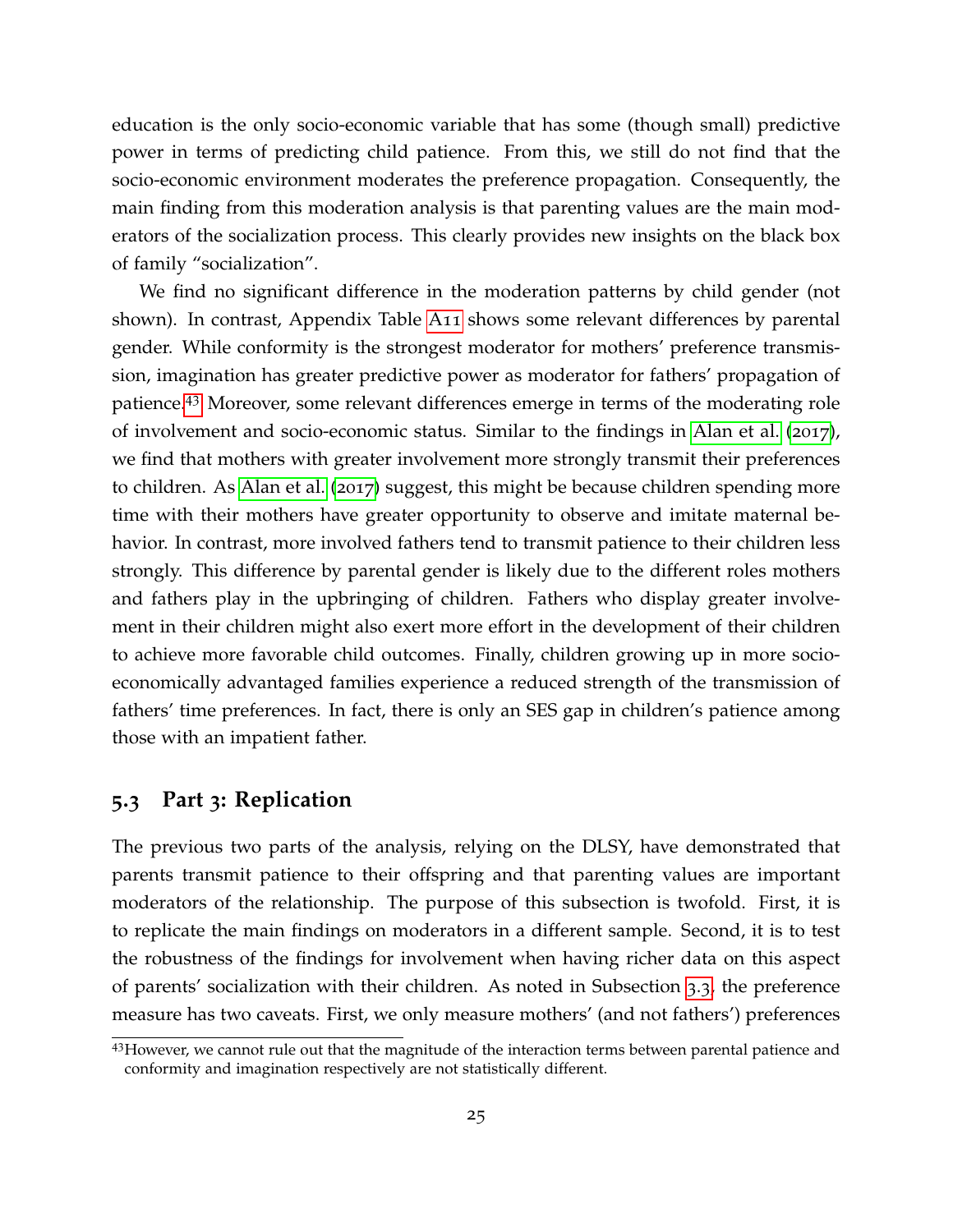|                                  |                   | Impulsivity                                          |                       |           |           |           |  |  |
|----------------------------------|-------------------|------------------------------------------------------|-----------------------|-----------|-----------|-----------|--|--|
|                                  |                   | Dependent Variable: Child Impulsivity (standardized) |                       |           |           |           |  |  |
|                                  | $\left( 1\right)$ | (2)                                                  | (3)                   | (4)       | (5)       | (6)       |  |  |
| Mother impulsivity $(I_m)$       | $0.12***$         | $0.08***$                                            | $0.07^{\ast\ast\ast}$ | $0.07***$ | $0.07***$ | $0.07***$ |  |  |
|                                  | (0.02)            | (0.03)                                               | (0.03)                | (0.03)    | (0.03)    | (0.03)    |  |  |
| $I_m \times$ Conformity          |                   | $0.08**$                                             | $0.08**$              | $0.08**$  | $0.08**$  | $0.08**$  |  |  |
|                                  |                   | (0.03)                                               | (0.04)                | (0.04)    | (0.04)    | (0.04)    |  |  |
| $I_m \times$ Imagination         |                   | 0.03                                                 | 0.03                  | 0.03      | 0.03      | 0.03      |  |  |
|                                  |                   | (0.04)                                               | (0.04)                | (0.04)    | (0.04)    | (0.04)    |  |  |
| $I_m \times$ Quality Time        |                   |                                                      | 0.02                  |           |           |           |  |  |
|                                  |                   |                                                      | (0.02)                |           |           |           |  |  |
| $I_m \times$ Non-Ed Quality Time |                   |                                                      |                       | $0.03**$  | 0.03      | $0.03*$   |  |  |
|                                  |                   |                                                      |                       | (0.02)    | (0.02)    | (0.02)    |  |  |
| $I_m \times$ Ed Quality Time     |                   |                                                      |                       | $-0.02$   | $-0.02$   | $-0.02$   |  |  |
|                                  |                   |                                                      |                       | (0.02)    | (0.02)    | (0.02)    |  |  |
| $I_m \times$ Quality Talking     |                   |                                                      |                       |           | 0.03      | 0.03      |  |  |
|                                  |                   |                                                      |                       |           | (0.02)    | (0.02)    |  |  |
| $I_m \times$ Avg Parental Educ   |                   |                                                      |                       |           |           | $-0.00$   |  |  |
|                                  |                   |                                                      |                       |           |           | (0.02)    |  |  |
| Observations                     | 3,833             | 3,833                                                | 3,767                 | 3,767     | 3,767     | 3,767     |  |  |

<span id="page-26-0"></span>**Table 6** Replication in DALSC Sample: Moderation of the Intergenerational Transmission of

*Note*: Danish Longitudinal Survey of Children (born in 1995). Standard errors in parentheses. <sup>∗</sup> *p* < 0.1, ∗∗ *p* < 0.05, ∗∗∗ *p* < 0.01. The outcome variable is a continues index of child impulsivity, standardized with a mean of zero and standard deviation of one. Each column represents the results from one regression. All models control for mother's and father's length of education and age at child birth, child gender, birth order, and indicators for size of town of residence at birth, indicators for missing observations on the former controls, and indicators for the number of times the quality time variables included in the model were measured. *Quality Time* is the mean of the standardized first component from a principal component analysis, including how often the mother does the following activities with the child at age 7 and 11 years: play, do out-ofschool activities, go on an excursion, help with homework, and read/sing. *Non-Ed Quality Time* (*Ed Quality Time*) is constructed similarly, including play, do out-of-school activities, go on an excursion (help with homework, read/sing). *Quality Talking* is the mean of the standardized first component from a principal component analysis, including how often the mother discusses the following with the child at age 4, 7, and 11 years: The child's own activities at kindergarten/day-care (4); The child's planned activities at kindergarten/day-care (4); activities at school and after-school care, out-of-school activities (7/11); relationship to other children ( $4/7/11$ ); relationship to teachers and after-school care staff ( $4/7/11$ ); physical well-being ( $4/7/11$ ); and mental wellbeing.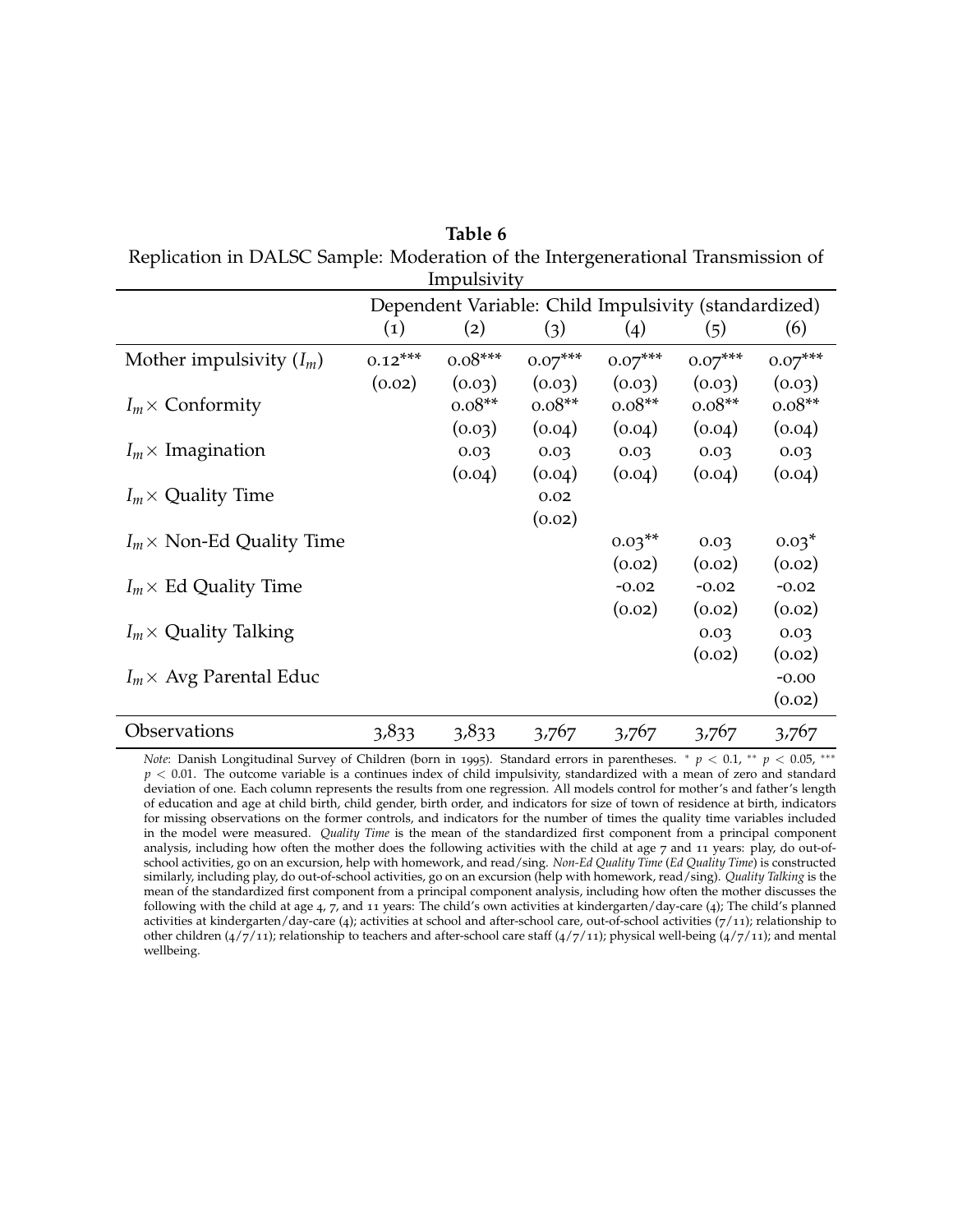(impulsivity). Second, similar to previous studies, children's and mothers' preferences are measured contemporaneously, implying that we cannot rule out reverse causality. Column (1) in Table [6](#page-26-0) replicates the finding in Table [3](#page-20-0) of an intergenerational correlation in preferences in a different sample and with a different measure of time preferences.[44](#page-27-1) Having a mother scoring one standard deviation higher in the impulsivity index increases child impulsivity by 12 percent of a standard deviation. The magnitude of the correlation coefficient is comparable to the correlation between mothers' and children's risk preferences in [Dohmen et al.](#page-29-5) ([2012](#page-29-5)) (14.9 percent of a standard deviation).

The intergenerational correlation between mothers' and children's impulsivity is much stronger for mothers who value conformity (column(2)). This is consistent with the gender-specific findings in Appendix Table [A](#page-40-0)11. Using a richer measure of quality time than in the main analysis confirms the previous result that maternal involvement does not moderate the preference correlation (column (3)). However, when splitting involvement into non-educational and educational quality time, the estimates indicate that noneducational quality time moderates some of the transmission (columns (4) to (6)). This result is again in line with the gender-specific findings in the DLSY sample. At the same time, quality talking does not moderate the transmission. Finally, neither does parental education moderate the relationship. Consequently, all the main findings in the DLSY sample replicate in the DALSC sample, with better measures on maternal involvement and with a different time preference measure.

### <span id="page-27-0"></span>**6 Concluding Remarks**

We study the intergenerational transmission of time preferences, using an externally and internally validated survey measure. Parents' and children's patience were measured four decades apart, thereby eliminating concerns regarding reverse causality. We document substantial transmission of patience across generations. The transmission results are insensitive to the inclusion of a comprehensive set of administratively reported controls, and they do not diminish as children age.

We further open up the black box of socialization, and consider a broad set of possible moderators of the transmission process. Specifically, we explore the moderating role of parenting values, parental involvement, and socio-economic status in patience prop-

<span id="page-27-1"></span><sup>44</sup>All results in Table [6](#page-26-0) are robust to the inclusion of paternal quality time variables, maternal personality traits, and maternal and child IQ (not shown).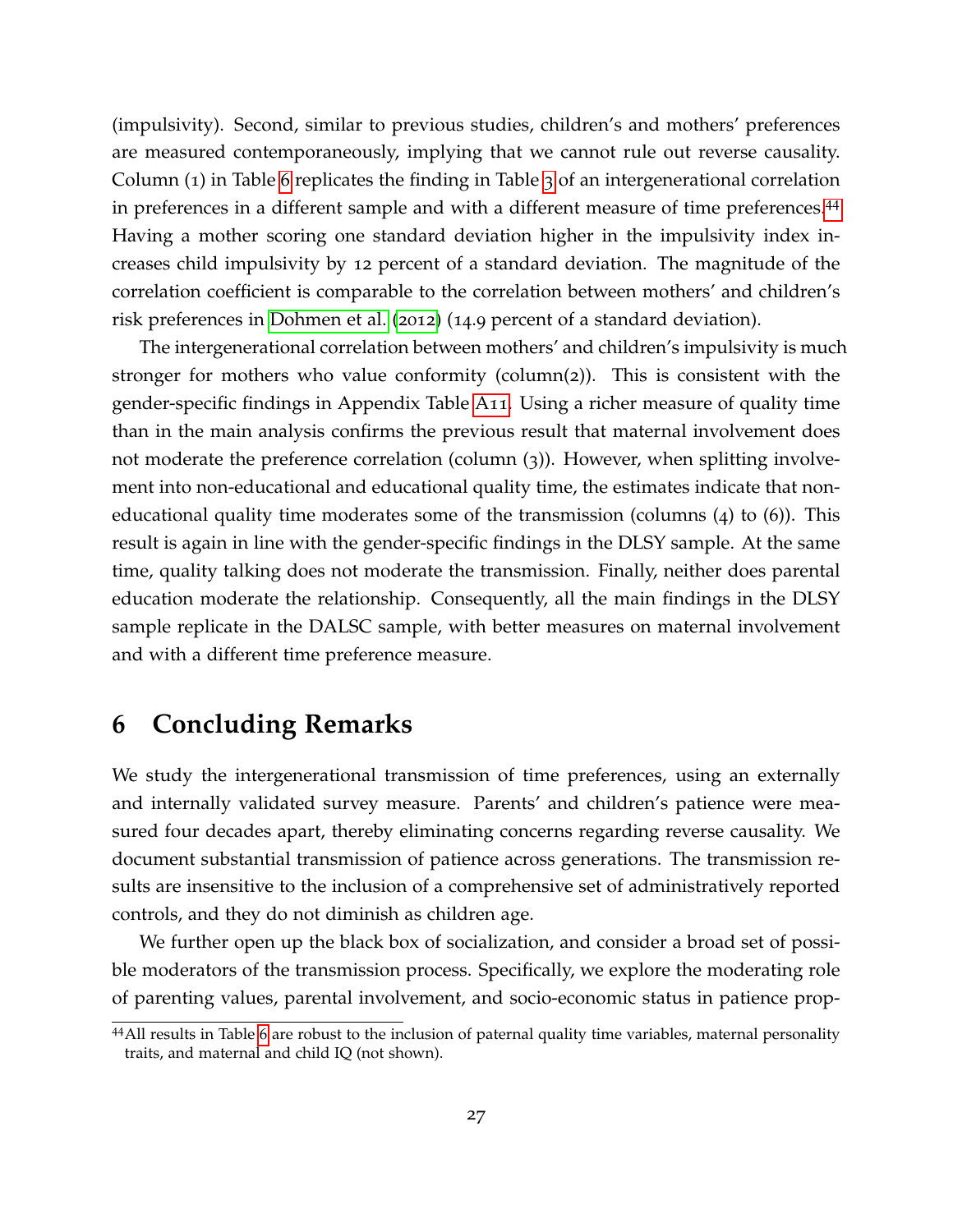<span id="page-28-5"></span>agation. We find that parenting values, and, in particular, conformity and imagination, are relevant channels through which patience transmits from parents to children. Our validation indicates that parents who view conformity as particularly relevant indeed implement stricter parenting practices, such as more physical and verbal punishment. The opposite holds for parents who value imagination particularly high: these parents exhibit what appears to be a more permissive parenting style. Interestingly, more parental time investment does not contribute to the patience transmission, suggesting that style is more important than the time shared in joint activities with children. Using an exceptionally rich, register-based index characterizing socio-economic status during childhood does not contribute as a moderator either.

Our results have various implications. Macroeconomic models considering multiple generations, for instance, usually assume that time preferences propagate from parents to offspring (see e.g. [Krusell and Smith](#page-30-10) ([1998](#page-30-10))). The empirical evidence on the intergenerational transmission of preferences, however, has previously only considered relatively short time horizons. Our study provides support for the assumption in macroeconomic models that time preferences indeed transmit from generation to generation and that this propagation persists over a very long time period.

### **References**

- <span id="page-28-1"></span>**Alan, Sule, Nazli Baydar, Teodora Boneva, Thomas F Crossley, and Seda Ertac.** 2017. "Transmission of Risk Preferences from Mothers to Daughters." *Journal of Economic Behavior and Organization*, 134: 60–77.
- <span id="page-28-2"></span>**Anger, Silke.** 2012. "The Intergenerational Transmission of Cognitive and Non-Cognitive Skills during Adolescence and Young Adulthood." *SSRN Electronic Journal*.
- <span id="page-28-0"></span>**Ayduk, Ozlem, Rodolfo Mendoza-Denton, Walter Mischel, Geraldine Downey, Philip K Peake, and Monica Rodriguez.** 2000. "Regulating the Interpersonal Self: Strategic Self-regulation for Coping With Rejection Sensitivity." *Journal of Personality and Social Psychology*, 79(5): 776–792.
- <span id="page-28-3"></span>**Bartling, Björn, Ernst Fehr, Barbara Fischer, Fabian Kosse, Michel Maréchal, Friedhelm Pfeiffer, Daniel Schunk, Jurgen Schupp, C Katharina Spieß, and Gert G Wag- ¨ ner.** 2010. "Determinanten kindlicher Geduld - Ergebnisse einer Experimentalstudie im Haushaltskontext." *Schmollers Jahrbuch*, 130(3): 297–323.
- <span id="page-28-4"></span>**Baumrind, Diana.** 1967. "Child care practices anteceding three patterns of preschool behavior." *Genetic psychology monographs*.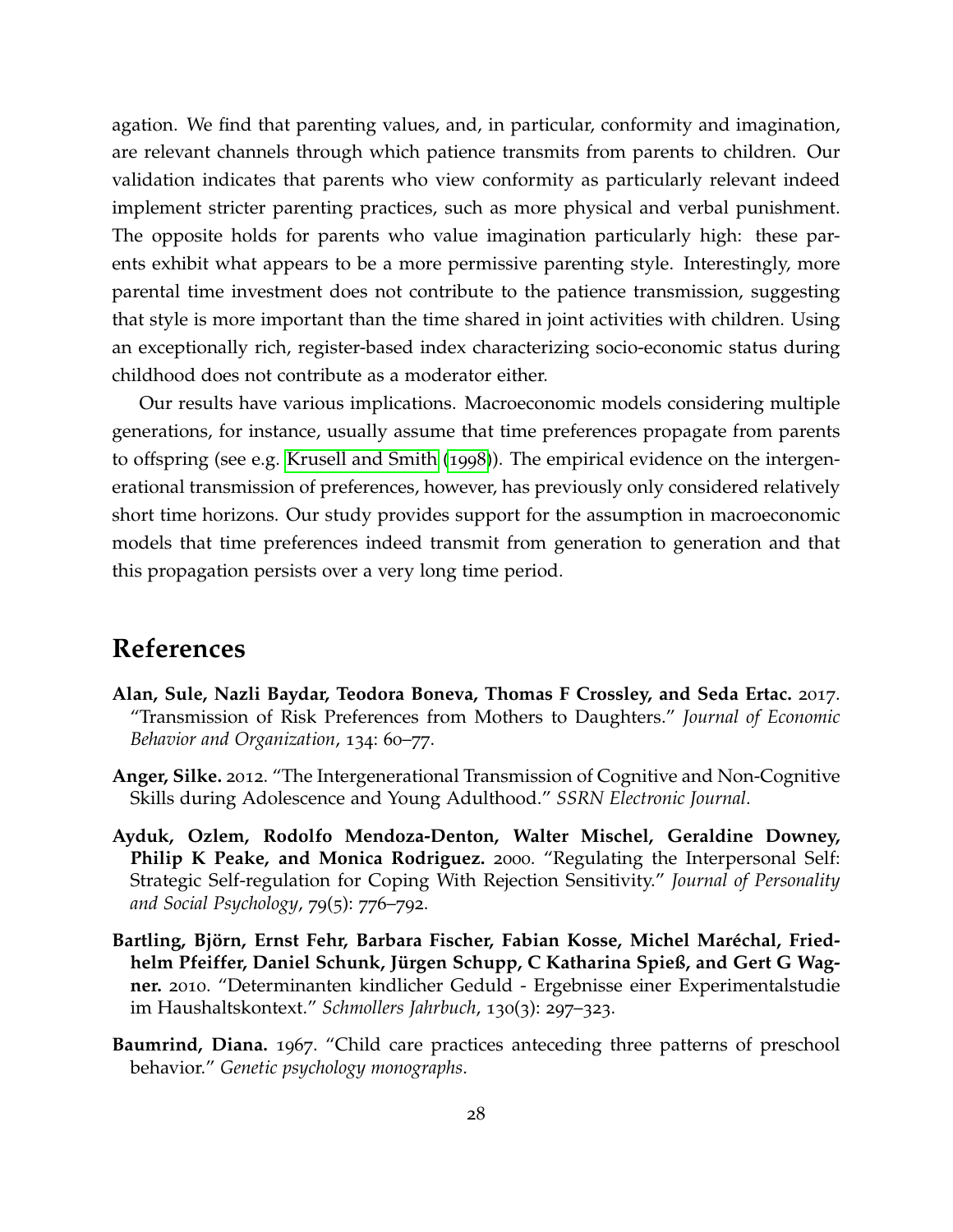- <span id="page-29-15"></span><span id="page-29-14"></span><span id="page-29-13"></span><span id="page-29-2"></span>**Bisin, Alberto, and Thierry Verdier.** 2001. "The Economics of Cultural Transmission and the Dynamics of Preferences." *Journal of Economic theory*, 97(2): 298–319.
- <span id="page-29-12"></span>**Brenøe, Anne Ardila, and Shelly Lundberg.** 2017. "Gender Gaps in the Effects of Childhood Family Environment: Do they Persist into Adulthood?" *European Economic Review*, 000: 1–21.
- <span id="page-29-3"></span>**Brown, Heather, and Marjon van der Pol.** 2015. "Intergenerational Transfer of Time and Risk Preferences." *Journal of Economic Psychology*, 49: 187–204.
- <span id="page-29-1"></span>**Chabris, C. F., D Laibson, CL Morris, J P Schuldt, and D Taubinsky.** 2008. "Individual Laboratory-Measured Discount Rates Predict Field Behavior." *Journal of Risk and Uncertainty*, 37: 237–269.
- <span id="page-29-4"></span>**Chowdhury, Shyamal, Matthias Sutter, and Klaus F. Zimmermann.** 2018. "Evaluating Intergenerational Persistence of Economic Preferences: A Large Scale Experiment with Families in Bangladesh." *IZA Discussion Paper*, 11337.
- <span id="page-29-8"></span>**Deckers, Thomas, Armin Falk, Fabian Kosse, and Hannah Schildberg-Horisch. ¨** 2017. "Socio-Economic Status and Inequalities in Children's IQ and Economic Preferences." *IZA Discussion Paper*, 11158: 63.
- <span id="page-29-10"></span>**Dittrich, Marcus, and Kristina Leipold.** 2014. "Gender Differences in Time Preferences." *Economics Letters*, 122(-): 413–415.
- <span id="page-29-7"></span>**Doepke, Matthias, and Fabrizio Zilibotti.** 2017. "Parenting with style: Altruism and paternalism in intergenerational preference transmission." *Econometrica*, 85(5): 1331– 1371.
- <span id="page-29-5"></span>**Dohmen, Thomas, Armin Falk, David Huffman, and Uwe Sunde.** 2012. "The Intergenerational Transmission of Risk and Trust Attitudes." *Review of Economic Studies*, 79(2): 645–677.
- <span id="page-29-0"></span>**Epper, Thomas, Ernst Fehr, Helga Fehr-Duda, Claus Thustrup Kreiner, David Dreyer Lassen, Søren Leth-Petersen, and Gregers Nytoft Rasmussen.** 2018. "Time Discounting and Wealth Inequality." *mimeo*.
- <span id="page-29-11"></span>**Falk, A., A. Becker, B. Enke, D. Huffman, and U. Sunde.** 2018. "Global Evidence on Economic Preferences." *Quarterly Journal of Economics*, 133(4): 1645–1692.
- <span id="page-29-9"></span>**Frederick, Shane, George Loewenstein, and Ted O'Donoghue.** 2002. "Time Discounting and Time Preference: A Critical Review." *Journal of Economic Literature*, 40(2): 351–401.
- <span id="page-29-6"></span>**Gauly, Britta.** 2016. "The Intergenerational Transmission of Attitudes: Analyzing Time Preferences and Reciprocity." *Journal of Family and Economic Issues*, 38(2): 293–312.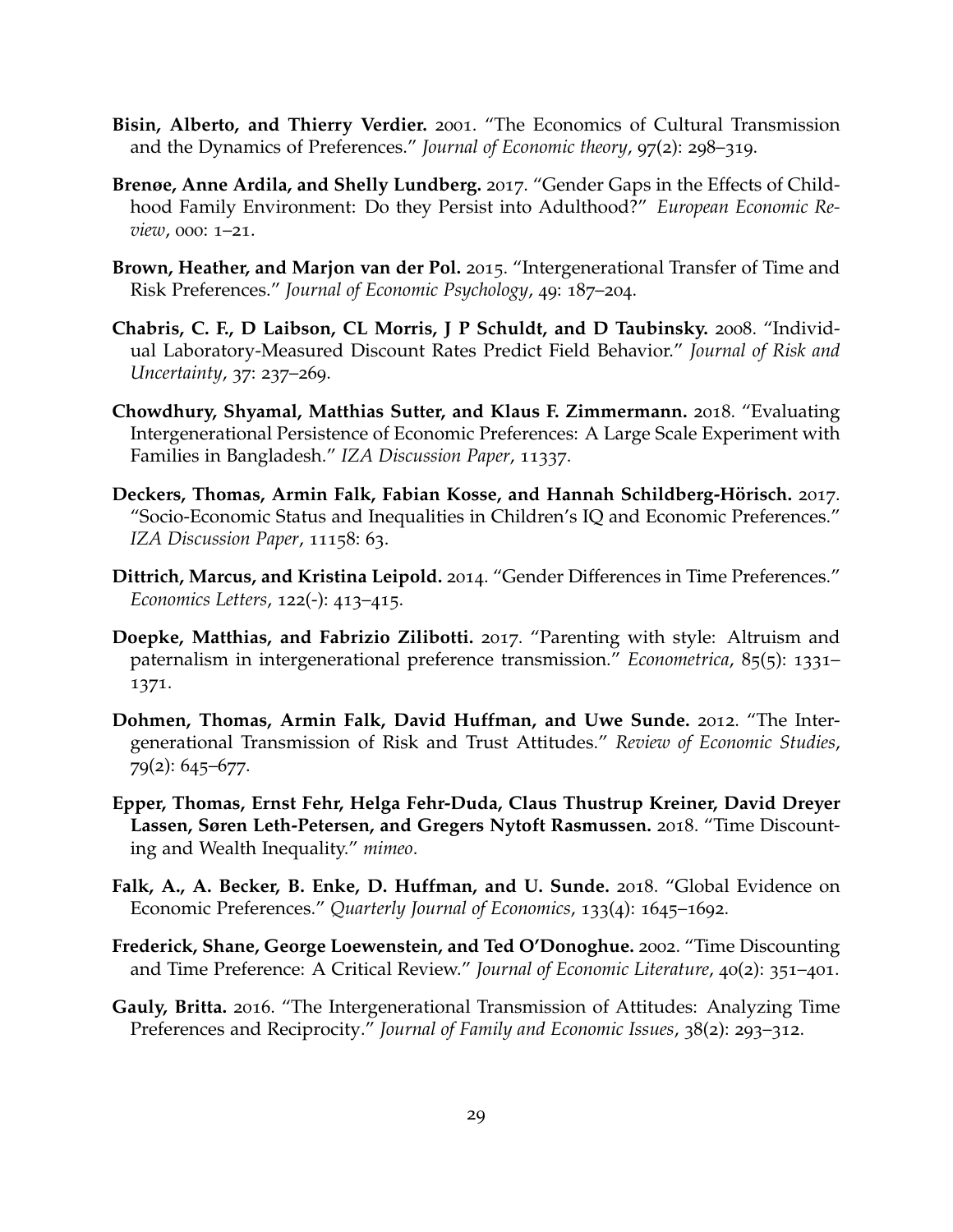- <span id="page-30-11"></span><span id="page-30-6"></span>**Giulietti, Corrado, Enrico Rettore, and Sara Tonini.** 2016. "The chips are down: The influence of family on children's trust formation." *IZA Discussion Paper*.
- <span id="page-30-0"></span>**Golsteyn, Bart H H, Hans Grönqvist, and Lena Lindahl.** 2014. "Adolescent Time Preferences Predict Lifetime Outcomes." *Economic Journal*, 124(580): F739–F761.
- <span id="page-30-7"></span>**Kosse, Fabian, and Friedhelm Pfeiffer.** 2013. "Quasi-Hyperbolic Time Preferences and Their Intergenerational Transmission." *IZA Discussion Paper*, 7221.
- <span id="page-30-10"></span>**Krusell, Per, and Anthony Jr Smith.** 1998. "Income and Wealth Heterogeneity in the Macroeconomy." *Journal of Political Economy*, 106(5): 867–896.
- <span id="page-30-2"></span>**Meier, Stephan, and Charles D Sprenger.** 2012. "Time Discounting Predicts Creditworthiness." *Psychological Science*, 23(1): 56–58.
- <span id="page-30-1"></span>**Mischel, Walter, Yuichi Shoda, and Philip K Peake.** 1988. "The Nature of Adolescent Competencies Predicted by Preschool Delay of Gratification." *Journal of Personality and Social Psychology*, 54(4): 687–696.
- <span id="page-30-3"></span>**Shoda, Yuichi, Walter Mischel, and Philip K Peake.** 1990. "Predicting Adolescent Cognitive and Self-Regulatory Competencies from Preschool Delay of Gratification: Identifying Diagnostic Conditions." *Developmental Psychology*, 26(6): 978–986.
- <span id="page-30-4"></span>**Sutter, Matthias, Martin G Kocher, Daniela Glatzle-R ¨ utzler, and Stefan T. Trautmann. ¨** 2013. "Impatience and Uncertainty: Experimental Decisions Predict Adolescents' Field Behavior." *American Economic Review*, 103(1): 510–531.
- <span id="page-30-9"></span>Vischer, Thomas, Thomas Dohmen, Armin Falk, David Huffman, Jürgen Schupp, **Uwe Sunde, and Gert G Wagner.** 2013. "Validating an ultra-short survey measure of patience." *Economics Letters*, 120(2): 142–145.
- <span id="page-30-8"></span>**Zumbuehl, Maria, Thomas Dohmen, Gerard Pfann, et al.** 2018. "Parental Involvement and the Intergenerational Transmission of Economic Preferences and Attitudes." University of Zurich, Department of Business Administration (IBW).

## <span id="page-30-5"></span>**A Appendix**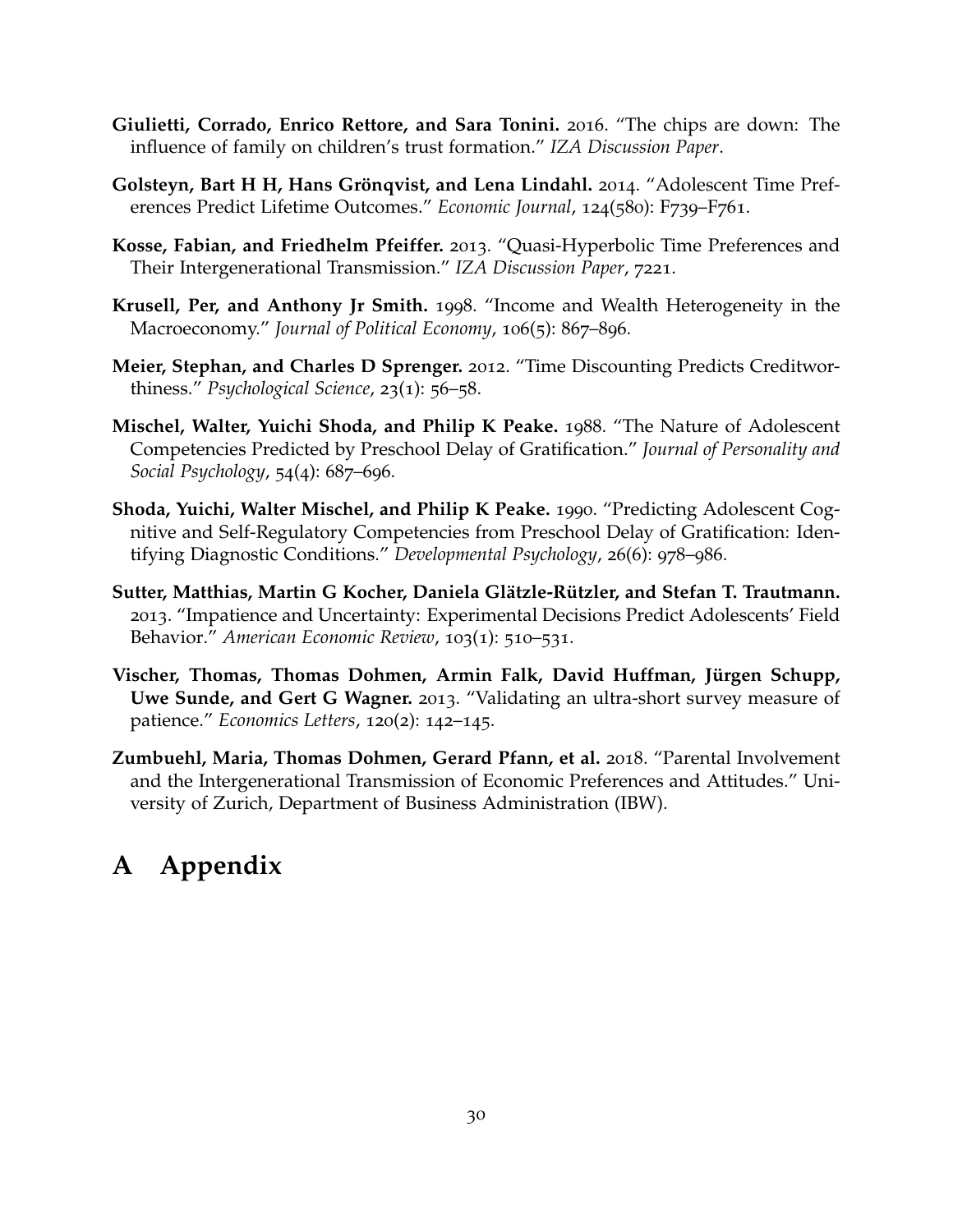| Article                                                 | Type of<br>Mea-<br>sure | Measure                                                                                                                                                     | Sample (#, age)                                                                                                                                                                                                                                                                   | Delay between parent<br>and child<br>measurement                                                                                                                                                                       | Main findings                                                                                                                                                                                                       | Comment                                                                                                                                                                      |
|---------------------------------------------------------|-------------------------|-------------------------------------------------------------------------------------------------------------------------------------------------------------|-----------------------------------------------------------------------------------------------------------------------------------------------------------------------------------------------------------------------------------------------------------------------------------|------------------------------------------------------------------------------------------------------------------------------------------------------------------------------------------------------------------------|---------------------------------------------------------------------------------------------------------------------------------------------------------------------------------------------------------------------|------------------------------------------------------------------------------------------------------------------------------------------------------------------------------|
| Bartling<br>et al. (2010)                               | Experi-<br>mental       | Intertemporal choices<br>over money (mothers;<br>delays of 6 and 12<br>months) and gummy<br>bears (children; later<br>today, tomorrow, or the<br>day after) | 270 children (age 5-6) and their<br>mothers, <i>i.e.</i> no fathers                                                                                                                                                                                                               | Simultaneous<br>measurement in<br>separate rooms                                                                                                                                                                       | Children of more patient<br>mothers are more likely to be<br>patient. Only significant<br>correlations for the<br>near-present tradeoffs (see<br>Kosse and Pfeiffer (2013)).                                        | Only weak evidence;<br>small sample                                                                                                                                          |
| Brown and<br>van der Pol<br>(2015)                      | Survey<br>ques-<br>tion | Question on planning<br>horizon as a proxy for<br>time preferences                                                                                          | Panel data from Household<br>Income Labour Dynamics of<br>Australia (HILDA), 6 waves;<br>children: $2757$ (male) + $2555$<br>(female); parents: 2965 mothers<br>+ 2338 fathers; analysis<br>restricted to young adults (age<br>16-25) and both parents;<br>examine all four dyads | Have data from 6<br>waves over 8 years;<br>compare transitions in<br>answer categories from<br>one to next year and<br>find relatively stable<br>responses; do not<br>explore persistence of<br>transmission, however. | Support for transmission of<br>time preferences; gender<br>differences: association of time<br>preferences larger for mothers<br>than fathers                                                                       | Hypothesize<br>correlation of planning<br>horizon and discount<br>rate                                                                                                       |
| Chowd-<br>hury, Sutter<br>and Zim-<br>mermann<br>(2018) | Experi-<br>mental       | Choice lists with<br>tradeoffs next day vs 3<br>weeks (children), 3<br>months (all) or 1 year<br>(parents)                                                  | Household sample from<br>Bangladesh; relatively poor<br>families; 911 children (age<br>$6-17$ ; 544 pairs of<br>mothers/fathers                                                                                                                                                   | Simultaneous<br>measurement in<br>separate rooms                                                                                                                                                                       | Significant correlation between<br>mothers', fathers', and<br>children's preferences;<br>correlation of similar size for<br>both genders                                                                            | Relatively homogenous<br>sample; SES has only<br>limited predictive<br>power for children's<br>preferences                                                                   |
| Gauly<br>(2016)                                         | Survey<br>ques-<br>tion | Patience question of the<br>German<br>Socio-Economic Panel<br>(SOEP)                                                                                        | 2395 "children" for whom it<br>was possible to identify<br>biological parents; age not<br>reported                                                                                                                                                                                | Simultaneous<br>measurement (same<br>year of SOEP)                                                                                                                                                                     | Parents transmit own attitudes<br>to children via direct<br>socialization. Find lowest<br>correlation (of all measures) for<br>patience, but large correlations<br>between father-son and<br>mother-daughter pairs. | Included also a<br>measure of reciprocity<br>and examine the<br>persistence of the<br>correlation across five<br>vears. Find weaker<br>correlations when delay<br>increases. |
| Kosse and<br>Pfeiffer<br>(2013)                         | Experi-<br>mental       | See comment                                                                                                                                                 | See comment                                                                                                                                                                                                                                                                       | See comment                                                                                                                                                                                                            | Mothers' and children's<br>preferences for immediate<br>gratification (present bias) are<br>positively correlated. No<br>significant correlation between<br>mothers' and children's<br>impatience.                  | Use data described in<br>Bartling et al. (2010).                                                                                                                             |

**Table A<sup>1</sup>**Literature on Transmission of Time Preferences

<span id="page-31-0"></span>This table restricts attention to studies eliciting time preferences or proxies of these. There is <sup>a</sup> larger literature focusing on other preference domains (see Section [1](#page-1-1).).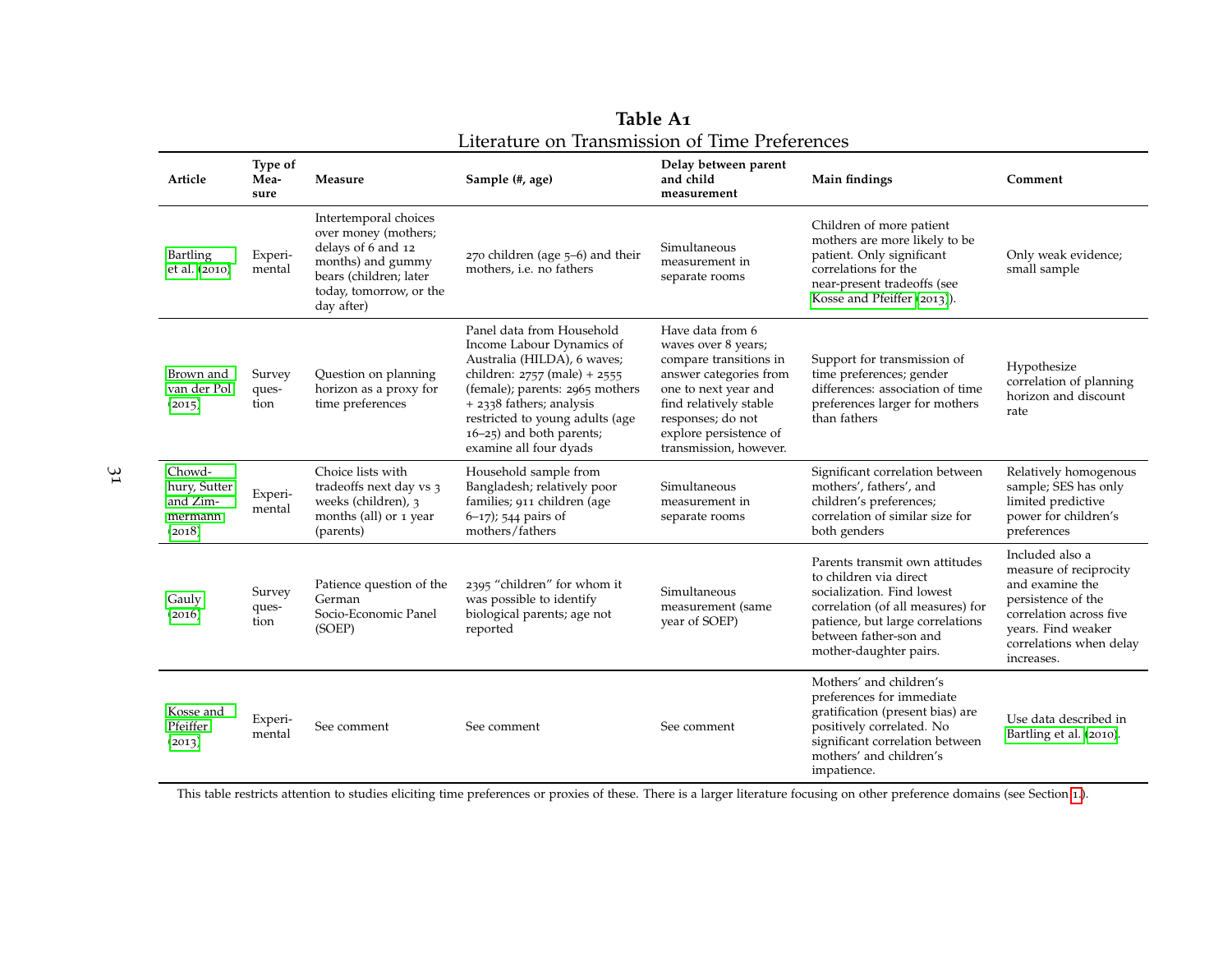<span id="page-32-0"></span>

| Table A2<br><b>Attrition in DLSY</b> |                   |                      |                              |                                                       |  |  |  |  |  |
|--------------------------------------|-------------------|----------------------|------------------------------|-------------------------------------------------------|--|--|--|--|--|
| Type of attrition                    | $T_p$ NA          | $T_p$ or $T_c$<br>NA | Values<br>NA   (2)<br>not NA | Values or<br>involvement<br>NA   (2) not<br><b>NA</b> |  |  |  |  |  |
|                                      | $\left( 1\right)$ | (2)                  | (3)                          | (4)                                                   |  |  |  |  |  |
| Father                               |                   |                      | $^{+}$                       |                                                       |  |  |  |  |  |
| P birth order $3+$                   |                   |                      |                              | $^{+}$                                                |  |  |  |  |  |
| P inductive reasoning                |                   |                      |                              |                                                       |  |  |  |  |  |
| Grandfather edu NA                   |                   |                      | $^{+}$                       | $\pm$                                                 |  |  |  |  |  |
| Grandmother edu NA                   |                   | $^{+}$               |                              |                                                       |  |  |  |  |  |
| Grandparents NA                      | $^{+}$            |                      |                              |                                                       |  |  |  |  |  |
| P IQ NA                              |                   |                      |                              |                                                       |  |  |  |  |  |
| Grandparents' income NA              |                   |                      |                              |                                                       |  |  |  |  |  |

*Note*: All dependent variables are binary and condition on having any children born by 1996. The level of observation is the parent. *T<sub>p</sub> NA* indicates that parental patience is unobserved. *T<sub>p</sub> or T<sub>c</sub> NA* indicates that either parental patience is unobserved or all his/her children have missing information on patience. *Values NA* | (2) not *NA* indicates that parenting values are missing for the sample of parents with patience observed both for both the parent and at least one child. *Values or involvement NA* | *(2) not NA* indicates that parenting values or parental involvement are missing for the sample of parents with patience observed both for both the parent and at least one child. Each column reports the by-1969-predetermined variables that are statistically significant at the 5 percent level in a Probit model; the model includes 34 predetermined variables.

<span id="page-32-1"></span>

| Table A3           |       |                                           |       |         |  |  |  |  |  |
|--------------------|-------|-------------------------------------------|-------|---------|--|--|--|--|--|
| Patience by cohort |       |                                           |       |         |  |  |  |  |  |
|                    |       | Children                                  |       | Parents |  |  |  |  |  |
| Age                |       | Percent Observations Percent Observations |       |         |  |  |  |  |  |
| 18                 | 0.682 | 107                                       | 0.778 | 126     |  |  |  |  |  |
| 19                 | 0.776 | 98                                        | 0.742 | 2,285   |  |  |  |  |  |
| 20                 | 0.730 | 122                                       | 0.692 | 312     |  |  |  |  |  |
| Average            | 0.728 | 327                                       | 0.738 | 2,723   |  |  |  |  |  |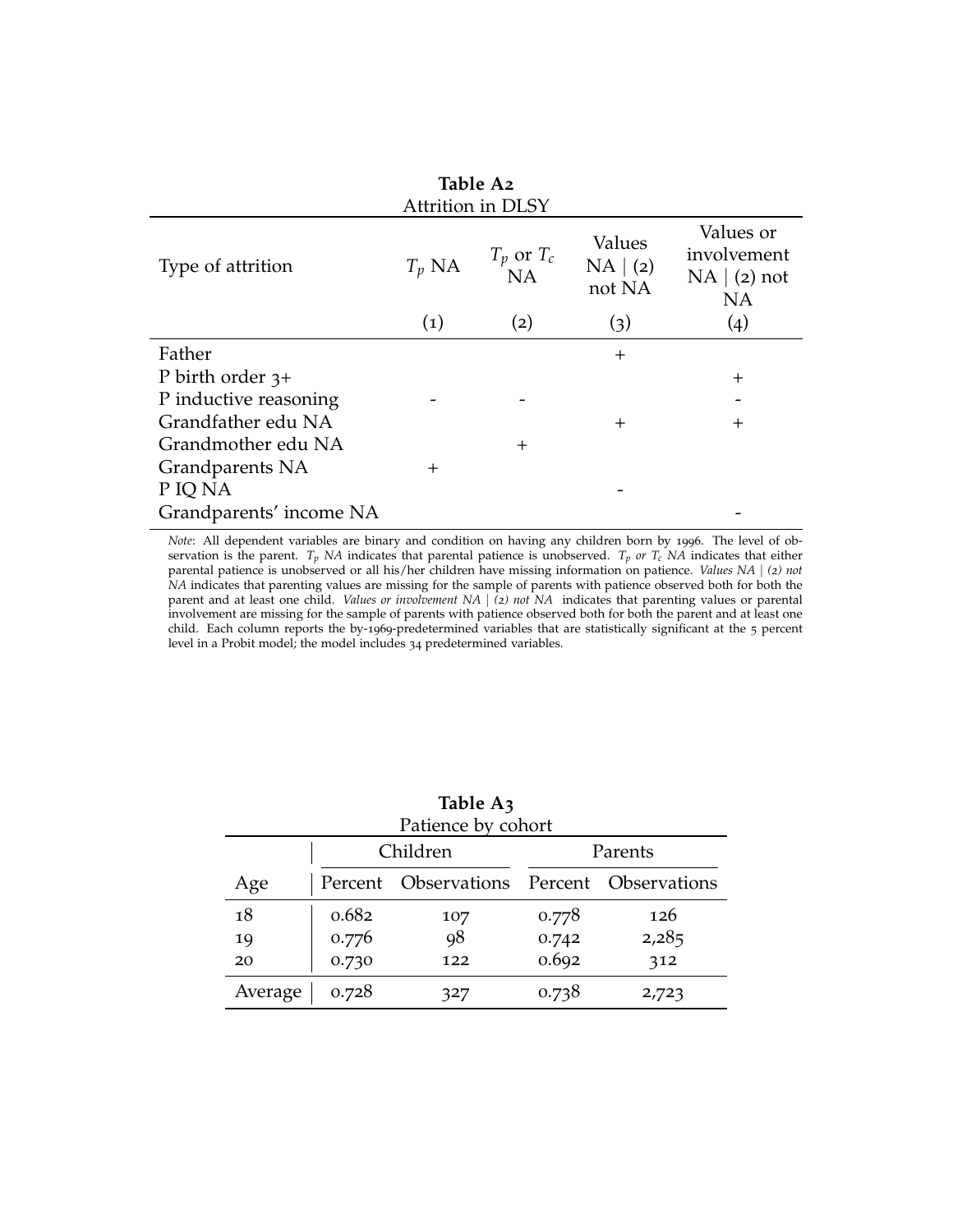|                                                         |                     |                      | $14U1C$ $\Gamma$ 4 |                    |                   |                      |  |  |
|---------------------------------------------------------|---------------------|----------------------|--------------------|--------------------|-------------------|----------------------|--|--|
| Associations Between Patience and Socio-Economic Status |                     |                      |                    |                    |                   |                      |  |  |
|                                                         | $\left( 1\right)$   | (2)                  | (3)                | (4)                | (5)               | (6)                  |  |  |
|                                                         |                     |                      | Parents by age 50  |                    |                   | Child                |  |  |
|                                                         | <b>SES</b><br>Index | Education<br>(years) | Unemploy-<br>ment  | Work<br>Experience | Log<br>(Earnings) | Education<br>(years) |  |  |
| Panel A: Women                                          |                     |                      |                    |                    |                   |                      |  |  |
| Patient                                                 | $0.16**$            | $0.42**$             | $-0.81***$         | $2.58***$          | $0.43***$         | $0.50***$            |  |  |
|                                                         | (0.06)              | (0.18)               | (0.19)             | (0.59)             | (0.14)            | (0.10)               |  |  |
| Observations                                            | 1,369               | 1,369                | 1,369              | 1,369              | 1,369             | 1,807                |  |  |
| Average                                                 | 0.064               | 12.181               | 1.863              | 21.012             | 11.450            | 14.164               |  |  |
| Panel B Men                                             |                     |                      |                    |                    |                   |                      |  |  |
| Patient                                                 | $0.21***$           | $0.61***$            | $-0.42***$         | 0.78               | $0.27***$         | $0.53***$            |  |  |
|                                                         | (0.06)              | (0.19)               | (0.14)             | (0.58)             | (0.12)            | (0.11)               |  |  |
| Observations                                            | 1,370               | 1,370                | 1,370              | 1,370              | 1,370             | 1,666                |  |  |
| Average                                                 | 0.073               | 12.943               | 1.322              | 21.814             | 11.916            | 13.560               |  |  |

**Table A4**

<span id="page-33-0"></span>*Note:* Standard errors in parentheses, clustered at the paren<sup>t</sup> school level. <sup>∗</sup> *p* <sup>&</sup>lt; 0.1, ∗∗ *<sup>p</sup>* <sup>&</sup>lt; 0.05, ∗∗∗ *<sup>p</sup>* <sup>&</sup>lt; 0.01. Each panel-column presents the results from separate regressions. The sample of parents correspond to the originalDLSY respondents who have at least one child. The sample of children are children to the DLSY parents. All models include *Parent demographics*, *Parent School FE*, and *Grandparent SES* (see the table note in Table [3](#page-20-1) for details). Column (6) also include *Child demographics*. *SES Index* (standardized with mean zero and standard deviation one) is the first principal componen<sup>t</sup> from <sup>a</sup> principal componen<sup>t</sup> analysis; see Appendix Table [A](#page-34-1)5. *Education* measures the length of highest completed education in years by <sup>2016</sup>. *Unemployment* measures the cumulated length of unemployment in years 1980–2004. *Work Experience* measures the cumulated length of work experience in years 1964–2004. *Log(Labor Earnings)* is the natural logarithm of average annual labor earnings 1980–2004.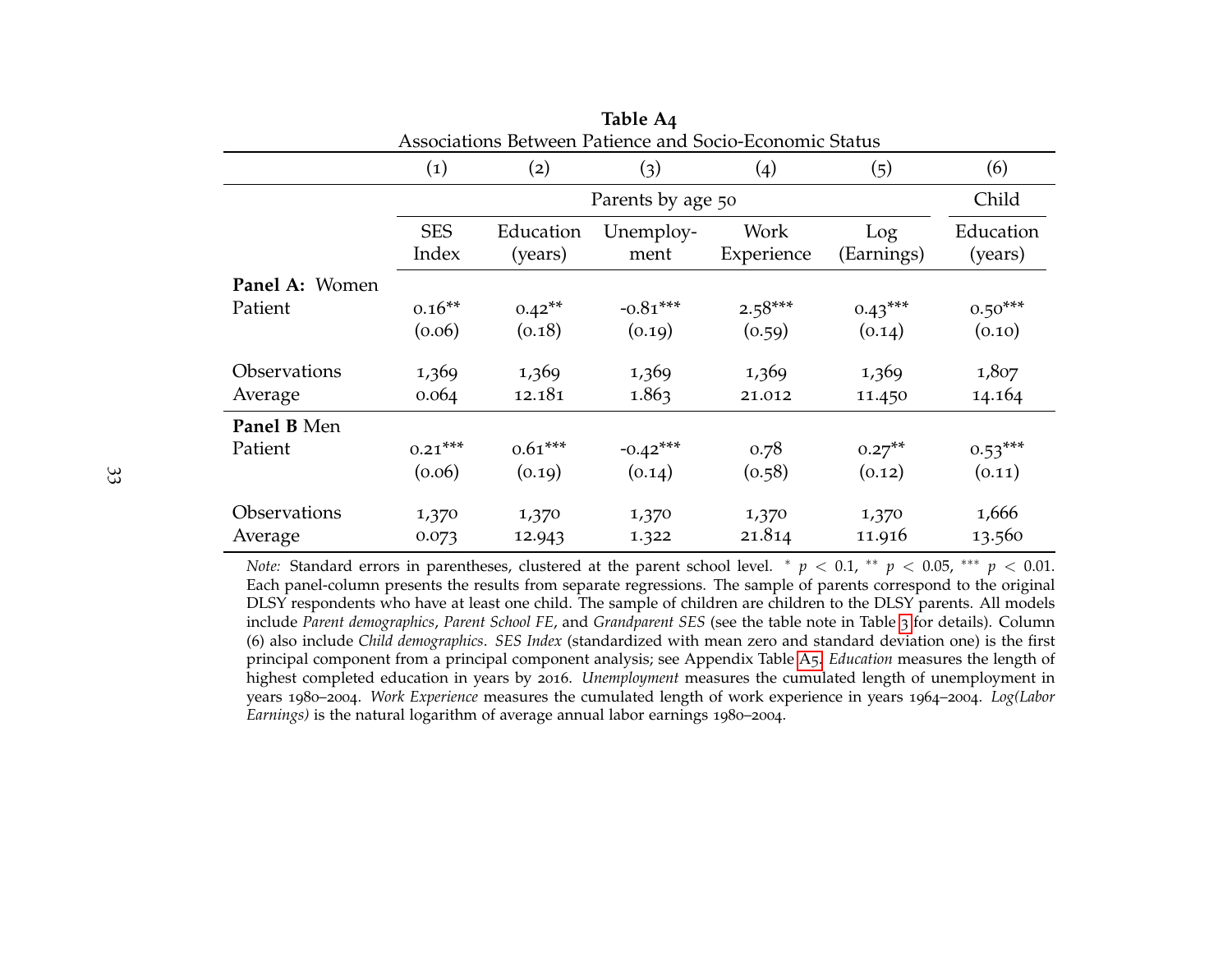<span id="page-34-0"></span>

| I Inicipal Component Analysis. JEJ muex     | First<br>Compo-<br>nent | Average |
|---------------------------------------------|-------------------------|---------|
| Mother's Education (years)                  | 0.27                    | 12.63   |
| Father's Education (years)                  | 0.32                    | 12.97   |
| Mother's Education missing                  | $-0.21$                 | 0.0017  |
| Father's Education missing                  | $-0.26$                 | 0.0045  |
| Parent's # of Children                      | $-0.12$                 | 2.47    |
| Mother has children with other than Father  | $-0.21$                 | 0.14    |
| Father has children with other than Mother  | $-0.14$                 | 0.17    |
| Mother's years of unemployment 1980-2004    | $-0.30$                 | 2.01    |
| Mother's years of work experience 1964-2004 | 0.37                    | 20.58   |
| Father's years of unemployment 1980-2004    | $-0.22$                 | 1.17    |
| Father's years of work experience 1964-2004 | 0.25                    | 23.36   |
| Log(Mother's mean labor earnings 1980-2004) | 0.40                    | 11.69   |
| Log(Father's mean labor earnings 1980-2004) | 0.38                    | 12.18   |
|                                             | Eigen-                  | Propor- |
|                                             | value                   | tion    |
| Component 1                                 | 2.87                    | 0.22    |
| Component 2                                 | 1.59                    | 0.12    |
| Component 3                                 | 1.41                    | 0.11    |
| Component 4                                 | 1.25                    | 0.10    |
| Component 5                                 | 1.05                    | 0.08    |
| Component 6                                 | 0.92                    | 0.07    |
| Observations                                |                         | 3,518   |

<span id="page-34-1"></span>**Table A5** Principal Component Analysis: SES Index

*Note:* Principal component analysis (PCA) of the socio-economic status experienced during children's childhood. The sample includes all children born by 1996, also those who did not answer the survey in 2010. We use the first component to construct the SES index.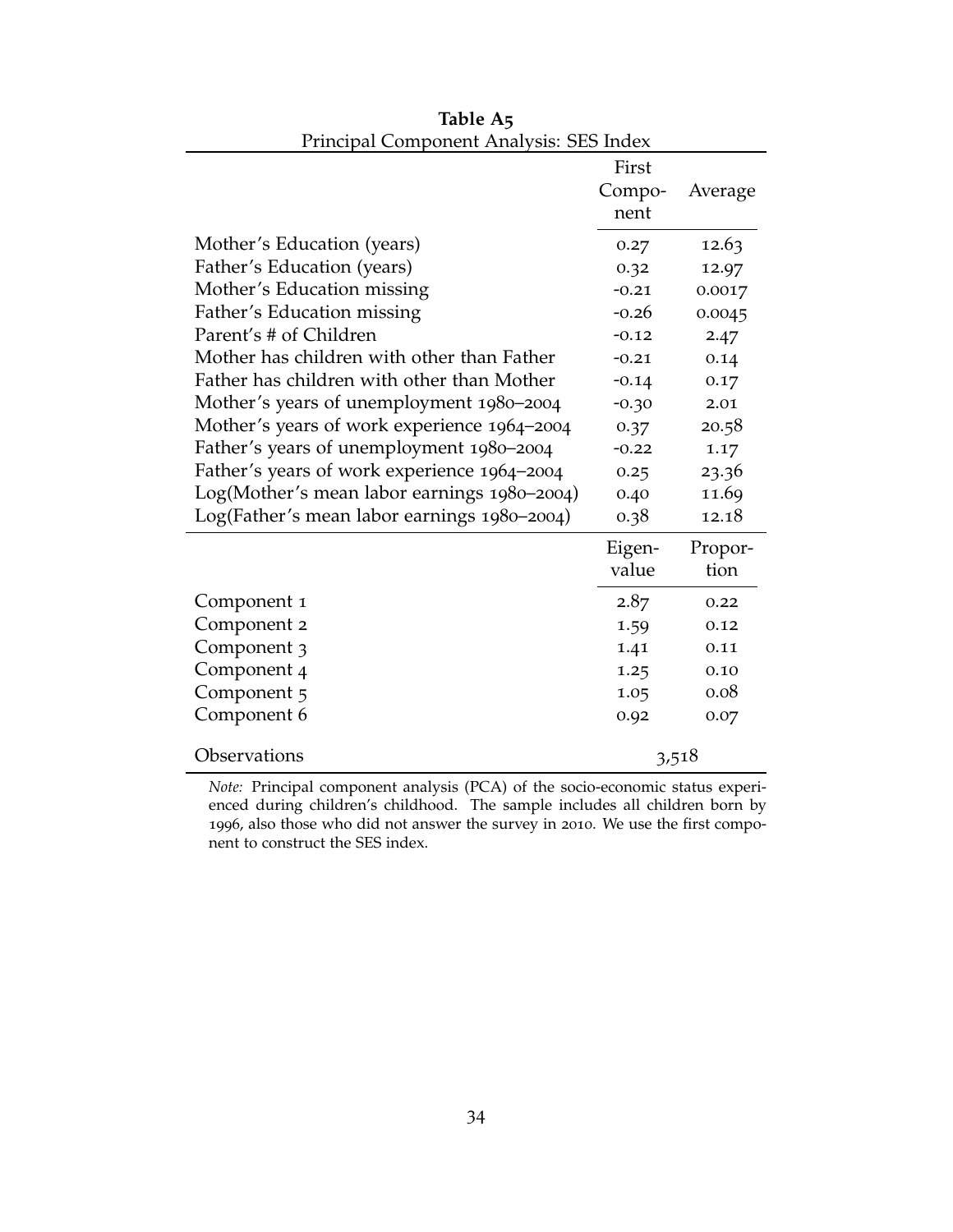|             | Desired # of Children |         |                | Has Any Children by |            |            |
|-------------|-----------------------|---------|----------------|---------------------|------------|------------|
|             | $\Omega$              | 1       | $\overline{2}$ | 1973                | 1976       | 1979       |
| Women       |                       |         |                |                     |            |            |
| Patient     | 0.01                  | $-0.02$ | 0.00           | $-0.05***$          | $-0.14***$ | $-0.10***$ |
|             | (0.02)                | (0.02)  | (0.03)         | (0.02)              | (0.03)     | (0.03)     |
| Observation | 1267                  | 1267    | 1267           | 1369                | 1369       | 1369       |
| Average     | 0.093                 | 0.066   | 0.539          | 0.071               | 0.264      | 0.496      |
| Men         |                       |         |                |                     |            |            |
| Patient     | $-0.07***$            | 0.01    | $0.07**$       | $-0.00$             | $-0.02$    | $-0.04$    |
|             | (0.02)                | (0.02)  | (0.03)         | (0.01)              | (0.02)     | (0.03)     |
| Observation | 1211                  | 1211    | 1211           | 1370                | 1370       | 1370       |
| Average     | 0.116                 | 0.043   | 0.597          | 0.012               | 0.087      | 0.231      |

| Table A6                                                |  |
|---------------------------------------------------------|--|
| Associations Between Patience and Fertility Preferences |  |

<span id="page-35-0"></span>**Panel A:** Fertility Preferences at Age 22 and Early Fertility

(1) (2) (3) (4) (5) (6)

**Panel B:** Complete Fertility by 2016 (Age 62)

|             | Has Any<br>Child | $#$ of<br>Children | Age at<br>First<br>Birth | Age at<br>Last<br>Birth | # of $T_c$<br>Obs | Daughter<br>w $T_c$ Obs |
|-------------|------------------|--------------------|--------------------------|-------------------------|-------------------|-------------------------|
| Women       |                  |                    |                          |                         |                   |                         |
| Patient     | 0.01             | $-0.04$            | $1.49***$                | $0.93**$                | $-0.10$           | $-0.03$                 |
|             | (0.02)           | (0.06)             | (0.32)                   | (0.41)                  | (0.07)            | (0.04)                  |
| Observation | 1369             | 1369               | 1191                     | 1191                    | 1191              | 964                     |
| Average     | 0.870            | 1.836              | 25.653                   | 28.919                  | 1.376             | 0.669                   |
| Men         |                  |                    |                          |                         |                   |                         |
| Patient     | $0.09***$        | $0.21***$          | 0.75                     | 0.44                    | 0.00              | 0.01                    |
|             | (0.03)           | (0.08)             | (0.45)                   | (0.46)                  | (0.07)            | (0.05)                  |
| Observation | 1370             | 1370               | 1061                     | 1061                    | 1061              | 871                     |
| Average     | 0.778            | 1.680              | 28.900                   | 31.884                  | 1.413             | 0.659                   |

*Note:* Standard errors in parentheses, clustered at the parent school level. <sup>∗</sup> *p* < 0.1, ∗∗ *p* < 0.05, ∗∗∗ *p* < 0.01. Each panelcolumn-gender presents the results from separate regressions. All models are estimated by OLS. The sample includes all original DLSY respondents. All models include *Parent demographics*, *Parent School FE*, and *Grandparent SES* (see the table note in Table [3](#page-20-0) for details). *Desired # of Children* indicates whether the respondent in 1976 reported that their desired number of children was respectively, 0, 1, or 2, leaving 3 or more children the omitted category (due to the survey question, those who already had children and did not want more have a coded desired number of children equivalent to the number of children they had by 1976; the correlations between patience and desired fertility is similar when excluding those who already had children in 1976). *Has Any Children by* indicate whether the respondent had at least one child by 1973, 1976, and 1979, respectively. *Has Any Child* indicates whether the person has any children by 2016. *# of Child w T Obs* measures the parent's number of children with an observation on patience, conditional on having at least one child by 1996. *Daughter w T Obs* indicates whether the parent has at least one daughter with an observation on patience, conditional on having at least one child in the survey.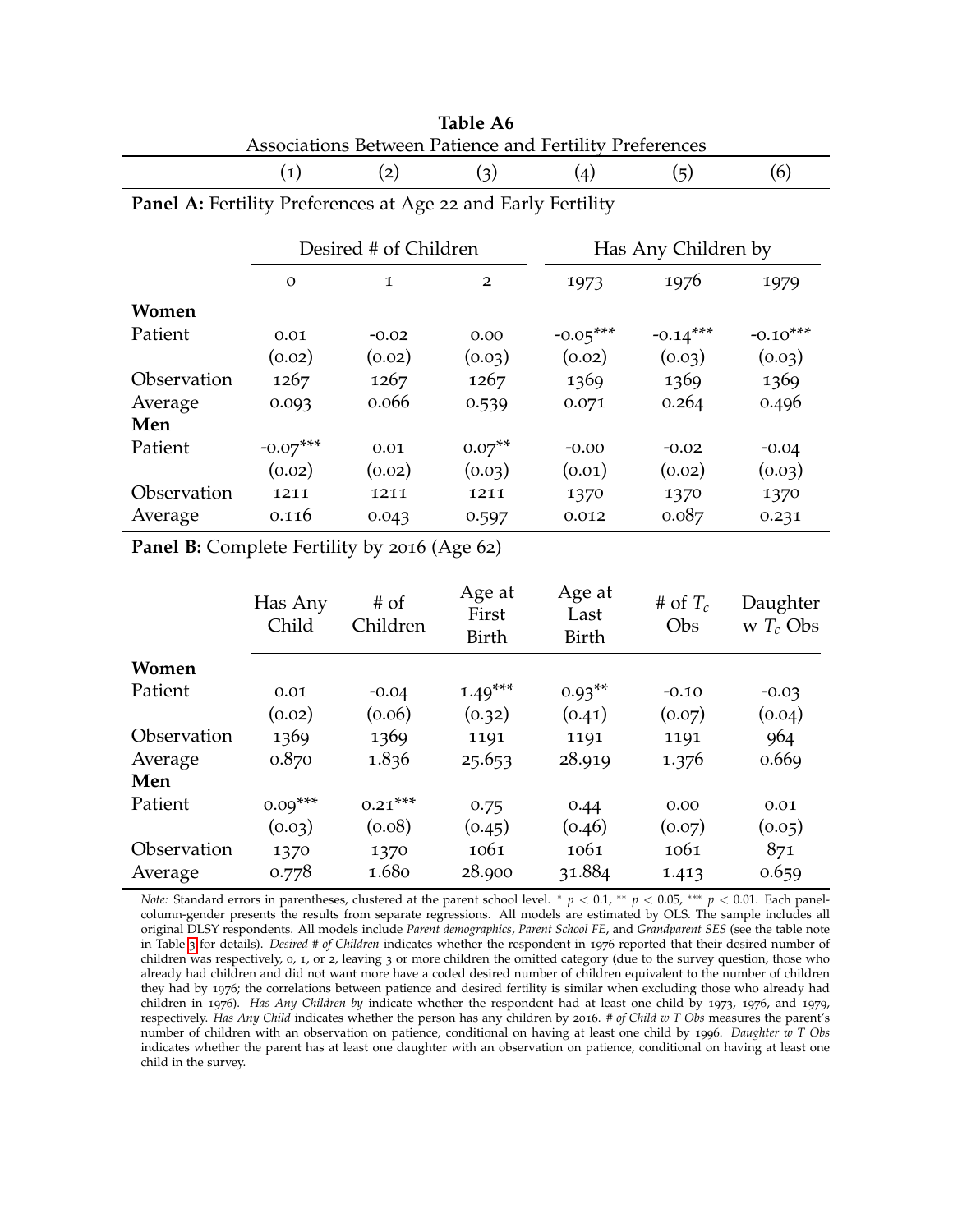<span id="page-36-0"></span>

| Average | Std. Errors |
|---------|-------------|
|         |             |
| 4.8     | 0.3         |
| 4.7     | 0.3         |
| 16.8    | 0.5         |
| 2.4     | 0.1         |
| 0.7     | 0.1         |
| 19.4    | 0.5         |
| 38.3    | 0.6         |
| 47.4    | 0.4         |
| 51.2    | 0.2         |
| 17.4    | 0.6         |
|         |             |

**Table A7** Parental Involvement by Activity

*Note:* The exact question is *How often does the family—including the children living at home—do the following activities together?: visit the library, go to the swimming pool, go out in the nature, go to the cinema, go to the theater, visit friends and family, do housework chores (cooking, cleaning, shopping), talk about homework and school, eat dinner, and attend sport activities.* We scale at least once a week/month/year/never to 52/12/1/0 times a year. The sample had 1,250 observations per activity.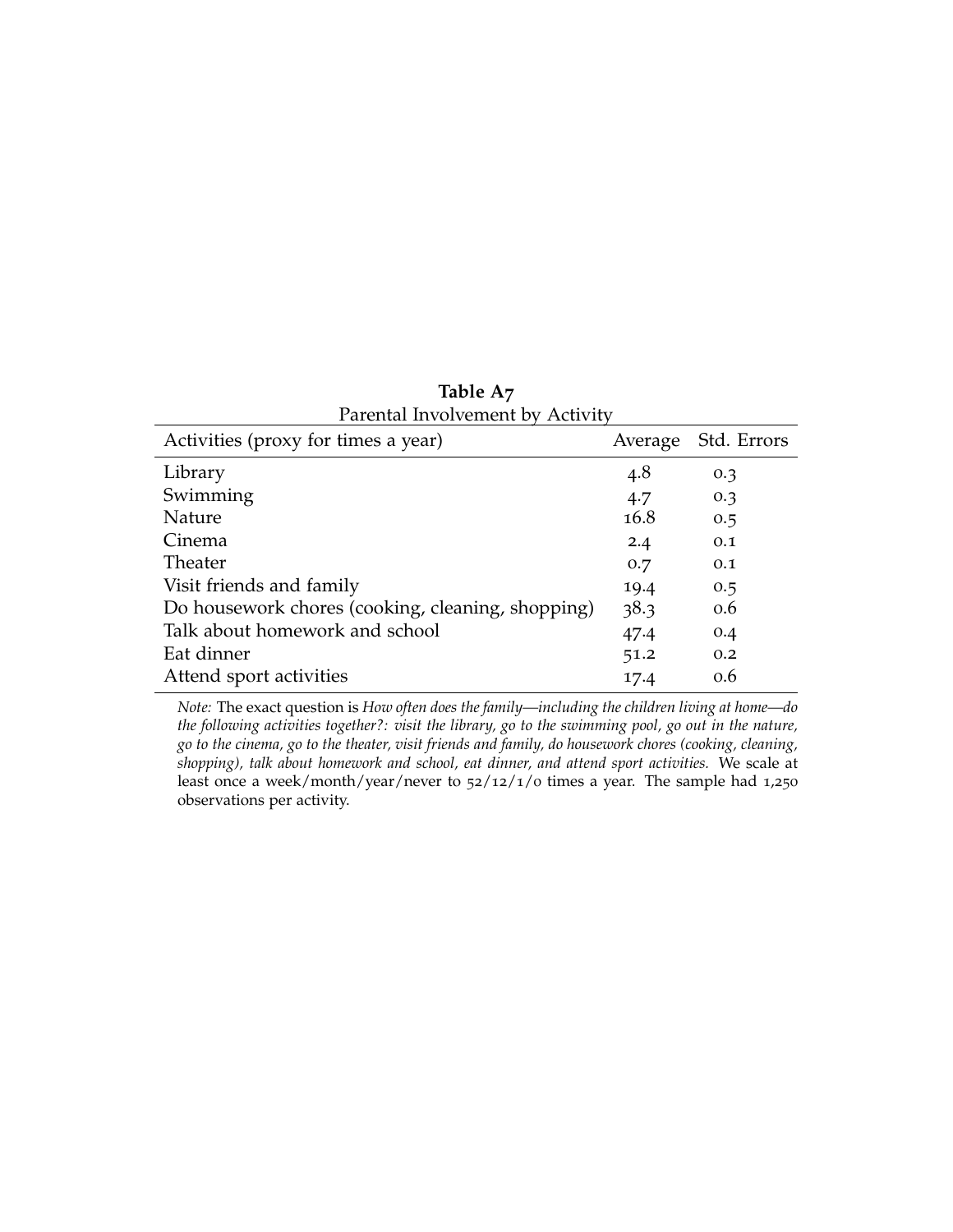<span id="page-37-0"></span>

| 140.LL 110                                                           |                   |             |             |             |  |  |  |
|----------------------------------------------------------------------|-------------------|-------------|-------------|-------------|--|--|--|
| Correlations between Parental Patience, Values, Involvement, and SES |                   |             |             |             |  |  |  |
|                                                                      | Patient           | Conformity  | Imagination | Involvement |  |  |  |
|                                                                      | $\left( 1\right)$ | (2)         | (3)         | (4)         |  |  |  |
| <b>Panel A:</b> Raw correlations                                     |                   |             |             |             |  |  |  |
|                                                                      |                   |             |             |             |  |  |  |
| Conformity                                                           | $-0.059***$       |             |             |             |  |  |  |
|                                                                      | (0.021)           |             |             |             |  |  |  |
| Imagination                                                          | 0.007             | $-0.314***$ |             |             |  |  |  |
|                                                                      | (0.024)           | (0.021)     |             |             |  |  |  |
| Involvement                                                          | 0.004             | $-0.045***$ | $0.026*$    |             |  |  |  |
|                                                                      | (0.012)           | (0.015)     | (0.014)     |             |  |  |  |
| <b>SES</b>                                                           | $0.056***$        | $-0.057***$ | $0.035***$  | $-0.027$    |  |  |  |
|                                                                      | (0.013)           | (0.014)     | (0.013)     | (0.037)     |  |  |  |
|                                                                      |                   |             |             |             |  |  |  |

**Table A8**

#### **Panel B:** Conditional correlations

| Conformity  | $-0.050**$ |             |         |          |
|-------------|------------|-------------|---------|----------|
|             | (0.023)    |             |         |          |
| Imagination | $-0.012$   | $-0.283***$ |         |          |
|             | (0.027)    | (0.023)     |         |          |
| Involvement | $-0.003$   | $-0.046***$ | 0.022   |          |
|             | (0.013)    | (0.016)     | (0.015) |          |
| <b>SES</b>  | $0.048***$ | $-0.032**$  | 0.007   | $-0.030$ |
|             | (0.013)    | (0.014)     | (0.015) | (0.042)  |

*Note:* (Clustered) standard errors in parentheses (at the school level) in Panel A (Panel B). <sup>∗</sup> *p* < 0.1, ∗∗ *p* < 0.05, ∗∗∗ *p* < 0.01. Each row-column presents the results from separate regressions, with the variable in the column being the dependent variable. All models are estimated by OLS. Panel A shows the raw correlations, while the correlations shown in Panel B include *Parent demographics*, *Parent School FE*, and *Grandparent SES* (see the table note in Table [3](#page-20-0) for details). The level of observation is the parent.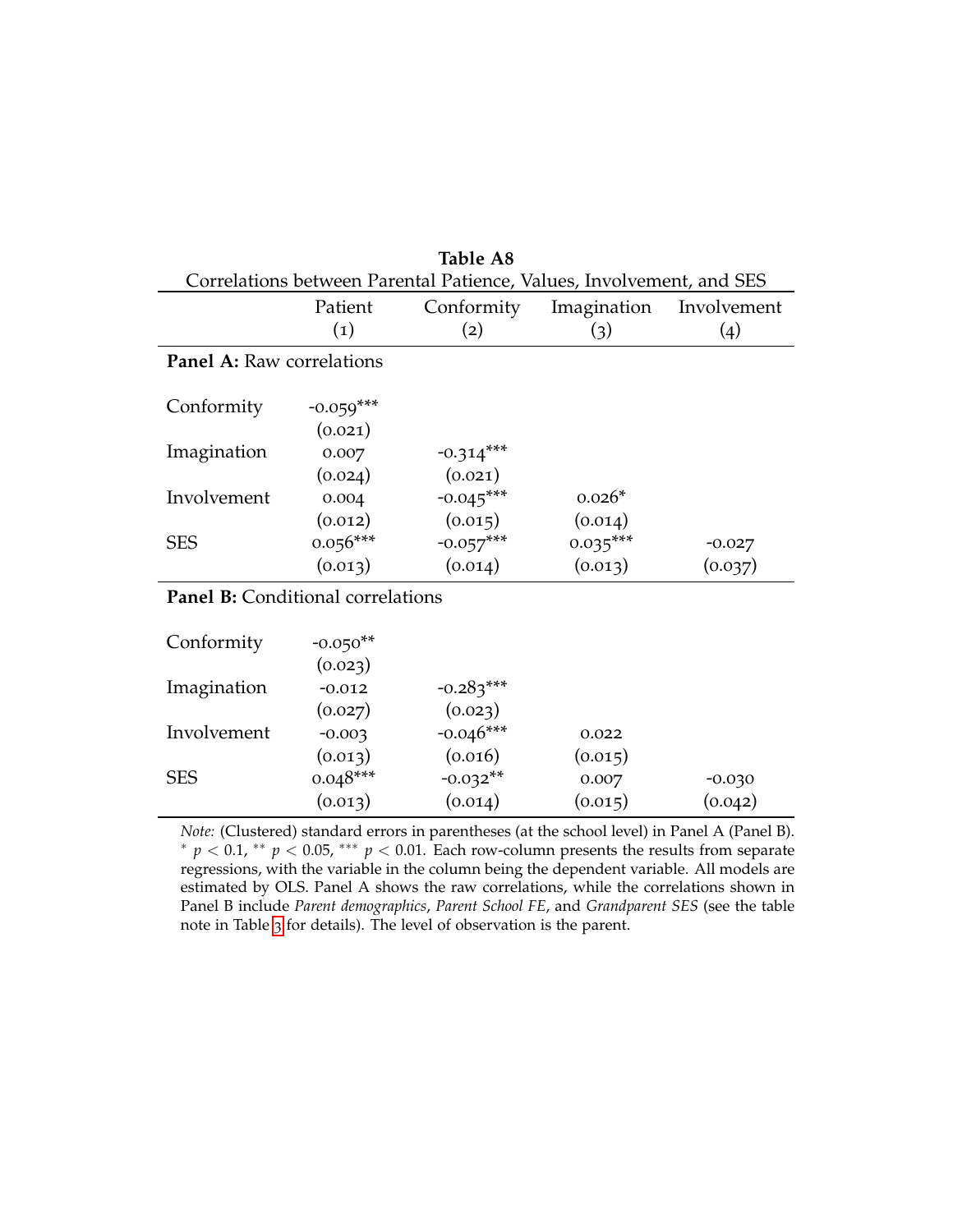|                                                       | Table A9                                    |                   |           |                       |
|-------------------------------------------------------|---------------------------------------------|-------------------|-----------|-----------------------|
|                                                       | Validation of Parenting Values and Practice |                   |           |                       |
|                                                       | Mother's expectation                        | Mother: child edu | Non-Ed    | Ed                    |
|                                                       | for child educational                       | performance very  | Quality   | Quality               |
|                                                       | attainment                                  | important         | Time      | Time                  |
|                                                       | (1)                                         | (2)               | (3)       | $\left( 4 \right)$    |
| Panel A: Maternal values at child age 4 years         |                                             |                   |           |                       |
| Conformity                                            | $-0.40***$                                  | $0.05***$         | $-0.05$   | $-0.09***$            |
|                                                       | (0.08)                                      | (0.02)            | (0.03)    | (0.03)                |
| Imagination                                           | 0.01                                        | $-0.04***$        | 0.05      | 0.01                  |
|                                                       | (0.08)                                      | (0.02)            | (0.03)    | (0.03)                |
| Observations                                          | 3,874                                       | 4,033             | 5,035     | 5,036                 |
| Average                                               | 14.37                                       | 0.52              | $-0.00$   | $-0.01$               |
| <b>Panel B:</b> Maternal values at child age 4 months |                                             |                   |           |                       |
| A Firm Hand (o-1)                                     | $-0.10$                                     | 0.05              | 0.03      | $-0.02$               |
|                                                       | (0.14)                                      | (0.03)            | (0.05)    | (0.05)                |
| Instill Respect (o-1)                                 | $-0.41***$                                  | $0.11***$         | $-0.04$   | 0.04                  |
|                                                       | (0.15)                                      | (0.03)            | (0.06)    | (0.06)                |
| Emphasize with Child (0-1)                            | 0.37                                        | $-0.10$           | $0.22*$   | $0.38***$             |
|                                                       | (0.30)                                      | (0.06)            | (0.12)    | (0.12)                |
| Observations                                          | 3,773                                       | 3,938             | 4,860     | 4,861                 |
| Average                                               | 14.37                                       | 0.52              | $-0.00$   | $0.01\,$              |
| <b>Panel C:</b> Paternal values at child age 4 months |                                             |                   |           |                       |
| A Firm Hand (o-1)                                     |                                             |                   | $-0.10$   | $-0.09$               |
|                                                       |                                             |                   | (0.06)    | (0.06)                |
| Instill Respect (0-1)                                 |                                             |                   | $-0.12*$  | $-0.14$ <sup>**</sup> |
|                                                       |                                             |                   | (0.07)    | (0.07)                |
| Emphasize with Child (0-1)                            |                                             |                   | $0.40***$ | $0.39***$             |
|                                                       |                                             |                   | (0.10)    | (0.10)                |
| Observations                                          |                                             |                   | 3,276     | 3,273                 |
| Average                                               |                                             |                   | $-0.00$   | 0.04                  |

*Note*: Standard errors in parentheses. <sup>∗</sup> *p* <sup>&</sup>lt; 0.1, ∗∗ *<sup>p</sup>* <sup>&</sup>lt; 0.05, ∗∗∗ *<sup>p</sup>* <sup>&</sup>lt; 0.01.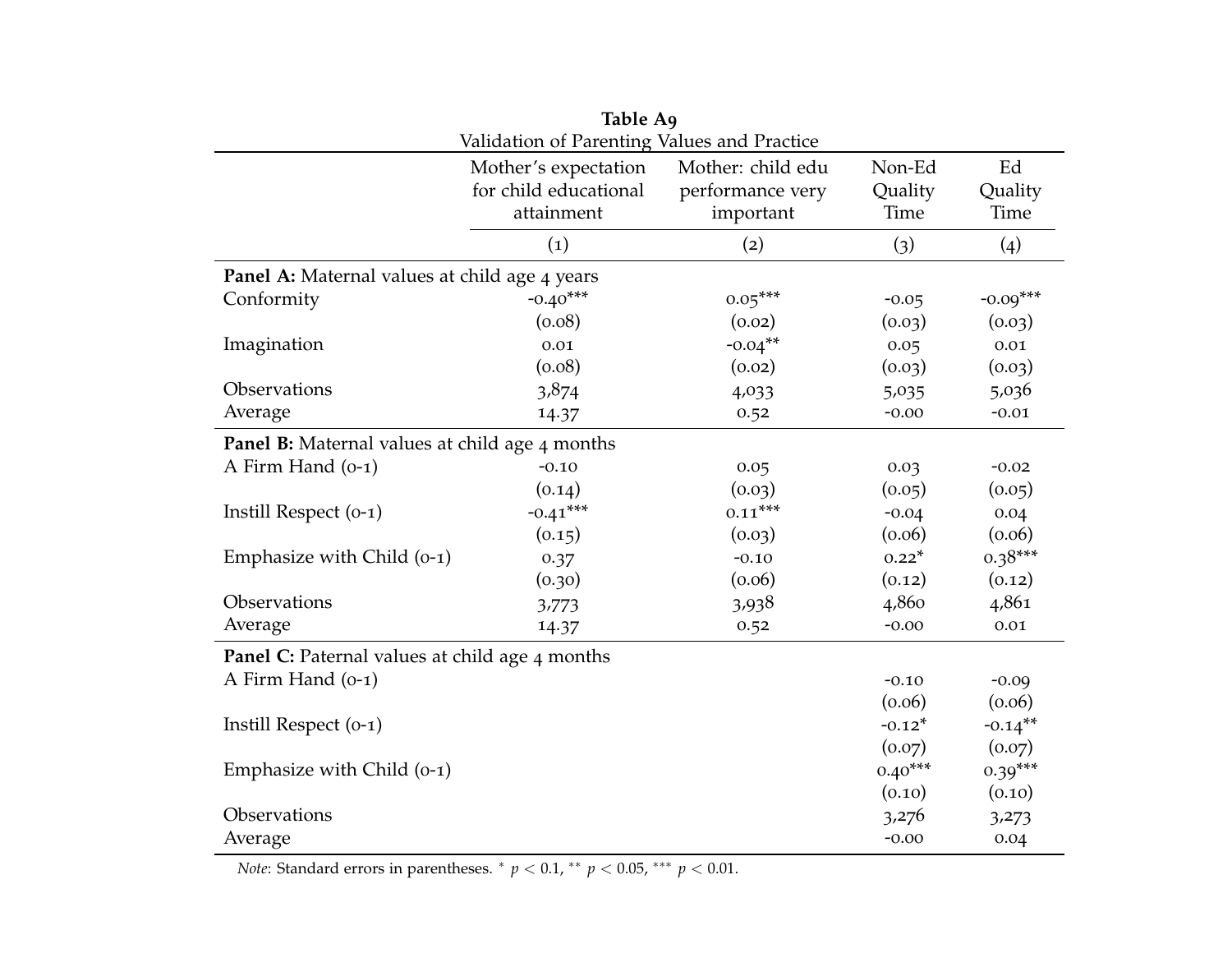| Ordered Probit Models: Intergenerational Transmission of Patience |                                            |            |  |  |  |  |  |
|-------------------------------------------------------------------|--------------------------------------------|------------|--|--|--|--|--|
|                                                                   | Dependent Variable: Child Time Preferences |            |  |  |  |  |  |
|                                                                   | $\left( 1\right)$                          | (2)        |  |  |  |  |  |
| Parent is very patient                                            | $0.178***$                                 |            |  |  |  |  |  |
|                                                                   | (0.063)                                    |            |  |  |  |  |  |
| Parent is medium patient                                          | $0.140**$                                  |            |  |  |  |  |  |
|                                                                   | (0.055)                                    |            |  |  |  |  |  |
| Parent is patient                                                 |                                            | $0.154***$ |  |  |  |  |  |
|                                                                   |                                            | (0.052)    |  |  |  |  |  |
| <b>Observations</b>                                               | 3,101                                      | 3,101      |  |  |  |  |  |
| Intercept Cut 1                                                   | $-0.401$                                   | $-0.411$   |  |  |  |  |  |
|                                                                   | (0.347)                                    | (0.348)    |  |  |  |  |  |
| Intercept Cut 2                                                   | 1.037                                      | 1.034      |  |  |  |  |  |
|                                                                   | (0.348)                                    | (0.349)    |  |  |  |  |  |

**Table A10**

*Note:* Standard errors in parentheses, clustered at the parent level.  $* p < 0.1$ ,  $*$  $p < 0.05$ , \*\*\*  $p < 0.01$ . The outcome variable indicates whether the child is impatient (1), medium patient (2), or very patient (3). Each column presents the results from separate ordered probit regressions. Both models control for *Child demographics*, *Parent demographics*, *Parent School FE*, and *Grandparent SES*.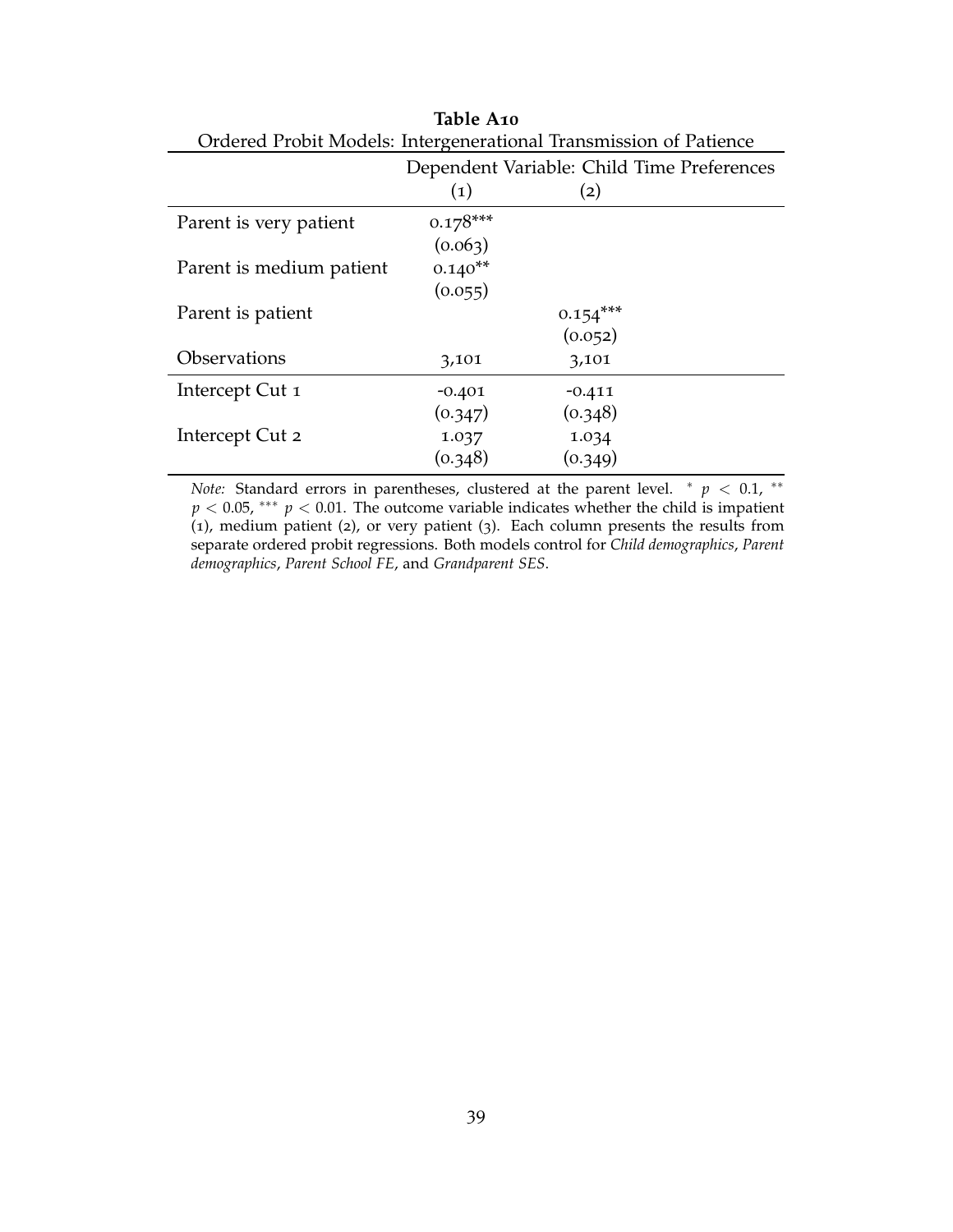|                          | Mothers           |             |          | Fathers    |            |             |                        |                       |
|--------------------------|-------------------|-------------|----------|------------|------------|-------------|------------------------|-----------------------|
|                          | $\left( 1\right)$ | (2)         | (3)      | (4)        | (5)        | (6)         | (7)                    | (8)                   |
| Parent patient $(P_p)$   | $0.083***$        | $-0.000$    | 0.016    | 0.019      | $0.105***$ | $-0.039$    | 0.012                  | 0.012                 |
|                          | (0.030)           | (0.041)     | (0.051)  | (0.052)    | (0.033)    | (0.052)     | (0.062)                | (0.061)               |
| $P_p \times$ Conformity  |                   | $0.162**$   | $0.147*$ | $0.160*$   |            | $0.160**$   | 0.106                  | 0.106                 |
|                          |                   | (0.065)     | (0.088)  | (0.087)    |            | (0.068)     | (0.082)                | (0.081)               |
| $P_p \times$ Imagination |                   | 0.077       | 0.050    | 0.039      |            | $0.216***$  | $0.242***$             | $0.260***$            |
|                          |                   | (0.072)     | (0.084)  | (0.083)    |            | (0.072)     | (0.083)                | (0.082)               |
| $P_p \times$ SES Index   |                   | 0.026       | 0.045    | 0.054      |            | $-0.043$    | $-0.095**$             | $-0.078*$             |
|                          |                   | (0.028)     | (0.037)  | (0.038)    |            | (0.036)     | (0.044)                | (0.044)               |
| $P_p \times$ Involvement |                   |             |          | $0.077$ ** |            |             |                        | $-0.073$ <sup>*</sup> |
|                          |                   |             |          | (0.039)    |            |             |                        | (0.039)               |
| Conformity               |                   | $-0.158***$ | $-0.123$ | $-0.121$   |            | $-0.169***$ | $-0.122*$              | $-0.122*$             |
|                          |                   | (0.056)     | (0.075)  | (0.074)    |            | (0.059)     | (0.071)                | (0.070)               |
| Imagination              |                   | $-0.051$    | $-0.027$ | $-0.018$   |            | $-0.146**$  | $-0.154$ <sup>**</sup> | $-0.164**$            |
|                          |                   | (0.065)     | (0.080)  | (0.079)    |            | (0.064)     | (0.075)                | (0.074)               |
| Involvement              |                   |             |          | $-0.011$   |            |             |                        | $0.097***$            |
|                          |                   |             |          | (0.034)    |            |             |                        | (0.036)               |
| SES Index                |                   | 0.024       | 0.015    | 0.013      |            | $0.056*$    | $0.100***$             | $0.083**$             |
|                          |                   | (0.024)     | (0.031)  | (0.031)    |            | (0.030)     | (0.036)                | (0.035)               |
| Observations             | 1,506             | 1,506       | 1,091    | 1,091      | 1,349      | 1,349       | 1,031                  | 1,031                 |
| Average of $T_c$         | 0.618             | 0.618       | 0.634    | 0.634      | 0.675      | 0.675       | 0.680                  | 0.680                 |

<span id="page-40-0"></span>**Table A<sup>11</sup>**Moderation of the Intergenerational Transmission of Patience by Parental Gender

Dependent Variable: Child is Patient (*Tc*)

*Note:* Standard errors in parentheses, clustered at the parent level. *\* p* < 0.1, *\*\* p* < 0.05, *\*\*\* p* < 0.01. The outcome variable indicates whether the child is patient (1) or not (0). Each model is estimated as <sup>a</sup> linear probability model. Each column presents the results from separate regressions. All models controlsfor *Child demographics*, *Parent demographics*, *Parent School FE*, and *Grandparent SES*.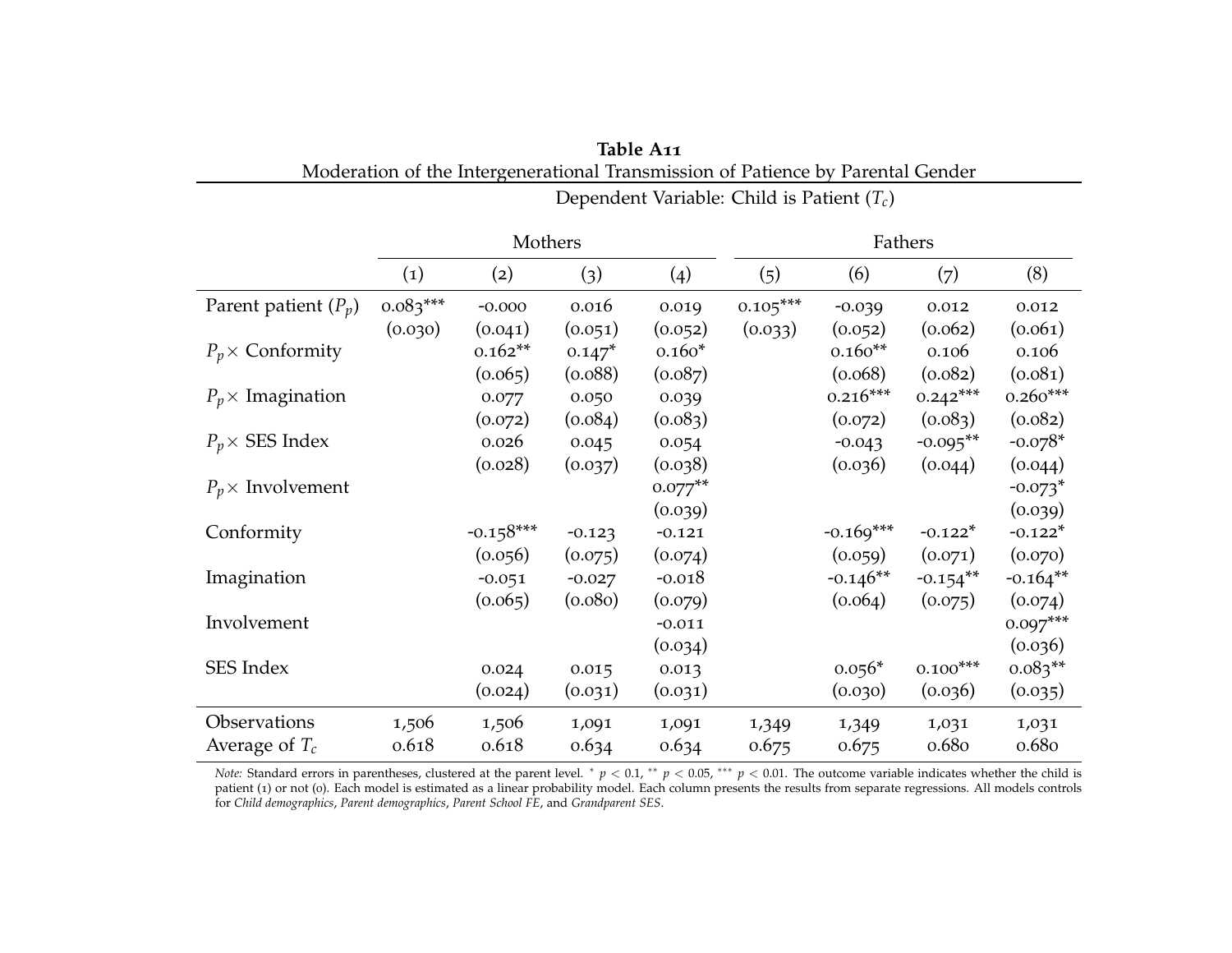**Figure A1** Child Patience by Age and Gender

<span id="page-41-0"></span>

*Note*: This graph illustrates the share of patient children by age and gender. Age is shown in 3-year intervals. The whiskers represent the 95 percent confidence interval.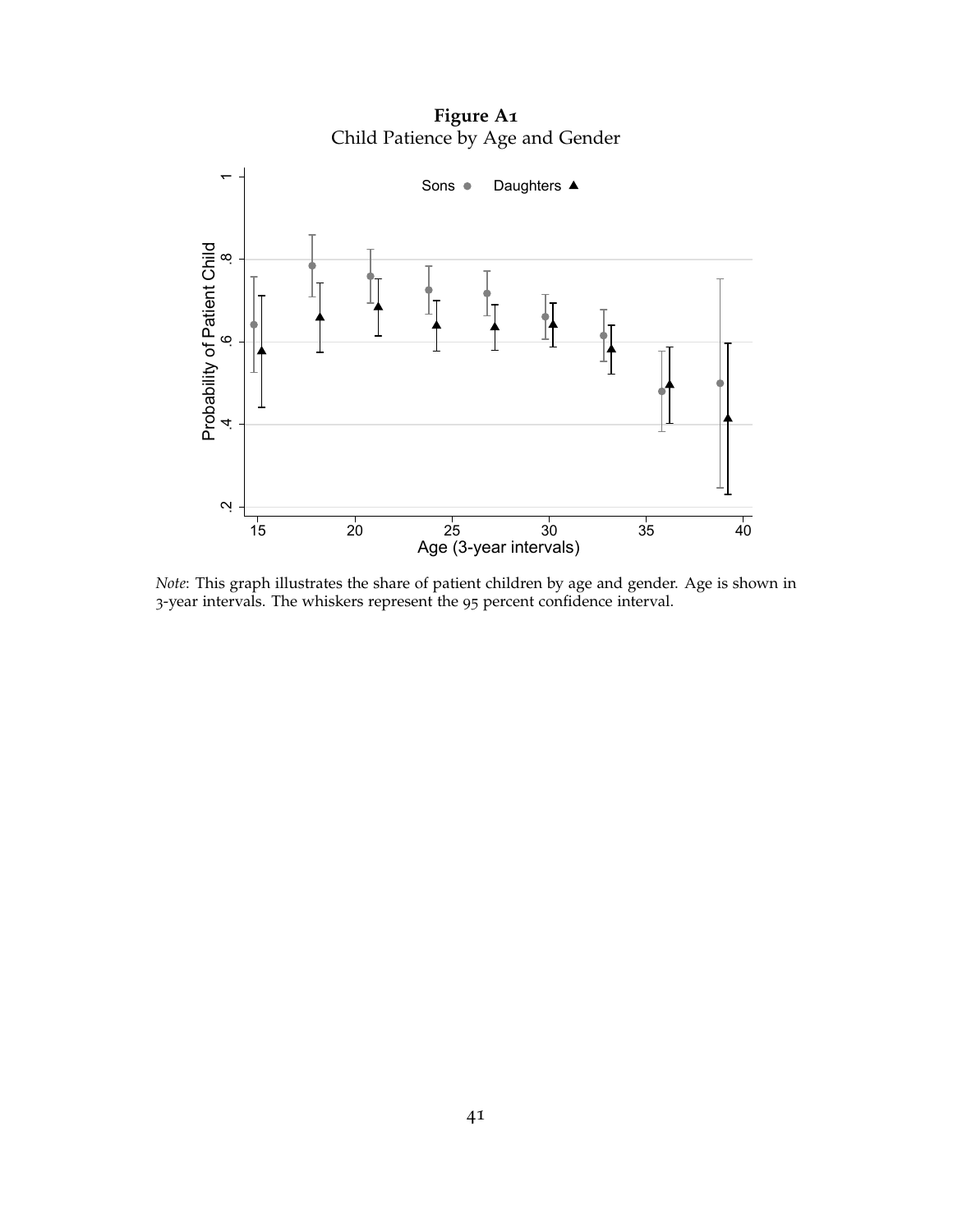**Figure A2** Experimentally Validated Measure

<span id="page-42-0"></span>

*Source*: [Epper et al.](#page-29-0) ([2018](#page-29-0))

<span id="page-42-1"></span>

*Source*: [Epper et al.](#page-29-0) ([2018](#page-29-0))